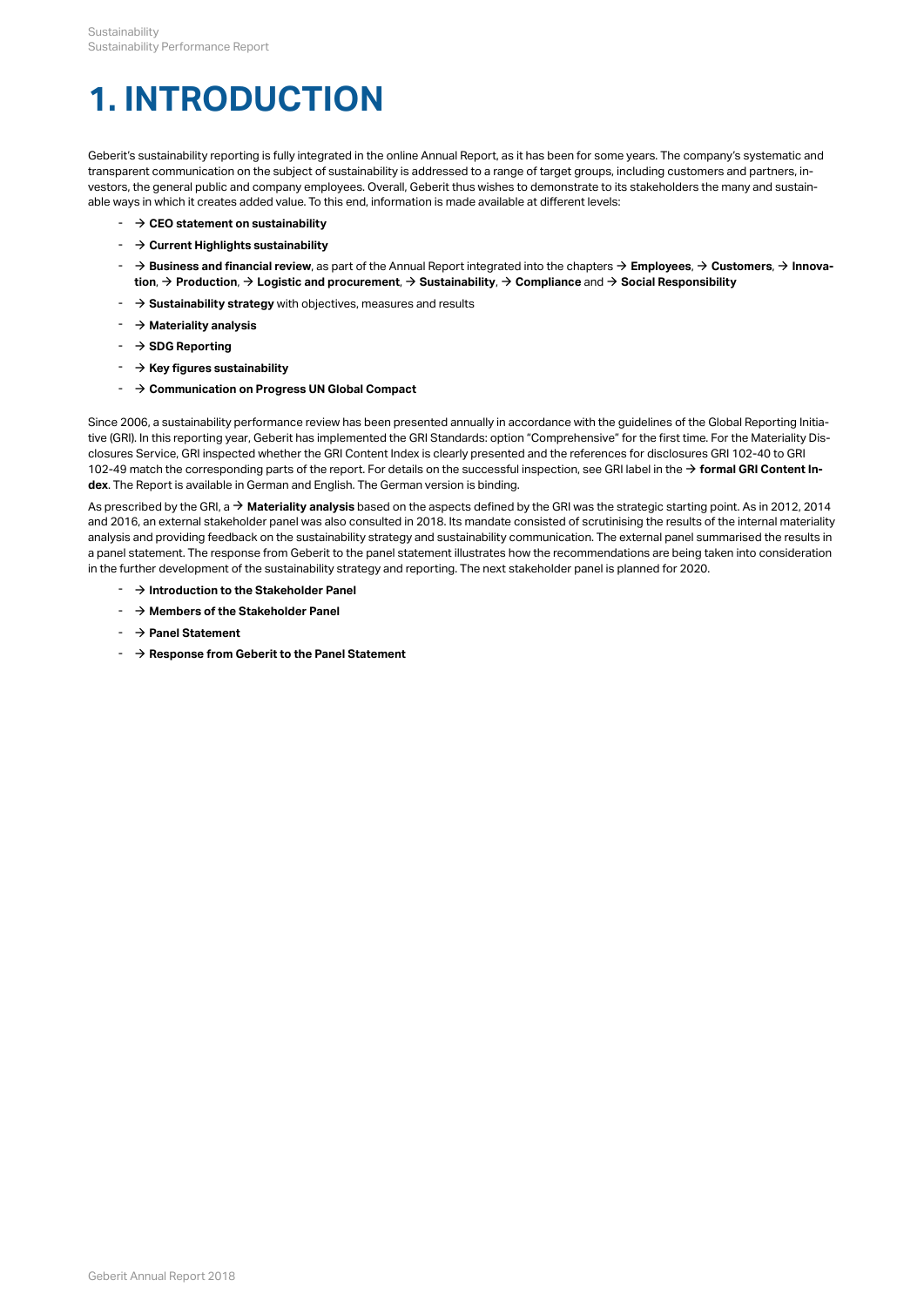# **TABLE OF CONTENTS**

|    | Sustainability<br>Sustainability Performance Report |                                                                                                             |                                  |
|----|-----------------------------------------------------|-------------------------------------------------------------------------------------------------------------|----------------------------------|
|    |                                                     |                                                                                                             |                                  |
|    |                                                     |                                                                                                             |                                  |
|    |                                                     |                                                                                                             |                                  |
|    |                                                     |                                                                                                             |                                  |
|    |                                                     |                                                                                                             |                                  |
|    |                                                     |                                                                                                             |                                  |
|    |                                                     |                                                                                                             |                                  |
|    |                                                     |                                                                                                             |                                  |
|    |                                                     | <b>TABLE OF CONTENTS</b>                                                                                    |                                  |
|    |                                                     |                                                                                                             |                                  |
|    |                                                     |                                                                                                             |                                  |
| 1. | <b>INTRODUCTION</b>                                 |                                                                                                             |                                  |
| 2. | <b>STRATEGY AND ANALYSIS</b>                        |                                                                                                             | 1                                |
|    | GRI 102-14                                          | <b>CEO STATEMENT ON SUSTAINABILITY</b>                                                                      | $\mathbf{1}$                     |
|    | GRI 102-15                                          | <b>KEY IMPACTS, RISKS AND OPPORTUNITIES</b>                                                                 | 1                                |
| З. | <b>ORGANISATIONAL PROFILE</b>                       |                                                                                                             | $\mathbf{2}$                     |
|    |                                                     |                                                                                                             |                                  |
|    | GRI 102-1<br>GRI 102-2                              | NAME OF THE ORGANISATION                                                                                    | $\overline{2}$<br>2              |
|    | GRI 102-3                                           | ACTIVITIES, BRANDS, PRODUCTS AND SERVICES<br>LOCATION OF HEADQUARTERS                                       | 2                                |
|    | GRI 102-4                                           | <b>COUNTRIES WITH BUSINESS OPERATIONS</b>                                                                   | $\overline{2}$                   |
|    | GRI 102-5                                           | OWNERSHIP AND LEGAL FORM                                                                                    | 2                                |
|    | GRI 102-6                                           | <b>MARKETS SERVED</b>                                                                                       | 2                                |
|    | GRI 102-7                                           | SCALE OF THE ORGANISATION                                                                                   | 2                                |
|    | GRI 102-8                                           | <b>COMPOSITION OF THE WORKFORCE</b>                                                                         | 2                                |
|    | GRI 102-10                                          | STRUCTURAL CHANGES                                                                                          | 2                                |
|    | GRI 102-11                                          | CONSIDERATION OF THE PRECAUTIONARY APPROACH                                                                 | 3                                |
|    | GRI 102-12                                          | <b>EXTERNAL INITIATIVES</b>                                                                                 | 3                                |
|    | GRI 102-13                                          | MEMBERSHIP OF ASSOCIATIONS                                                                                  | 3                                |
| 4. | <b>ETHICS AND INTEGRITY</b>                         |                                                                                                             | 4                                |
|    | GRI 102-16                                          | VALUES, DIRECTIVES, STANDARDS AND CODES OF CONDUCT                                                          | 4                                |
|    | GRI 102-17                                          | ETHICAL ADVICE AND CONCERNS                                                                                 | 4                                |
| 5. | <b>GOVERNANCE</b>                                   |                                                                                                             | 5                                |
|    | GRI 102-18                                          | <b>GOVERNANCE STRUCTURE</b>                                                                                 | 5                                |
|    | GRI 102-19                                          | DELEGATION OF AUTHORITY ON ECONOMIC, SOCIAL AND ENVIRONMENTAL MATTERS                                       |                                  |
|    | GRI 102-20                                          | RESPONSIBILITY FOR ECONOMIC, SOCIAL AND ENVIRONMENTAL MATTERS                                               | 5                                |
|    | GRI 102-21                                          | <b>CONSULTATION PROCESS BETWEEN STAKEHOLDERS AND THE BOARD</b>                                              | 5                                |
|    | GRI 102-22                                          | COMPOSITION OF THE HIGHEST GOVERNANCE BODY AND ITS COMMITTEES                                               | 5                                |
|    | GRI 102-23                                          | SEPARATION OF CHAIR OF BOARD OF DIRECTORS AND EXECUTIVE MANAGEMENT                                          |                                  |
|    | GRI 102-24                                          | NOMINATION AND SELECTION PROCESS OF THE BOARD OF DIRECTORS                                                  | 6                                |
|    | GRI 102-25                                          | PROCESSES IN PLACE FOR THE BOARD OF DIRECTORS TO AVOID CONFLICTS OF INTEREST                                | 6                                |
|    | GRI 102-26                                          | ROLE OF TOP MANAGEMENT AND BOARD OF DIRECTORS IN DEVELOPMENT OF GUIDING PRINCIPLES AND<br><b>STRATEGIES</b> | 6                                |
|    | GRI 102-27                                          | ENHANCEMENT OF THE TOP MANAGEMENT'S AND BOARD OF DIRECTORS' RELATED KNOW-HOW ON                             |                                  |
|    |                                                     | ECONOMIC, ENVIRONMENTAL AND SOCIAL ISSUES                                                                   | 6                                |
|    | GRI 102-28                                          | PROCESSES FOR EVALUATION OF THE SUSTAINABILITY PERFORMANCE OF THE BOARD OF DIRECTORS                        | 6                                |
|    | GRI 102-29                                          | BOARD LEVEL PROCEDURES FOR OVERSEEING SUSTAINABILITY PERFORMANCE                                            | 6                                |
|    | GRI 102-30                                          | EFFECTIVENESS OF THE RISK MANAGEMENT PROCESS                                                                | 6                                |
|    | GRI 102-31                                          | FREQUENCY OF REVIEW OF IMPACTS, RISKS AND CHANCES IN THE AREA OF SUSTAINABILITY                             | 7                                |
|    | GRI 102-32                                          | REVIEW AND APPROVAL OF SUSTAINABILITY REPORTING                                                             | 7                                |
|    | GRI 102-33                                          | PROCEDURE FOR COMMUNICATING CRITICAL CONCERNS TO THE BOARD                                                  | 7                                |
|    | GRI 102-34                                          | NATURE AND TOTAL NUMBER OF CRITICAL CONCERNS COMMUNICATED TO THE BOARD                                      | 7                                |
|    | GRI 102-35                                          | REMUNERATION POLICIES FOR HIGHEST GOVERNANCE BODIES                                                         | $\overline{7}$<br>$\overline{7}$ |
|    | GRI 102-36<br>GRI 102-37                            | PROCESS FOR DETERMINING REMUNERATION<br>STAKEHOLDERS' INVOLVEMENT IN DECISIONS REGARDING REMUNERATION       | $\overline{7}$                   |
|    | GRI 102-38                                          | RATIO OF ANNUAL REMUNERATION PAID                                                                           | 7                                |
|    | GRI 102-39                                          | RATIO OF PERCENTAGE INCREASE IN ANNUAL REMUNERATION PAID                                                    | $\overline{7}$                   |
| 6. | <b>STAKEHOLDER ENGAGEMENT</b>                       |                                                                                                             | 8                                |
|    |                                                     |                                                                                                             |                                  |
|    | GRI 102-40                                          | RELEVANT STAKEHOLDER GROUPS                                                                                 | 8<br>8                           |
|    | GRI 102-41<br>GRI 102-42                            | COLLECTIVE BARGAINING AGREEMENTS<br><b>IDENTIFICATION AND SELECTION OF STAKEHOLDERS</b>                     | 8                                |
|    | GRI 102-43                                          | APPROACHES TO STAKEHOLDER ENGAGEMENT                                                                        | 8                                |
|    | GRI 102-44                                          | RESPONSE TO AND DEALING WITH KEY TOPICS AND CONCERNS OF STAKEHOLDERS                                        | 9                                |
|    |                                                     |                                                                                                             |                                  |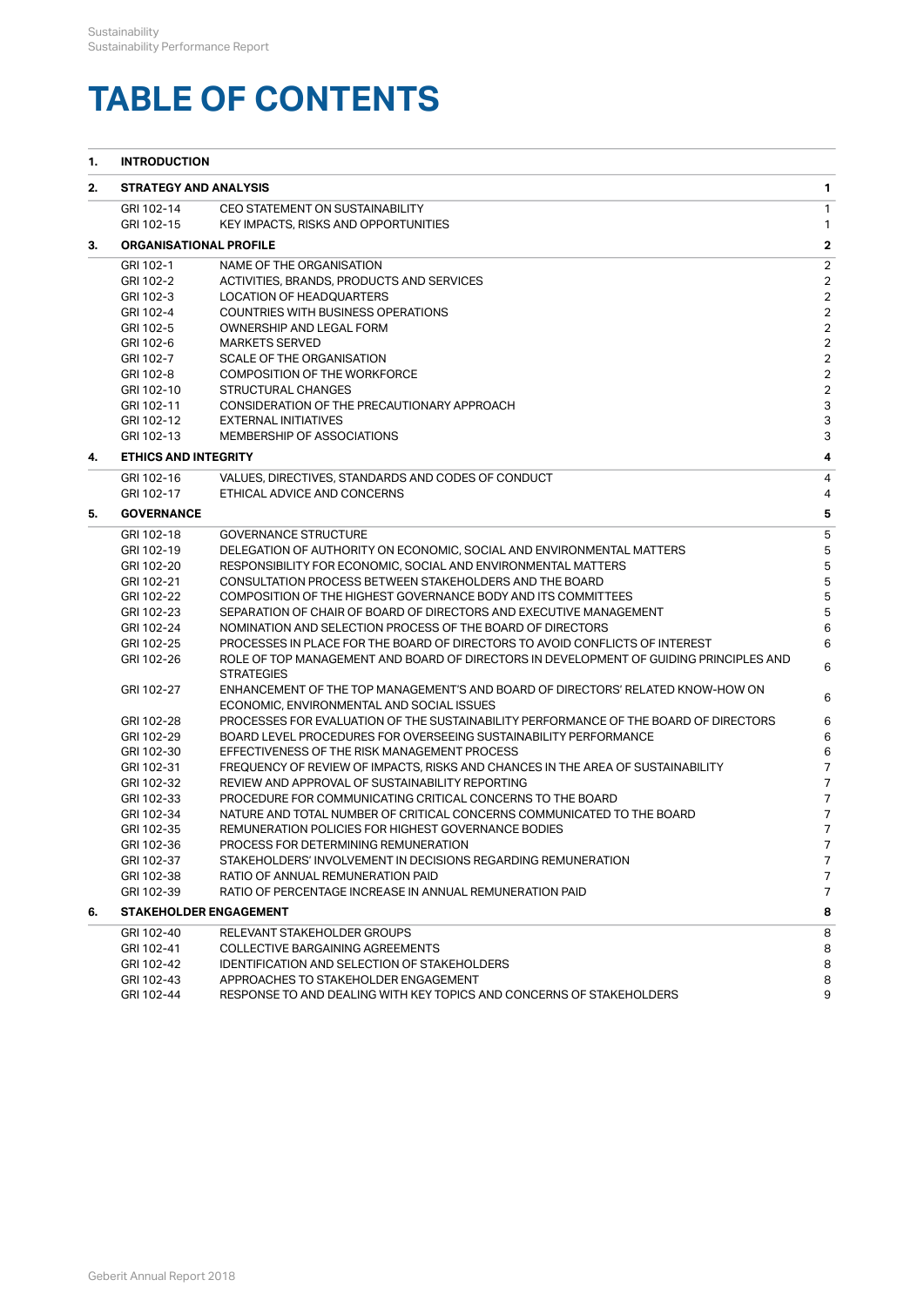|      | Sustainability                    |                                                                           |          |
|------|-----------------------------------|---------------------------------------------------------------------------|----------|
|      | Sustainability Performance Report |                                                                           |          |
|      |                                   |                                                                           |          |
| 7.   | <b>REPORTING PRACTICE</b>         |                                                                           | 10       |
|      | GRI 102-45<br>GRI 102-46          | <b>BASIS OF CONSOLIDATION</b><br>REPORT CONTENT AND TOPIC BOUNDARIES      | 10<br>10 |
|      | GRI 102-47                        | <b>LIST OF MATERIAL TOPICS</b>                                            | 10       |
|      | GRI 102-48                        | <b>RESTATEMENTS OF INFORMATION</b>                                        | 11       |
|      | GRI 102-49                        | <b>CHANGES IN REPORTING</b>                                               | 11       |
|      | GRI 102-50<br>GRI 102-51          | <b>REPORTING PERIOD</b><br>DATE OF MOST RECENT REPORT                     | 11<br>11 |
|      | GRI 102-52                        | <b>REPORTING CYCLE</b>                                                    | 11       |
|      | GRI 102-53                        | CONTACT POINT FOR QUESTIONS REGARDING THE REPORT                          | 11       |
|      | GRI 102-54                        | <b>COMPLIANCE WITH GRI STANDARDS</b>                                      | 11       |
|      | GRI 102-56                        | <b>EXTERNAL ASSURANCE</b>                                                 | 11       |
| 8.   | <b>PEOPLE</b>                     |                                                                           | 12       |
| 8.1  |                                   | <b>EMPLOYEES</b>                                                          | 12       |
|      |                                   | EMPLOYMENT (GRI 401)                                                      | 12       |
|      |                                   | OCCUPATIONAL HEALTH AND SAFETY (GRI 403)                                  | 12       |
|      |                                   | TRAINING AND EDUCATION (GRI 404)                                          | 13       |
|      |                                   | DIVERSITY AND EQUAL OPPORTUNITY (GRI 405)<br>NON-DISCRIMINATION (GRI 406) | 14<br>14 |
|      |                                   | FREEDOM OF ASSOCIATION (GRI 407)                                          | 15       |
| 8.2  |                                   | <b>SOCIETY</b>                                                            | 15       |
|      |                                   | ANTI-CORRUPTION (GRI 205)                                                 | 15       |
|      |                                   | ANTI-COMPETITIVE BEHAVIOUR (GRI 206)                                      | 15       |
|      |                                   | REGIONAL EMPLOYER (GRI 202)                                               | 16       |
|      |                                   | INDIRECT ECONOMIC IMPACTS (GRI 203)                                       | 16       |
|      |                                   | CHILD LABOUR (GRI 408)<br>FORCED OR COMPULSORY LABOUR (GRI 409)           | 17<br>17 |
|      |                                   | HUMAN RIGHTS ASSESSMENT (GRI 412)                                         | 17       |
|      |                                   | SOCIAL RESPONSIBILITY                                                     | 17       |
| 9.   | <b>PLANET</b>                     |                                                                           | 19       |
|      |                                   | RESOURCES AND CIRCULAR ECONOMY (GRI 301)                                  | 19       |
|      |                                   | ENERGY (GRI 302)                                                          | 20       |
|      |                                   | WATER (GRI 303)                                                           | 22       |
|      |                                   | CO <sub>2</sub> AND OTHER EMISSIONS (GRI 305)                             | 22       |
|      |                                   | WASTE WATER AND WASTE (GRI 306)<br>ENVIRONMENTAL COMPLIANCE (GRI 307)     | 23<br>24 |
|      | 10. PROFIT                        |                                                                           | 25       |
|      |                                   |                                                                           |          |
| 10.1 |                                   | <b>PRODUCTS AND INNOVATION</b>                                            | 25       |
|      |                                   | PRODUCT MANAGEMENT AND INNOVATION<br><b>QUALITY</b>                       | 25<br>25 |
|      |                                   | PRODUCT COMPLIANCE                                                        | 25       |
| 10.2 |                                   | <b>OPERATIONS</b>                                                         | 26       |
|      |                                   | <b>PROCUREMENT</b>                                                        | 26       |
|      |                                   | <b>PRODUCTION</b>                                                         | 26       |
|      |                                   | <b>LOGISTICS</b>                                                          | 27       |
| 10.3 |                                   | <b>ECONOMIC PERFORMANCE</b>                                               | 27       |
|      |                                   | ECONOMIC PERFORMANCE (GRI 201)                                            | 27       |
|      |                                   | SOCIOECONOMIC COMPLIANCE (GRI 419)                                        | 28       |
| 10.4 |                                   | <b>CUSTOMERS</b>                                                          | 29       |
|      |                                   | <b>CUSTOMER RELATIONS</b>                                                 | 29       |
|      |                                   | CUSTOMER HEALTH AND SAFETY (GRI 416)                                      | 29       |
|      |                                   | MARKETING AND LABELLING (GRI 417)                                         | 30       |
|      |                                   | DIGITALISATION/BIM<br>DATA PROTECTION (GRI 418)                           | 30<br>30 |
|      |                                   |                                                                           |          |
|      |                                   |                                                                           |          |
|      |                                   | <b>KEY FIGURES ENVIRONMENT</b>                                            | 32       |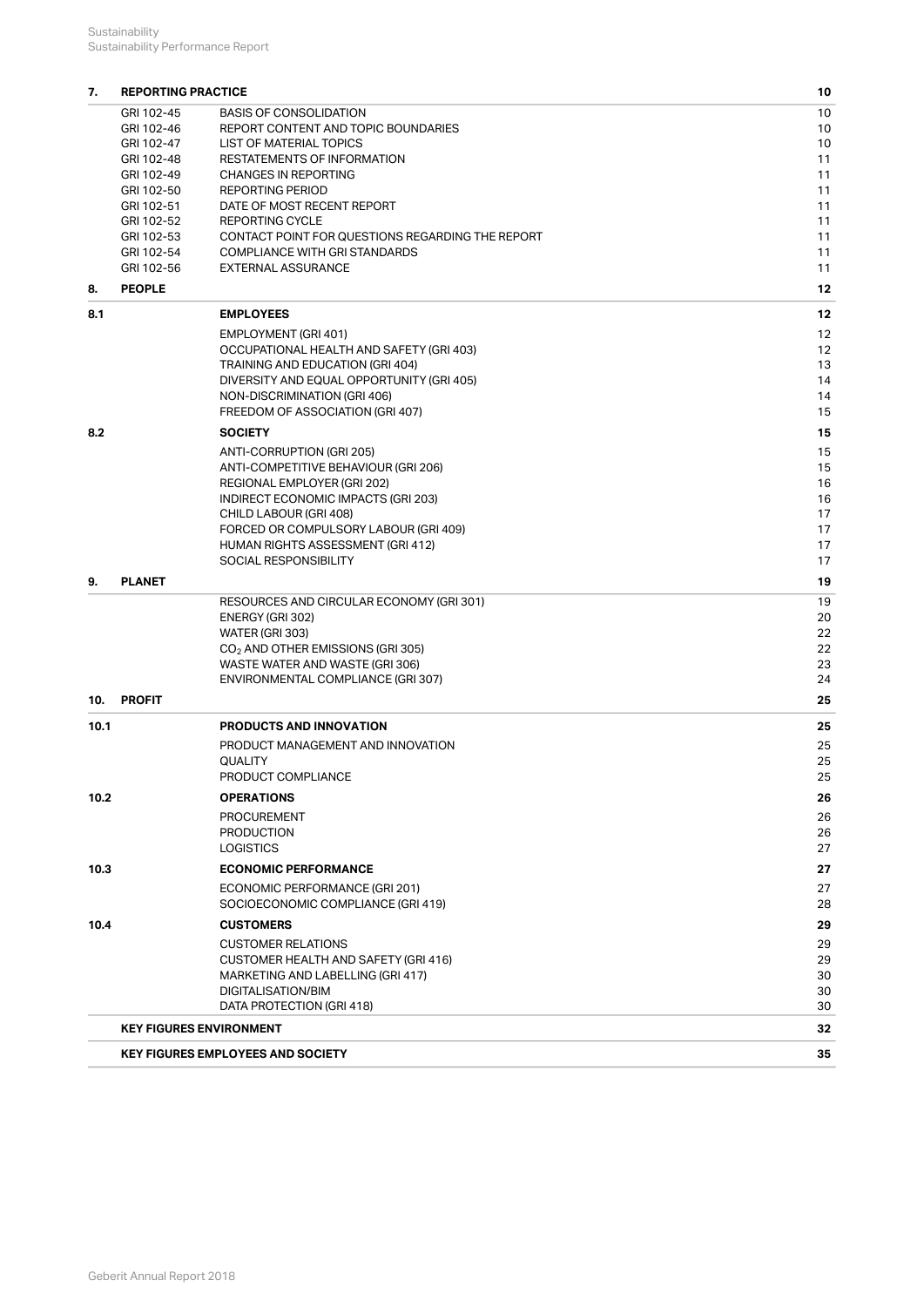# **GRI 102-14 CEO STATEMENT ON SUSTAINABILITY**

For the statement of Christian Buhl (CEO), see  $\Rightarrow$  **CEO statement on sustainability**.

# **GRI 102-15 KEY IMPACTS, RISKS AND OPPORTUNITIES**

Sustainability<br>
Sustainability Performance Report<br> **2. STRATEGY AND ANALYSIS**<br>
GRI 102-14 CEO STATEMENT ON SUSTAINABILITY<br>
For the statement of Christian Buhl (CEO), see  $\rightarrow$  CEO statement on sustainability.<br>
GRI 102-15 KE For Geberit, sustainability means bringing about a sustained improvement in the quality of people's lives through innovative sanitary products and thereby generating long-term added value for customers, society and investors. This means striking a balance in decision-making processes between economic, environmental and social aspects. One focal point of Geberit involves identifying important technological and social trends in good time in dialogue with stakeholders and developing suitable products and services for customers that also provide added value for other stakeholders. The long-term orientation minimises risks for business development that are not only of a purely financial nature but arise from social developments and environmental challenges, such as climate change and water scarcity. Geberit has a decades-long commitment to sustainability and is a leader in this area, setting standards for customers, employees, suppliers and other partners. Various awards and rankings serve to confirm Geberit's role as a leader in sustainability in various stakeholder groups' perceptions.

Supplementary to the established **→ [Sustainability strategy](http://annualreport.geberit.com/reports/geberit/annual/2018/gb/English/3040/sustainability-strategy-2019---2021.html)** based on the GRI Standards, the **→ [Materiality analysis](http://annualreport.geberit.com/reports/geberit/annual/2018/gb/English/3030/materiality-analysis.html)** carried out prioritises the key topics for Geberit and simultaneously highlights the areas in which added value for stakeholders is created: resource-efficient and sustainable systems for water management in buildings, water-saving and sustainable products, environmentally friendly and resource-efficient production, procurement and logistics with high environmental and ethical standards as well as good and safe working conditions for the 11,630 employees worldwide. Social responsibility is realised among other things within the scope of global social projects relating to the core competencies of water and sanitary facilities, and is intensified through memberships such as that with the non-profit organisation Swiss Water Partnership aimed at promoting international dialogue on water. There is also a long-term partnership with the Swiss development organisation Helvetas.

The UN Sustainable Development Goals (SDGs) define concrete targets for 17 different themes, which the states are required to implement by 2030. Integration of the economy plays a pivotal role in implementing these targets and indicators. As a result, major opportunities with growth potential are also arising for companies geared towards sustainable products and services – such as Geberit. In accordance with the**→ [exter](http://annualreport.geberit.com/geberit/annual/2018/gb/layout/../English/pdf/stakeholder_panel_2018.pdf)[nal Stakeholder Panel](http://annualreport.geberit.com/geberit/annual/2018/gb/layout/../English/pdf/stakeholder_panel_2018.pdf)** which was conducted for the fourth time in September 2018, Geberit sees its contribution above all in four UN Sustainable Development Goals. The contributions to goal number 6 "Ensure the availability and sustainable management of water and sanitation for all", number 8 "Promote sustainable economic growth, employment and decent work for all", number 9 "Build resilient infrastructure, promote sustainable industrialisation and foster innovation" and number 11 "Make cities safe, resilient and sustainable" are included in the **[SDG Re-](http://annualreport.geberit.com/geberit/annual/2018/gb/layout/../English/pdf/SDG_Reporting_2018_en.pdf)**[\\$](http://annualreport.geberit.com/geberit/annual/2018/gb/layout/../English/pdf/SDG_Reporting_2018_en.pdf) **[porting](http://annualreport.geberit.com/geberit/annual/2018/gb/layout/../English/pdf/SDG_Reporting_2018_en.pdf)**. The major economic, social and environmental effects of Geberit's operations also lie in these four areas.

Geberit combats risks posed by increasing regulation and changing framework conditions with an effective  $\to$  [compliance system](http://annualreport.geberit.com/reports/geberit/annual/2018/gb/English/10502070/compliance.html) that focuses on compliance in the six key topic areas of antitrust legislation, corruption, product liability, data protection, employee rights and environmental protection.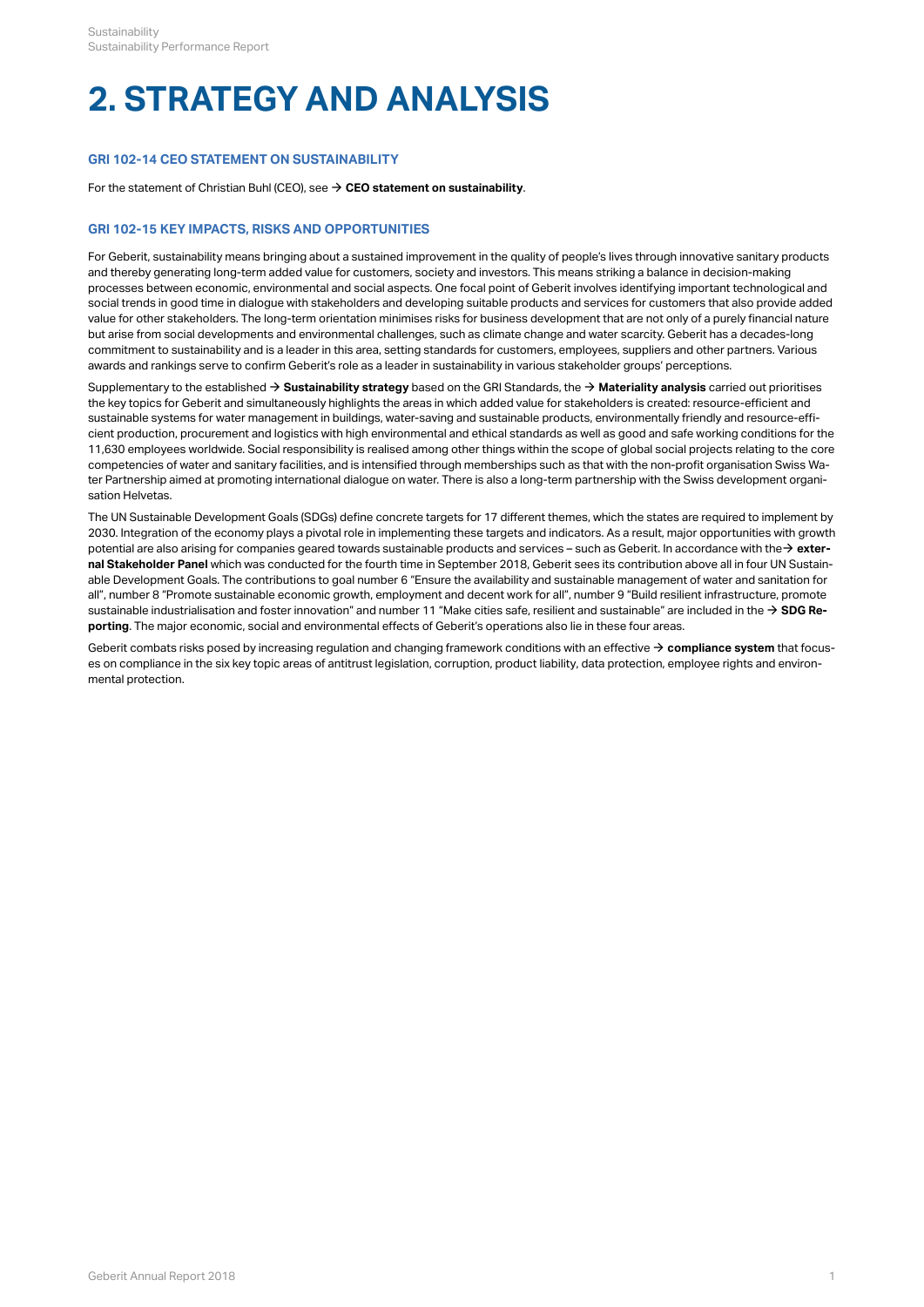# **3. ORGANISATIONAL PROFILE**

# **GRI 102-1 NAME OF THE ORGANISATION**

Geberit Group.

# **GRI 102-2 ACTIVITIES, BRANDS, PRODUCTS AND SERVICES**

Geberit offers customers high-quality sanitary products for applications in private residential construction and public buildings. The systems are used in both renovation projects and new buildings.

The product area Sanitary Systems comprises all sanitary installation technology plus the broad range of flushing systems for toilets and is divided into the four product lines Installation Systems, Cisterns and Mechanisms, Faucets and Flushing Systems, and Waste Fittings and Traps. The product area Piping Systems comprises all piping technology found in buildings for drinking water, heating, gas and other media and is divided into the product lines Building Drainage Systems and Supply Systems. The product area Sanitary Ceramics comprises the product lines Bathroom Ceramics and Ceramics Complementary Products.

For further information on the product range, see **[www.geberit.com > Products > Product range](http://www.geberit.com/products/product-range/)**. [\\$](http://www.geberit.com/products/product-range/)

For 2018 sales by product area and product line, see **→ [Business Report > Business and financial year > Financial Year 2018 > Sales](http://annualreport.geberit.com/reports/geberit/annual/2018/gb/English/10502020/sales.html)**.

# **GRI 102-3 LOCATION OF HEADQUARTERS**

The Geberit Group has its headquarters in Rapperswil-Jona (CH).

# <span id="page-4-0"></span>**GRI 102-4 COUNTRIES WITH BUSINESS OPERATIONS**

Geberit has its own representatives in 49 countries. The products are sold in 117 countries throughout the world. The company has 30 specialised production companies in 14 different countries close to the most important sales markets and a central logistics centre in Pfullendorf (DE), as well as a network of 13 European distribution sites for the ceramics business.

For a list of the countries in which Geberit operates, see **[Financials > Consolidated financial statements Geberit Group > Notes](http://annualreport.geberit.com/reports/geberit/annual/2018/gb/English/20405033/33_-group-companies-as-at-31-december-2018.html)**  [\\$](http://annualreport.geberit.com/reports/geberit/annual/2018/gb/English/20405033/33_-group-companies-as-at-31-december-2018.html) **[> Note 33](http://annualreport.geberit.com/reports/geberit/annual/2018/gb/English/20405033/33_-group-companies-as-at-31-december-2018.html)**.

# **GRI 102-5 OWNERSHIP AND LEGAL FORM**

Geberit AG, the parent company of the Geberit Group, is a stock corporation (AG) under Swiss law.

# **GRI 102-6 MARKETS SERVED**

In terms of market cultivation, Geberit relies on a three-stage distribution channel. The vast majority of products are distributed via the wholesale trade. Dealerships then sell them to plumbers and present them at exhibitions and other events where end customers can gain information. At the same time, Geberit provides plumbers and sanitary engineers with intensive support through training and advice. This leads to increased demand for Geberit products from wholesalers.

For sales by markets and regions as well as by product areas and product lines, see **→ [Business Report > Business and financial review > Fi](http://annualreport.geberit.com/reports/geberit/annual/2018/gb/English/10502020/sales.html?anchor=10502020_Sanitaersysteme#10502020_Sanitaersysteme)[nancial Year 2018 > Sales](http://annualreport.geberit.com/reports/geberit/annual/2018/gb/English/10502020/sales.html?anchor=10502020_Sanitaersysteme#10502020_Sanitaersysteme)**.

# **GRI 102-7 SCALE OF THE REPORTING ORGANISATION**

The Geberit Group's market capitalisation reached CHF 14.2 billion at the end of 2018 (previous year CHF 16.3 billion). For the consolidated balance sheet with details of current assets, non-current assets, equity and liabilities, see **→ [Financials > Consolidated financial statements](http://annualreport.geberit.com/reports/geberit/annual/2018/gb/English/204010/consolidated-balance-sheets.html) [Geberit Group > Balance Sheet](http://annualreport.geberit.com/reports/geberit/annual/2018/gb/English/204010/consolidated-balance-sheets.html)**. In 2018, sales amounted to CHF 3,081 million (previous year CHF 2,908 million).

At the end of 2018, the Group had 11,630 employees (previous year 11,709 employees). For the number of business sites, see → **[GRI 102-4](#page-4-0)**.

# **GRI 102-8 COMPOSITION OF THE WORKFORCE**

At the end of 2018, the Geberit Group employed 11,630 staff worldwide, which is 79 employees or 0.7% fewer than in the previous year. The drop is due to a cut in production. In addition to synergies and efficiency-enhancing measures, the main reason for this was the termination of individual employment relationships – which mostly took place in the final quarter of 2018 – as part of the closure of two ceramics plants in France in the previous year. Specific activities at various sales companies had the reverse effect, however.

For key figures on the workforce by employment type, employment contract, region and gender, see  $\to$  **[Key figures sustainability > Employ](#page-37-0)[ees and society](#page-37-0)**.

# **GRI 102-10 STRUCTURAL CHANGES**

There were no major structural changes in the reporting year, see also  $\to$  **[Financials > Consolidated financial statements Geberit Group](http://annualreport.geberit.com/reports/geberit/annual/2018/gb/English/20405002/2_-changes-in-group-structure.html) [> Notes > Note 2](http://annualreport.geberit.com/reports/geberit/annual/2018/gb/English/20405002/2_-changes-in-group-structure.html)**.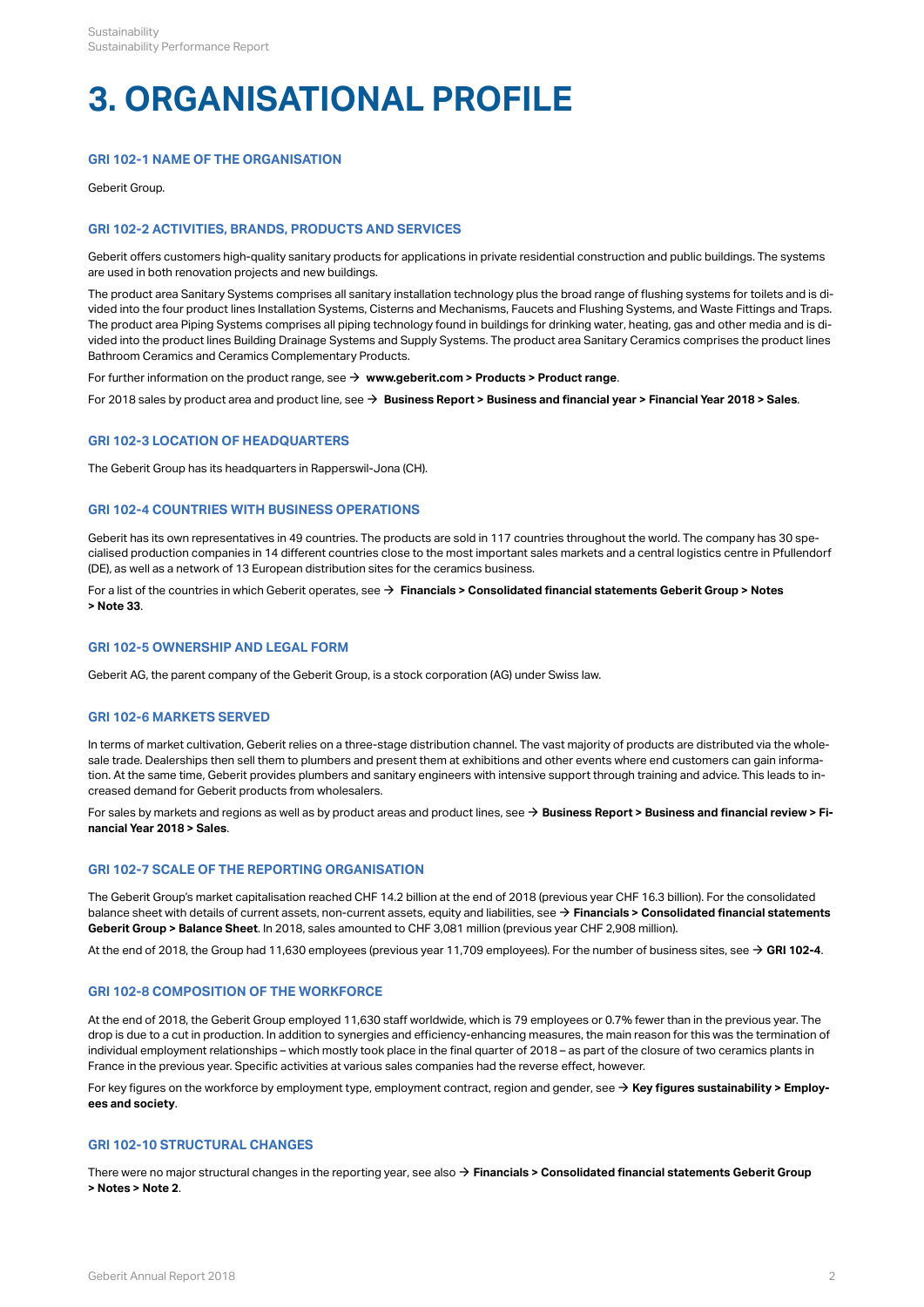# **GRI 102-11 CONSIDERATION OF THE PRECAUTIONARY APPROACH**

The precautionary approach plays an important role for Geberit as a production company. This approach is described in the  $\bm{\rightarrow}$  **[Geberit Code](http://annualreport.geberit.com/geberit/annual/2018/gb/layout/../English/pdf/geberit_code_of_conduct_en.pdf) [of Conduct](http://annualreport.geberit.com/geberit/annual/2018/gb/layout/../English/pdf/geberit_code_of_conduct_en.pdf)**.

The Geberit Group has a → **[Group certificate](http://annualreport.geberit.com/geberit/annual/2018/gb/layout/../English/pdf/iso_certificate_2018.pdf)** in accordance with ISO 9001 (quality), ISO 14001 (environment) and OHSAS 18001 (occupational health and safety) that is valid until the end of 2021. At the end of the reporting year, all production plants were certified in accordance with ISO 9001 (quality) and ISO 14001 (environment). The Geberit Safety System was implemented worldwide in 2018 and all of our production plants will be certified according to the new occupational safety standard ISO 45001 by the end of 2019. Five German plants are also certified according to ISO 50001 (energy).

In the environmental area, the company remains committed to its ambitious goals of improving the relative environmental impact and relative CO $_2$  emissions by 5% annually. In addition, a long-term CO $_2$  target was developed in 2016 that is compatible with the two-degree target set out in the Paris Agreement (science-based). It comprises a reduction of absolute CO $_2$  emissions (Scopes 1 and 2) by 6% between 2015 and 2021 to under 240,000 tonnes (based on organic growth).

In the area of occupational safety, the aim is to halve the frequency and severity of accidents by 2025 based on the reference year 2015.

The Geberit Production System (GPS) is implemented at all plants. Best-practice standards in production are uniformly implemented using methods such as SMED (Single Minute Exchange of Dies), TPM (Total Production Maintenance), 5S (Workplace Organisation Methodology) and CIP (Continuous Improvement Process).

An extensive system for the control and management of all risks involved in business activities is in place throughout the Group. For further information, see **[Business Report > Corporate Governance > Board of Directors > Information and control instruments vis-à-vis the](http://annualreport.geberit.com/reports/geberit/annual/2018/gb/English/106030/3_-board-of-directors.html?anchor=106030_3_7#106030_3_7)** [\\$](http://annualreport.geberit.com/reports/geberit/annual/2018/gb/English/106030/3_-board-of-directors.html?anchor=106030_3_7#106030_3_7) **[Group Executive Board](http://annualreport.geberit.com/reports/geberit/annual/2018/gb/English/106030/3_-board-of-directors.html?anchor=106030_3_7#106030_3_7)**.

# **GRI 102-12 EXTERNAL INITIATIVES**

In 2017, Geberit played a key role in establishing a new platform for the European sanitary industry – the European Bathroom Forum (EBF). One of the first tasks was the launch of a new European water label as a voluntary and flexible instrument to support customers in the selection of resource-efficient products. This aims to help achieve the EU goals for resource efficiency.

# <span id="page-5-0"></span>**GRI 102-13 MEMBERSHIP OF ASSOCIATIONS**

Geberit is involved in various associations and organisations that make a contribution toward sustainability. In addition, various Geberit com panies are members of national associations on topics such as green building, environmentally friendly production, energy, waste management and employee protection.

The company has been a member of the Transparency International organisation since June 2000 and supports its objectives for combating corruption. Since 2007, Geberit has voluntarily applied the comprehensive guidelines of the Global Reporting Initiative (GRI) for sustainability reporting and has thereby made an active contribution towards ensuring transparency and comparability in this reporting. Geberit has also been a formal member of the UN Global Compact since October 2008 and was a founding member of the local Swiss network in 2011.

Geberit has been a member of the non-profit organisation Swiss Water Partnership since 2012. This platform seeks to bring together all those involved in the topic of water supply (from academic, economic as well as public and private spheres) to collectively address future challenges and promote international dialogue on water.

For major commitments, see **[www.geberit.com > Company > Sustainability > UN Global Compact and Memberships](https://www.geberit.com/company/sustainability/un-global-compact-and-memberships.html)**. [\\$](https://www.geberit.com/company/sustainability/un-global-compact-and-memberships.html)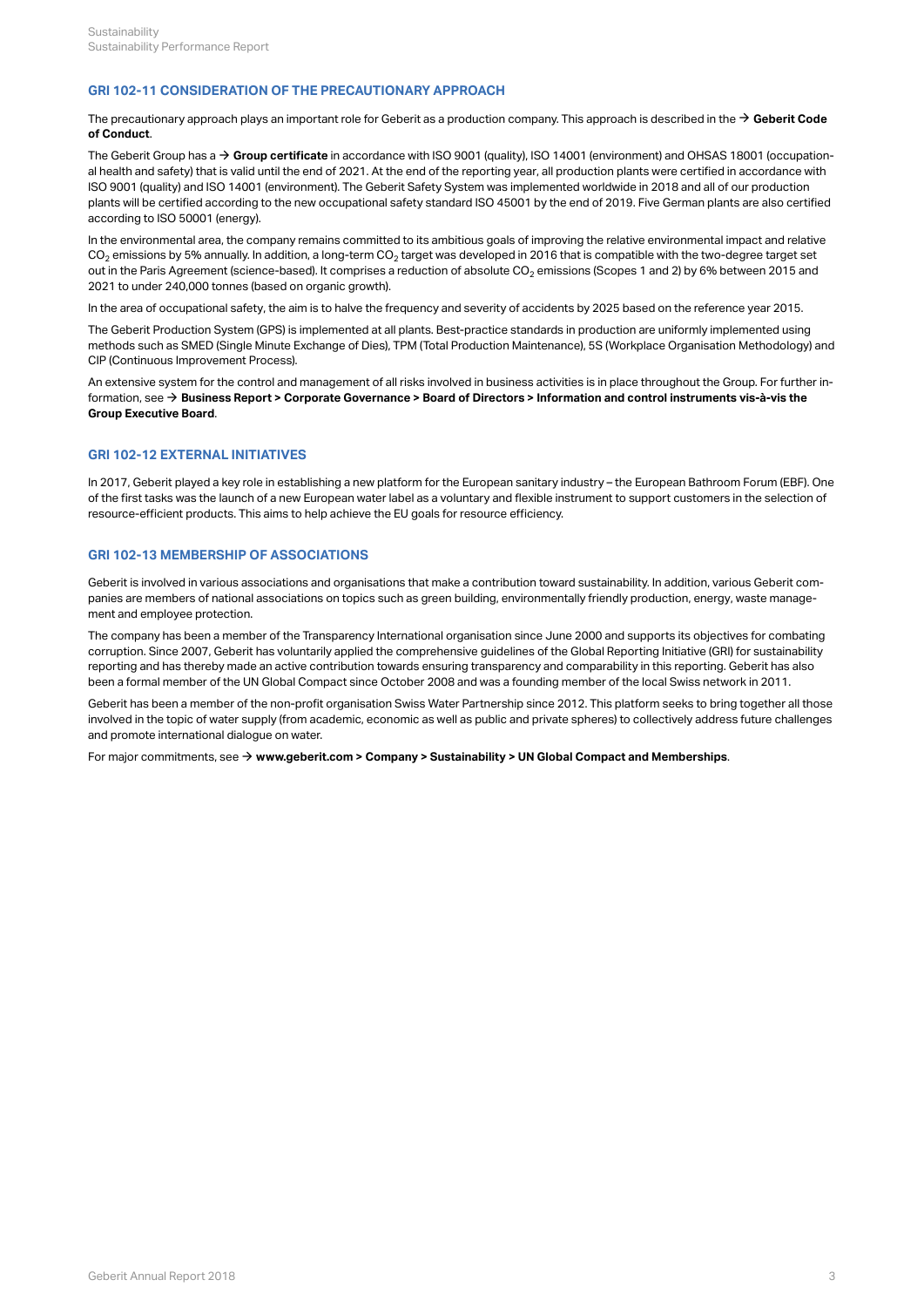# **4. ETHICS AND INTEGRITY**

# <span id="page-6-0"></span>**GRI 102-16 VALUES, DIRECTIVES, STANDARDS AND CODES OF CONDUCT**

[Geberit](http://annualreport.geberit.com/geberit/annual/2018/gb/layout/../English/pdf/geberit_compass.pdf) aims to act as a role model for ethically unimpeachable, environmentally friendly and socially responsible operations. The  $\to$  Geberit **[Compass](http://annualreport.geberit.com/geberit/annual/2018/gb/layout/../English/pdf/geberit_compass.pdf)** (what we do, what motivates us, how we work together, what is responsible for our success), which was updated in 2015, and the → **[Geberit Code of Conduct for Employees](http://annualreport.geberit.com/geberit/annual/2018/gb/layout/../English/pdf/geberit_code_of_conduct_en.pdf)**, updated in 2014 and implemented in 2015, serve as the applicable guidelines.

Other specific guidelines that are important to Geberit are:

- $\rightarrow$  [Geberit policy on occupational health and safety, environment and energy](http://annualreport.geberit.com/geberit/annual/2018/gb/layout/../English/pdf/geberit_policy_health_safety_environment_energy.pdf)
- [\\$](http://annualreport.geberit.com/geberit/annual/2018/gb/layout/../English/pdf/supplier_code_of_conduct.pdf) **[Geberit Code of Conduct for Suppliers](http://annualreport.geberit.com/geberit/annual/2018/gb/layout/../English/pdf/supplier_code_of_conduct.pdf)**
- $\rightarrow$  [Geberit Code of Conduct for Business Partners](http://annualreport.geberit.com/geberit/annual/2018/gb/layout/../English/pdf/business_partners_code_of_conduct.pdf)
- [\\$](http://annualreport.geberit.com/geberit/annual/2018/gb/layout/../English/pdf/competition_law_guidelines.pdf) **[Geberit antitrust legislation guidelines](http://annualreport.geberit.com/geberit/annual/2018/gb/layout/../English/pdf/competition_law_guidelines.pdf)**
- $\text{-}$   $\rightarrow$  [Geberit compliance commitment for contractors](http://annualreport.geberit.com/geberit/annual/2018/gb/layout/../English/pdf/compliance_commitment_building_projects.pdf)
- UN Guiding Principles on Business and Human Rights

Geberit responded to the introduction of the EU's General Data Protection Regulation (GDPR) in the reporting year and incorporated the topic of data protection into its Compliance Programme. Numerous measures for implementation of the GDPR were carried out under the leadership of the legal department, see  $\rightarrow$  [GRI 418](#page-32-0).  $\overline{\phantom{a}}$ 

# <span id="page-6-1"></span>**GRI 102-17 ETHICAL ADVICE AND CONCERNS**

Geberit has established an effective compliance system to ensure that its conduct is both ethical and legally compliant. Action on compliance focuses on the following six key topics: antitrust legislation, corruption, product liability, data protection, employee rights and environmental protection, see **[Business Report > Business and financial review > Financial Year 2018 > Compliance](http://annualreport.geberit.com/reports/geberit/annual/2018/gb/English/10502070/compliance.html)**. [\\$](http://annualreport.geberit.com/reports/geberit/annual/2018/gb/English/10502070/compliance.html)

Conformity with the Code of Conduct for Employees is subject to controls each year. All companies receive over 50 questions on the abovementioned key topics. In addition, on-site audits are performed by the Internal Audit Department and corrective measures taken in the event of misconduct. The audits also comprise special interviews with the managing directors of the individual companies on the topics mentioned in the Code of Conduct. The respective information is verified. The findings from the survey and audits form the basis for the annual Compliance Report submitted to the Group Executive Board and are published in accordance with the guidelines of the Global Reporting Initiative (GRI) in this report.

The Board of Directors and Group Executive Board are available at any time to address the concerns of stakeholders.

Employees who openly address irregularities which represent breaches of applicable law, ethical standards or the Code of Conduct are acting correctly and in accordance with the Geberit Code of Conduct. As a general rule, employees should seek a personal meeting with their supervisor. The Geberit Integrity Line is available to all employees as a whistleblower hotline. The service is intended to enable employees to anonymously report cases such as sexual harassment or when a corrupt payment is being covered up. The Integrity Line is operated by an external company with experience in this area, and is available around the clock seven days a week. In the reporting year, the Integrity Line recorded one significant incident, which was subsequently investigated. Since 2017, an Integrity Line has also been available to suppliers for anonymously reporting irregularities in the procurement process. There were no reports from suppliers in the reporting year.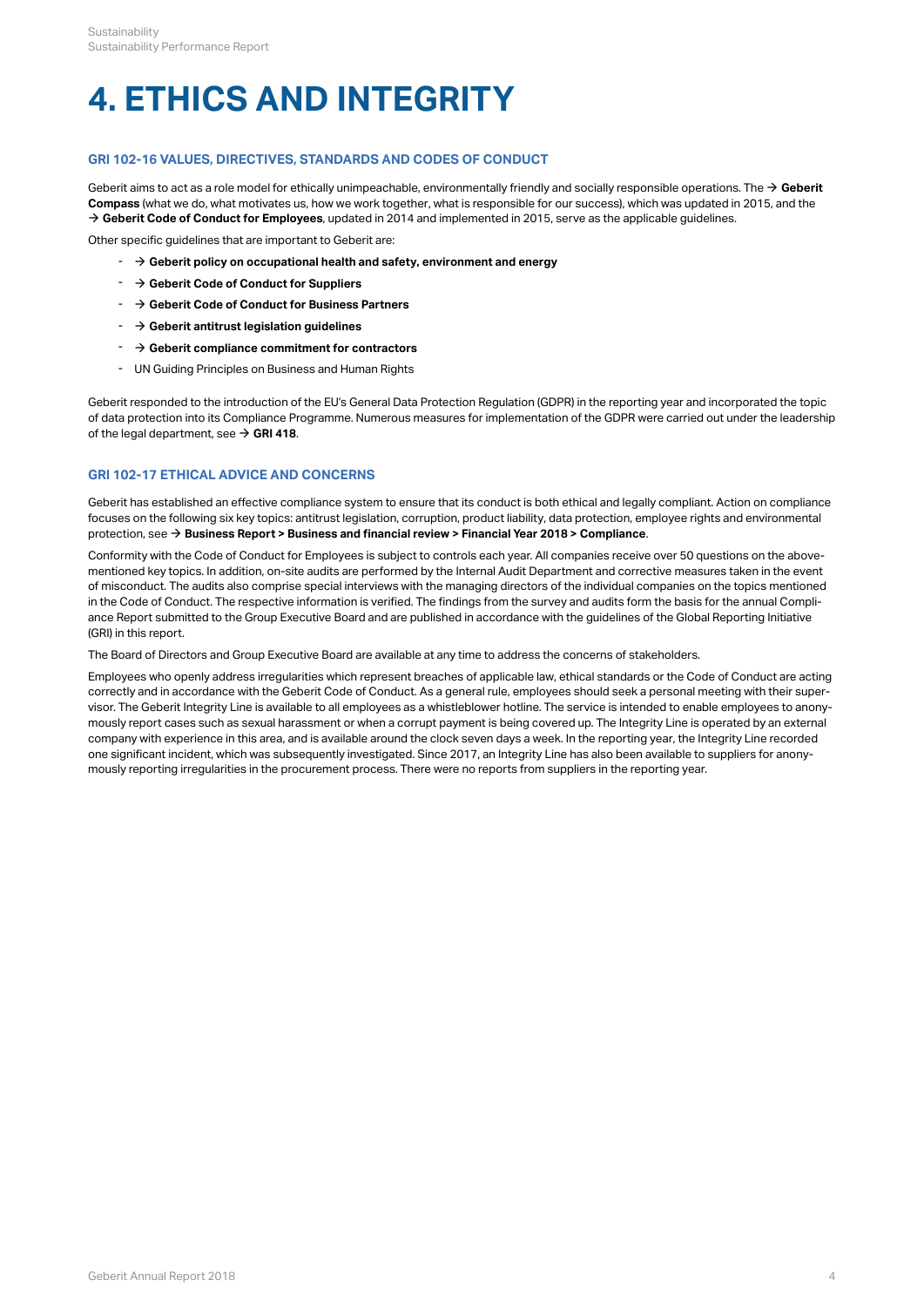# **5. GOVERNANCE**

# **GRI 102-18 GOVERNANCE STRUCTURE**

The Board of Directors determines the strategic objectives and the general resources for achieving these, and decides on major business transactions. For details about the internal organisation of the Board of Directors and its committees, see → **[Business Report > Corporate](http://annualreport.geberit.com/reports/geberit/annual/2018/gb/English/106030/3_-board-of-directors.html?anchor=106030_InterneOrganisation#106030_InterneOrganisation) [Governance > Board of Directors > Internal organisational structure](http://annualreport.geberit.com/reports/geberit/annual/2018/gb/English/106030/3_-board-of-directors.html?anchor=106030_InterneOrganisation#106030_InterneOrganisation)**.

The operating management structure of Geberit is broken down into seven Group divisions:

- CEO Division
- Sales Europe
- Sales International
- Marketing & Brands
- **Operations**
- Product Management & Innovation
- Finance

The assignment of clearly distinguished responsibilities minimises the number of interfaces. For more details about the organisational structure, see → **[Business Report > Management structure](http://annualreport.geberit.com/reports/geberit/annual/2018/gb/English/1040/management-structure.html)**.

# **GRI 102-19 DELEGATION OF AUTHORITY ON ECONOMIC, SOCIAL AND ENVIRONMENTAL MATTERS**

The Board of Directors determines the strategy. This includes the corporate strategy, see → **[Business Report > Business and financial re](http://annualreport.geberit.com/reports/geberit/annual/2018/gb/English/10501010/strategy.html)[view > Strategy and goals > Strategy](http://annualreport.geberit.com/reports/geberit/annual/2018/gb/English/10501010/strategy.html)** and the **[Sustainability strategy](http://annualreport.geberit.com/reports/geberit/annual/2018/gb/English/3040/sustainability-strategy-2019---2021.html)**. To the extent legally permissible and in accordance with the Organi-[\\$](http://annualreport.geberit.com/reports/geberit/annual/2018/gb/English/3040/sustainability-strategy-2019---2021.html) sational Regulations, the Board of Directors has assigned the operational management and the implementation of the strategy to the Chief Executive Officer. Within the operational management structure, responsibility for specific economic, environmental and social issues is delegated further, see **[Business Report > Management structure](http://annualreport.geberit.com/reports/geberit/annual/2018/gb/English/1040/management-structure.html)**. [\\$](http://annualreport.geberit.com/reports/geberit/annual/2018/gb/English/1040/management-structure.html)

At every meeting, members of the Group Executive Board inform the Board of Directors of current business developments and major business transactions of the Group or Group companies. Between meetings, the Board of Directors is comprehensively informed in writing about current business developments and the company's financial situation on a monthly basis.

# **GRI 102-20 RESPONSIBILITY FOR ECONOMIC, SOCIAL AND ENVIRONMENTAL MATTERS**

The Board of Directors determines the strategic objectives and the general resources for achieving these, and decides on major business transactions. Within the operational management structure, responsibility is determined for specific economic, environmental and social issues, see **→ [Business Report > Management structure](http://annualreport.geberit.com/reports/geberit/annual/2018/gb/English/1040/management-structure.html)**. The responsible individuals report either directly to the CEO (including Corporate Human Resources, Corporate Communications and Investor Relations, Strategic Planning), or to other members of the Group Executive Board.

The way in which the topic of sustainability is approached has been further developed regularly within the company. For over 20 years, Geberit has had an Environment and Sustainability department, which has been reporting directly to the CEO for around 15 years. In recent years, this department has coordinated the further development of the sustainability strategy and related activities, although the responsibility for planning and implementation lies within the individual areas themselves.

# **GRI 102-21 CONSULTATION PROCESS BETWEEN STAKEHOLDERS AND THE BOARD**

For the participatory rights of the shareholders, see  $\Rightarrow$  **[Business Report > Corporate Governance](http://annualreport.geberit.com/reports/geberit/annual/2018/gb/English/106060/6_-participatory-rights-of-shareholders.html) [> Participatory rights of the sharehold](http://annualreport.geberit.com/reports/geberit/annual/2018/gb/English/106060/6_-participatory-rights-of-shareholders.html)[ers](http://annualreport.geberit.com/reports/geberit/annual/2018/gb/English/106060/6_-participatory-rights-of-shareholders.html)**.

There is no employee representative on the Board of Directors. The employee representatives of the European sites meet regularly with a member of the Group Executive Board and the Head Corporate Human Resources. Selected concerns can be addressed to the Board of Directors through this channel.

# **GRI 102-22 COMPOSITION OF THE HIGHEST GOVERNANCE BODY AND ITS COMMITTEES**

At the end of 2018, the Board of Directors comprised six non-executive members – one woman and five men. Albert M. Baehny is Chairman of the Board of Directors. All of the committees formed by the Board of Directors are comprised exclusively of independent members. For further details, see **[Business Report > Corporate](http://annualreport.geberit.com/reports/geberit/annual/2018/gb/English/106030/3_-board-of-directors.html) [Governance](http://annualreport.geberit.com/reports/geberit/annual/2018/gb/English/106030/3_-board-of-directors.html) [> Board of Directors](http://annualreport.geberit.com/reports/geberit/annual/2018/gb/English/106030/3_-board-of-directors.html)**. [\\$](http://annualreport.geberit.com/reports/geberit/annual/2018/gb/English/106030/3_-board-of-directors.html)

# **GRI 102-23 SEPARATION OF CHAIR OF BOARD OF DIRECTORS AND EXECUTIVE MANAGEMENT**

Christian Buhl is Chief Executive Officer (CEO) and Chairman of the Board of Directors is Albert M. Baehny. For further details, see **[Business](http://annualreport.geberit.com/reports/geberit/annual/2018/gb/English/106030/3_-board-of-directors.html)** [\\$](http://annualreport.geberit.com/reports/geberit/annual/2018/gb/English/106030/3_-board-of-directors.html)**[Report > Corporate](http://annualreport.geberit.com/reports/geberit/annual/2018/gb/English/106030/3_-board-of-directors.html) [Governance](http://annualreport.geberit.com/reports/geberit/annual/2018/gb/English/106030/3_-board-of-directors.html) [> Board of Directors](http://annualreport.geberit.com/reports/geberit/annual/2018/gb/English/106030/3_-board-of-directors.html)**.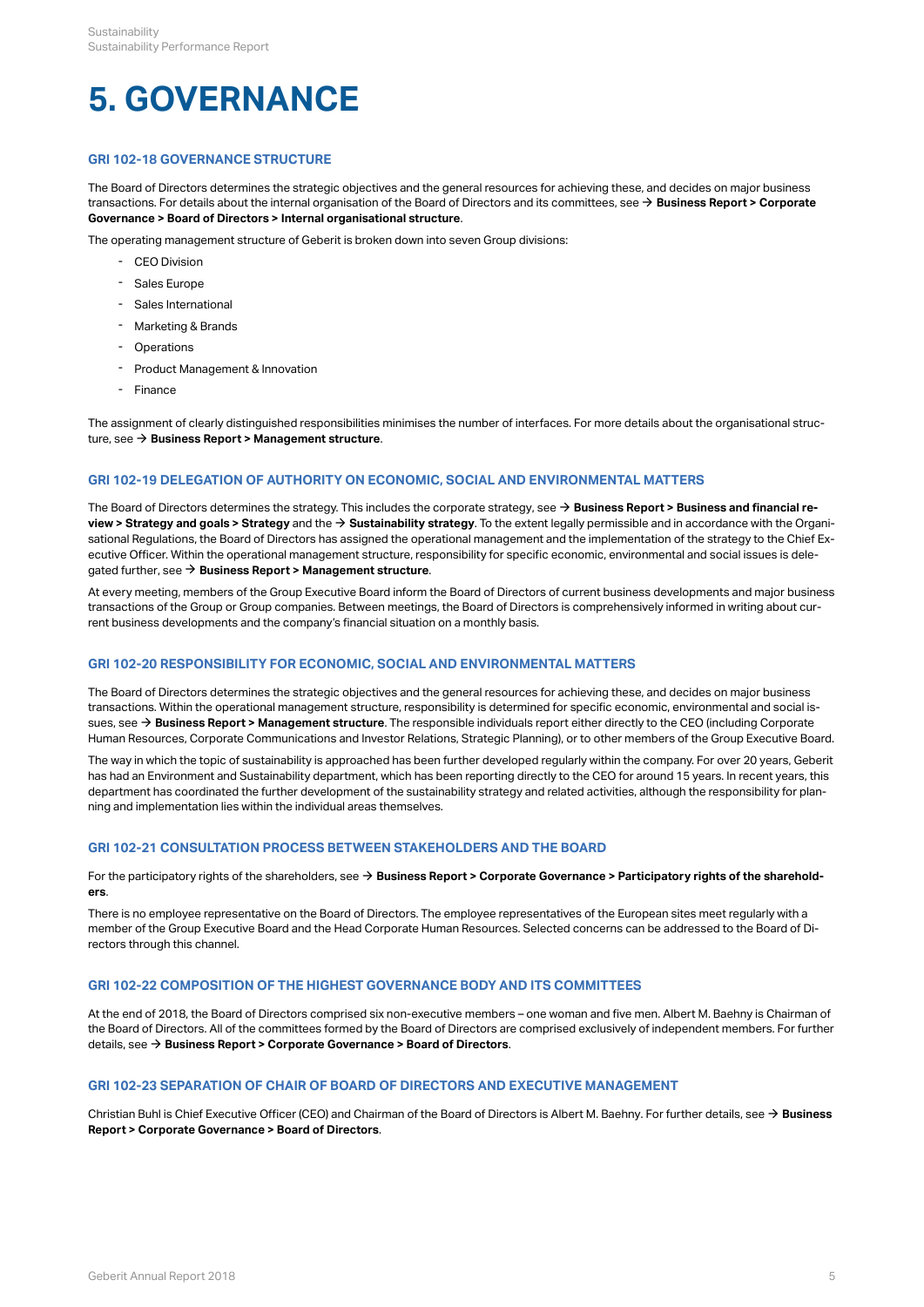# **GRI 102-24 NOMINATION AND SELECTION PROCESS OF THE BOARD OF DIRECTORS**

With regard to the election and terms of office of members of the Board of Directors, see  $\to$  **[Business Report > Corporate Governance >](http://annualreport.geberit.com/reports/geberit/annual/2018/gb/English/106030/3_-board-of-directors.html?anchor=3_4#3_4) [Board of Directors > Elections and terms of office](http://annualreport.geberit.com/reports/geberit/annual/2018/gb/English/106030/3_-board-of-directors.html?anchor=3_4#3_4)**.

# **GRI 102-25 PROCESSES IN PLACE FOR THE BOARD OF DIRECTORS TO AVOID CONFLICTS OF INTEREST**

Detailed information on all members of the Board of Directors, including their memberships in other organisations, can be found in  $\to$  **[Busi](http://annualreport.geberit.com/reports/geberit/annual/2018/gb/English/106030/3_-board-of-directors.html)[ness Report > Corporate Governance > Board of Directors](http://annualreport.geberit.com/reports/geberit/annual/2018/gb/English/106030/3_-board-of-directors.html)**.

The Articles of Incorporation and **[Organisational Regulations of the Board of Directors](http://annualreport.geberit.com/geberit/annual/2018/gb/layout/../English/pdf/organizational_regulations_BoD.pdf)** stipulate how conflicts of interest of members of [\\$](http://annualreport.geberit.com/geberit/annual/2018/gb/layout/../English/pdf/organizational_regulations_BoD.pdf) the Board of Directors are avoided. The members of the Board of Directors are obliged to refrain from involvement in the handling of matters affecting either their personal interests or those of a company with which they have an affiliation. This obligation to refrain from involvement has no influence on the requirements for a quorum when passing resolutions. Business dealings between the company and governing bodies or related parties are subject to the principle of conclusion at conditions as with independent third parties.

# **GRI 102-26 ROLE OF TOP MANAGEMENT AND BOARD OF DIRECTORS IN DEVELOPMENT OF GUIDING PRINCIPLES AND STRATEGIES**

Geberit's long-standing success is based on the fact that, together with the Board of Directors, the Group Executive Board pursues a longterm perspective. The Board of Directors and Group Executive Board have defined and adopted key mission statements and principles such as the Geberit Compass and the Geberit Code of Conduct, see **→ [GRI 102-16](#page-6-0)**. The **→ [Sustainability strategy](http://annualreport.geberit.com/reports/geberit/annual/2018/gb/English/3040/sustainability-strategy-2019---2021.html)** is examined and approved by the Group Executive Board and the Board of Directors, see  $\rightarrow$  **[GRI 102-29](#page-8-0)**.

# **GRI 102-27 ENHANCEMENT OF THE TOP MANAGEMENT'S AND BOARD OF DIRECTORS' RELATED KNOW-HOW ON**

# **ECONOMIC, ENVIRONMENTAL AND SOCIAL ISSUES**

Internal business processes are designed to ensure continuous improvement and innovation. These values are closely associated with the Geberit brand. At the same time, stakeholder concerns are taken seriously, and the Group Executive Board and Board of Directors receive feedback and input for the continued development of the sustainability strategy as part of the → **[external Stakeholder Panel](http://annualreport.geberit.com/geberit/annual/2018/gb/layout/../English/pdf/introduction_stakeholderpanel_2018.pdf)**, for example.

Every year, the Board of Directors undertakes at least one assessment of the way in which it works together. This includes an assessment of how well-informed the members of the Board of Directors are about the Group and its business performance, see **[Organisational Regula-](http://annualreport.geberit.com/geberit/annual/2018/gb/layout/../English/pdf/organizational_regulations_BoD.pdf)**[\\$](http://annualreport.geberit.com/geberit/annual/2018/gb/layout/../English/pdf/organizational_regulations_BoD.pdf) **[tions of the Board of Directors](http://annualreport.geberit.com/geberit/annual/2018/gb/layout/../English/pdf/organizational_regulations_BoD.pdf)**.

## **GRI 102-28 PROCESSES FOR EVALUATION OF THE SUSTAINABILITY PERFORMANCE OF THE BOARD OF DIRECTORS**

Geberit's long-standing success is based on the fact that, together with the Board of Directors, the Group Executive Board pursues a longterm perspective, thus enabling the company to demonstrate its performance clearly in areas including sustainability. There is no formal procedure for assessing the performance of the Board of Directors from an integrated sustainability perspective. As part of the annual review of the sustainability strategy, findings are discussed and areas where action is needed are determined, see  $\rightarrow$  **[GRI 102-29](#page-8-0)**.

Geberit's remuneration policy states that remuneration programmes must be balanced between the reward of short-term success and longterm value creation. For information about the remuneration of the management bodies, see **[Business Report > Remuneration Report](http://annualreport.geberit.com/reports/geberit/annual/2018/gb/English/1070/remune_ration-report.html)**. [\\$](http://annualreport.geberit.com/reports/geberit/annual/2018/gb/English/1070/remune_ration-report.html)

# <span id="page-8-0"></span>**GRI 102-29 BOARD LEVEL PROCEDURES FOR OVERSEEING SUSTAINABILITY PERFORMANCE**

The → **[Sustainability strategy](http://annualreport.geberit.com/reports/geberit/annual/2018/gb/English/3040/sustainability-strategy-2019---2021.html)** is examined and approved by the Group Executive Board and the Board of Directors. Results and the achievement of objectives are submitted to the Group Executive Board for verification at least once annually. This also comprises the → **[Communica](http://annualreport.geberit.com/geberit/annual/2018/gb/layout/../English/pdf/cop_ungc_2018_en.pdf)[tion on Progress UN Global Compact](http://annualreport.geberit.com/geberit/annual/2018/gb/layout/../English/pdf/cop_ungc_2018_en.pdf)** and the Geberit Compliance Report, including the audit results with respect to the Code of Conduct. Key figures on occupational safety are presented quarterly to the Group Executive Board and on a regular basis to the Board of Directors.

In 2018, Geberit consulted an → [external Stakeholder Panel](http://annualreport.geberit.com/geberit/annual/2018/gb/layout/../English/pdf/introduction_stakeholderpanel_2018.pdf) for the fourth time. Its mandate consisted of providing feedback on the sustainability strategy and sustainability communication, as well as the associated risks and opportunities. This input is used for the strategic review and continued development of the company. The next stakeholder panel is planned for 2020.

# **GRI 102-30 EFFECTIVENESS OF THE RISK MANAGEMENT PROCESS**

Based on the Organisational Regulations of the Board of Directors, the Audit Committee has implemented a comprehensive system for monitoring and controlling the risks linked to the business activities. This process includes risk identification, analysis, control and reporting.

Operationally, the Group Executive Board is responsible for controlling risk management. In addition, responsible persons are designated in the company for significant individual risks. These responsible parties decide on specific actions for risk mitigation and monitor their implementation. Every other year, the Internal Audit Department issues a risk report for the attention of the Board of Directors. Significant risks are also constantly discussed in the meetings of the Group Executive Board and Board of Directors, which take place on a regular basis.

For an overview of the Geberit compliance topics, see  $\Rightarrow$  **[Business Report > Business and financial review > Financial Year 2018 > Compli](http://annualreport.geberit.com/reports/geberit/annual/2018/gb/English/10502070/compliance.html)[ance](http://annualreport.geberit.com/reports/geberit/annual/2018/gb/English/10502070/compliance.html)**.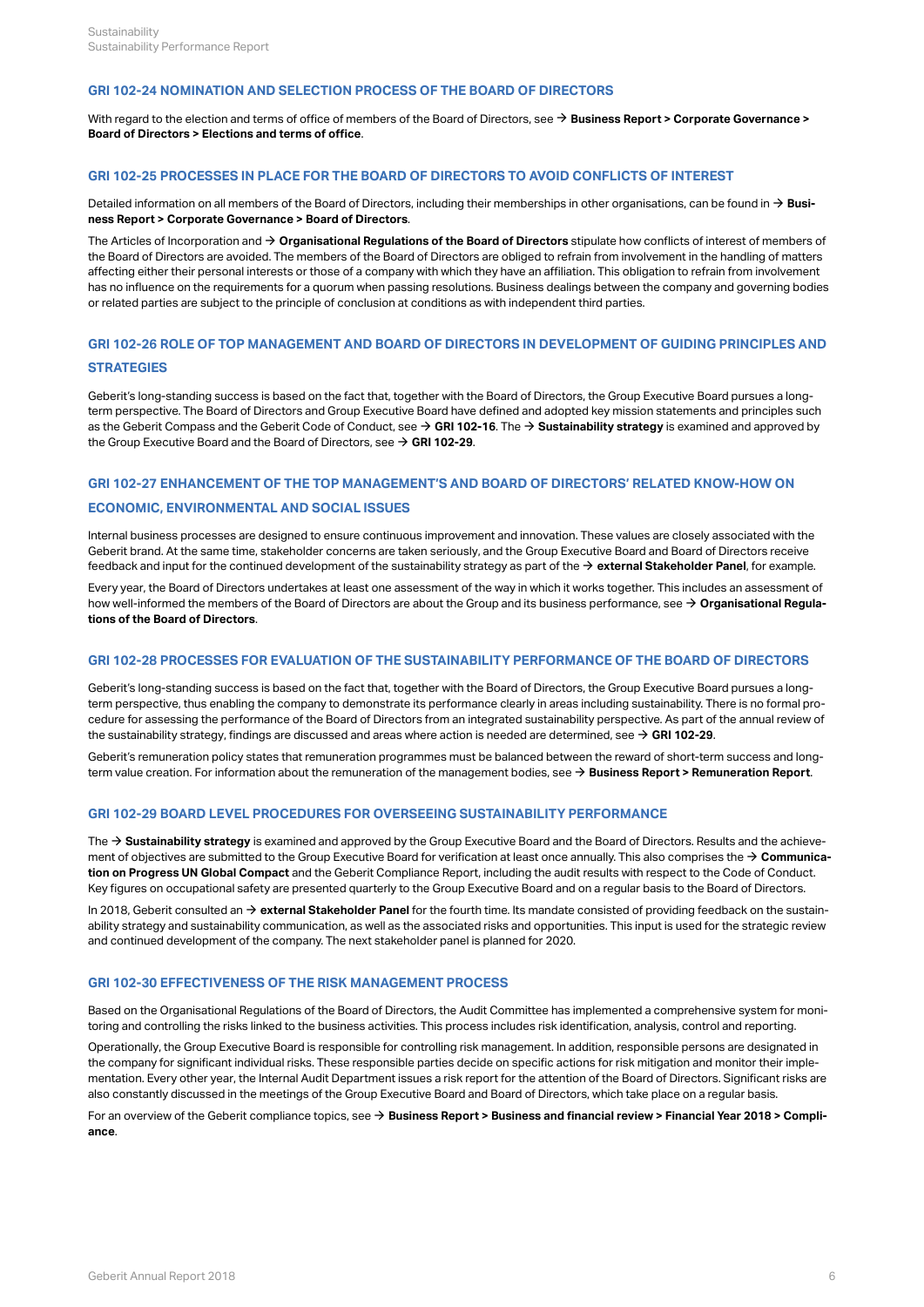# **GRI 102-31 FREQUENCY OF REVIEW OF IMPACTS, RISKS AND CHANCES IN THE AREA OF SUSTAINABILITY**

The impacts, risks and opportunities are discussed and reviewed by the Group Executive Board and Board of Directors annually in connection with the sustainability reporting and the sustainability strategy.

# **GRI 102-32 REVIEW AND APPROVAL OF SUSTAINABILITY REPORTING**

Sustainability reporting is examined and approved by the Board of Directors and Group Executive Board as part of the integrated annual report.

# **GRI 102-33 PROCEDURE FOR COMMUNICATING CRITICAL CONCERNS TO THE BOARD**

The Board of Directors is available at any time to address the concerns of stakeholders and shareholders.

## **GRI 102-34 NATURE AND TOTAL NUMBER OF CRITICAL CONCERNS COMMUNICATED TO THE BOARD**

Matters brought forward by shareholders within the context of the General Meeting are dealt with in accordance with the Articles of Incorporation. Only a very small number of matters were submitted directly to the Board of Directors outside the General Meeting in 2018. It proved possible to discuss and to settle these matters directly with the individuals concerned. There are no significant matters outstanding at the present time.

# **GRI 102-35 REMUNERATION POLICIES FOR THE HIGHEST GOVERNANCE BODIES**

Geberit publishes a detailed annual Remuneration Report, which discloses the precise points of its remuneration policy, see **[Business Re-](http://annualreport.geberit.com/reports/geberit/annual/2018/gb/English/1070/remune_ration-report.html)**[\\$](http://annualreport.geberit.com/reports/geberit/annual/2018/gb/English/1070/remune_ration-report.html) **[port > Remuneration Report](http://annualreport.geberit.com/reports/geberit/annual/2018/gb/English/1070/remune_ration-report.html)**.

# **GRI 102-36 PROCESS FOR DETERMINING REMUNERATION**

Geberit publishes a detailed annual Remuneration Report, which discloses the precise points of remuneration paid to the Board of Directors and Group Executive Board, see  $\rightarrow$  **[Business Report > Remuneration Report](http://annualreport.geberit.com/reports/geberit/annual/2018/gb/English/1070/remune_ration-report.html)**.

# **GRI 102-37 STAKEHOLDERS' INVOLVEMENT IN DECISIONS REGARDING REMUNERATION**

The remuneration to the Board of Directors and Group Executive Board disclosed in the detailed remuneration report addresses the concerns of stakeholders and shareholders, see **[Business Report > Remuneration Report](http://annualreport.geberit.com/reports/geberit/annual/2018/gb/English/1070/remune_ration-report.html)**. [\\$](http://annualreport.geberit.com/reports/geberit/annual/2018/gb/English/1070/remune_ration-report.html)

# **GRI 102-38 RATIO OF ANNUAL REMUNERATION PAID**

The ratio of the annual remuneration paid to the highest-paid employee to the average annual remuneration of all employees (excluding the highest-paid employee) was 22.0 in Switzerland, 7.1 in Germany, 5.0 in Austria and 4.9 in Italy.

# **GRI 102-39 RATIO OF PERCENTAGE INCREASE IN ANNUAL REMUNERATION PAID**

The ratio of the percentage increase in annual remuneration paid to the highest-paid employee to the level of the percentage increase in annual remuneration for all employees (excluding the highest-paid employee) was 3.6 in Switzerland, 6.0 in Germany, 0.3 in Austria and 0.5 in Italy.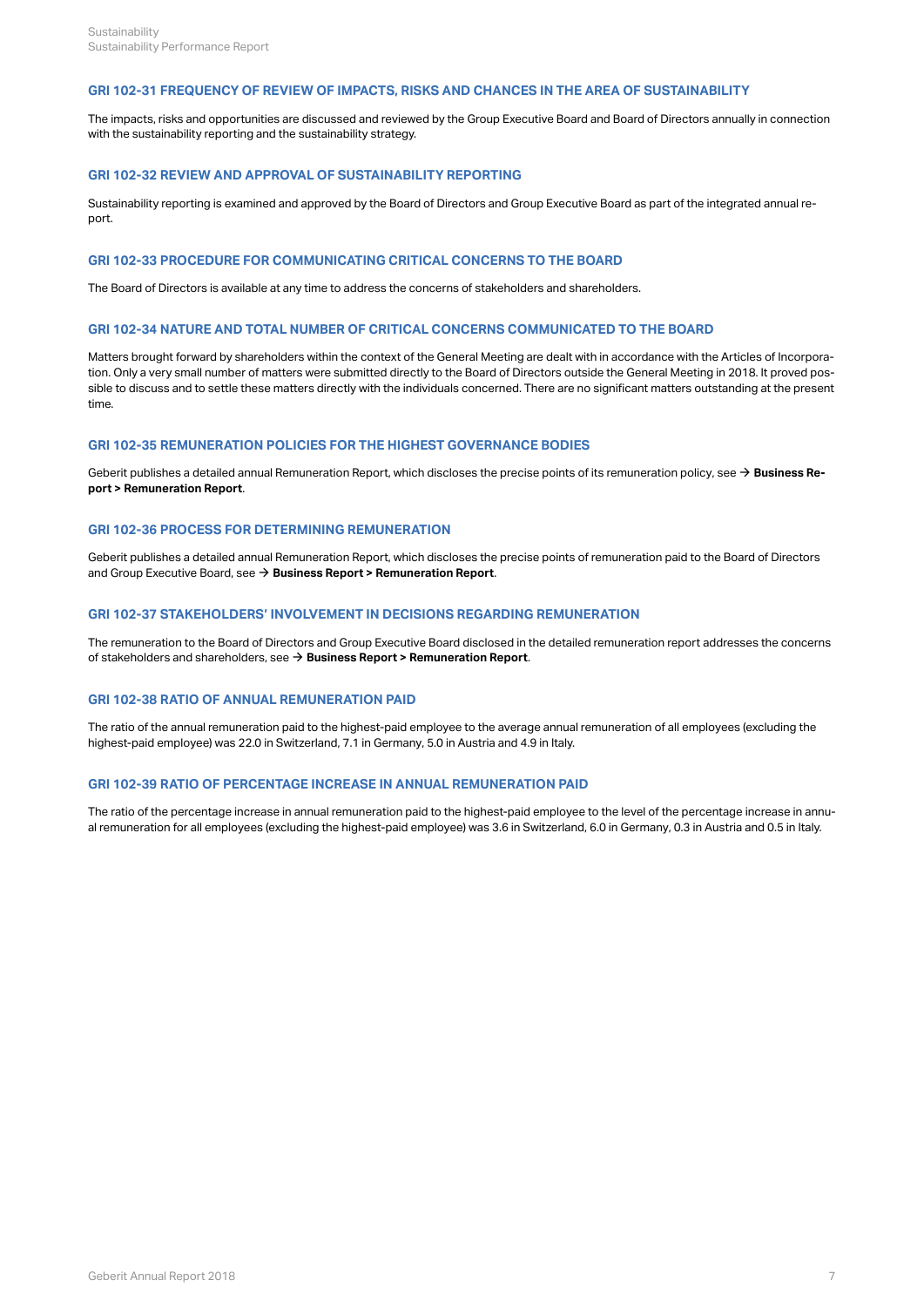# **6. STAKEHOLDER ENGAGEMENT**

# <span id="page-10-1"></span>**GRI 102-40 RELEVANT STAKEHOLDER GROUPS**

Significant stakeholder groups for Geberit are customers, shareholders and analysts, the media, employees and trade unions, neighbours, municipalities and authorities, research institutes, suppliers, transport companies, competitors, associations, non-government organisations and the general public. Details on stakeholder engagement can be found under  $\rightarrow$  **[GRI 102-43](#page-10-0)**.

# **GRI 102-41 COLLECTIVE BARGAINING AGREEMENTS**

There are currently 9,008 employees (corresponding to 75% of the workforce) who are covered by collective agreements (e.g. collective labour agreements, wage agreements). In Germany, Austria, Switzerland, France, Italy, Ukraine, Finland and Sweden, over 90% of employees are subject to a collective labour or wage agreement. There are no collective agreements with employees in place in the USA and China.

# **GRI 102-42 IDENTIFICATION AND SELECTION OF STAKEHOLDERS**

A systematic guided dialogue with stakeholders helps Geberit to identify possible conflict issues and opportunities for further development and to respond to these in good time. On national and international levels, the Geberit Group and its local companies maintain relations with organisations and institutions in the respective countries that direct requests and suggestions to the company. The stakeholders listed under → [GRI 102-40](#page-10-1) have been identified as important for systematic stakeholder dialogue as they fulfil at least one of two criteria: either the stakeholder group exerts a strong influence on the economic, environmental or social performance of Geberit and/or the stakeholder group is strongly affected by the economic, environmental or social performance of Geberit. An  $\bm{\rightarrow}$  **[external Stakeholder Panel](http://annualreport.geberit.com/geberit/annual/2018/gb/layout/../English/pdf/introduction_stakeholderpanel_201.pdf)** helps Geberit to review its assessment of important stakeholder groups and their concerns.

# <span id="page-10-0"></span>**GRI 102-43 APPROACHES TO STAKEHOLDER ENGAGEMENT**

Geberit consulted an **→ [external Stakeholder Panel](http://annualreport.geberit.com/geberit/annual/2018/gb/layout/../English/pdf/introduction_stakeholderpanel_2018.pdf)** for the fourth time in September 2018. Its mandate consisted of providing feedback on the sustainability strategy and sustainability communication and also discussing the materiality analysis. The results are presented in the  $\rightarrow$  **[Panel Statement](http://annualreport.geberit.com/geberit/annual/2018/gb/layout/../English/pdf/panel_statement_2018_en.pdf)**. The external review and the recommendations contained therein are dealt with in detail in the  $\rightarrow$  [Response from Geberit](http://annualreport.geberit.com/geberit/annual/2018/gb/layout/../English/pdf/response_geberit_panel_statement_2018.pdf) **[to the Panel Statement](http://annualreport.geberit.com/geberit/annual/2018/gb/layout/../English/pdf/response_geberit_panel_statement_2018.pdf)**. The next stakeholder panel is planned for 2020.

Based on the stakeholder analysis, Geberit identifies both potential for conflict and opportunities, and pursues a cooperative approach when it comes to discussing and further developing possible measures with the stakeholders concerned.

Engagement of stakeholders according to stakeholder group:

# **CUSTOMERS:**

- More than 800 technical advisors working in the field are in daily contact with plumbers, sanitary engineers and architects.
- During the reporting year, around 35,000 professionals were provided with basic and further training in products, tools and software<br>tools at the 29 Geberit Information Centres in Europe and overseas.
- Invitation of around 700 architects, interior designers and other market partners to visit an exhibition on the design pioneer Victor Pa-<br>panek and the presentation of innovative Geberit bathroom solutions at the prestig
- Around 90,000 additional customers became more familiar with Geberit know-how and products at external training events, many of<br>which were organised in cooperation with local trading partners.
- The mobile AquaClean lounges offer the opportunity for end users to try out a shower toilet for themselves.
- The Geberit On Tour mobile exhibition was held for the eighth time in 2018, with specially fitted-out mobile showrooms visiting local and regional wholesalers and offering plumbers the opportunity to assess Geberit innovations and solutions directly on site.
- For trade fairs and customer surveys, see [\\$](http://annualreport.geberit.com/reports/geberit/annual/2018/gb/English/10502045/customers.html) **[Business Report > Business and financial review > Financial Year 2018 > Customers](http://annualreport.geberit.com/reports/geberit/annual/2018/gb/English/10502045/customers.html)**.

# **SHAREHOLDERS AND ANALYSTS:**

- For the participatory rights of the shareholders, see **[Business Report > Corporate Governance](http://annualreport.geberit.com/reports/geberit/annual/2018/gb/English/106060/6_-participatory-rights-of-shareholders.html) [> Participatory rights of share-](http://annualreport.geberit.com/reports/geberit/annual/2018/gb/English/106060/6_-participatory-rights-of-shareholders.html)[holders](http://annualreport.geberit.com/reports/geberit/annual/2018/gb/English/106060/6_-participatory-rights-of-shareholders.html)**. [\\$](http://annualreport.geberit.com/reports/geberit/annual/2018/gb/English/106060/6_-participatory-rights-of-shareholders.html)
- Regular conference calls, bilateral meetings, conferences and roadshows by the CEO, CFO and Head Corporate Communications and<br>Investor Relations.

# **MEDIA:**

- Regular conference calls, bilateral meetings and interviews with the relevant media for Geberit.
- Sustainability topics and in particular Geberit's performance in this area play an important role in the media activities of Geberit.

# **EMPLOYEES AND TRADE UNIONS:**

- Geberit Europe Forum with employee representatives from all European countries, during which a member of the Group Executive<br>Board and the Head Corporate HR meet with the delegates.
- Training and feedback opportunities on topics regarding the Code of Conduct.
- Group-wide Geberit Integrity Line to enable all employees across the world to report irregularities anonymously.
- Regular employee survey with all employees of the Geberit Group.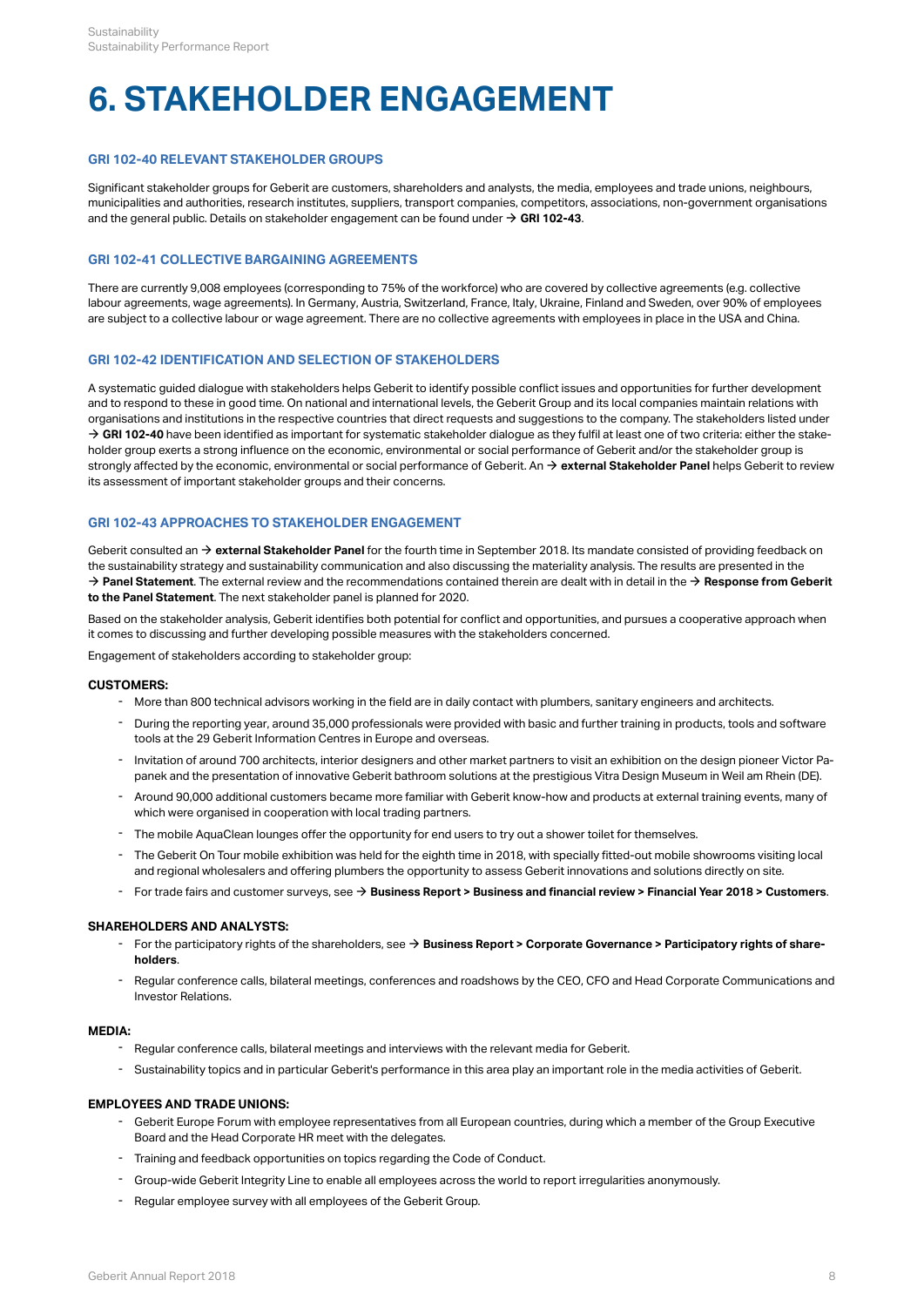# **NEIGHBOURS, MUNICIPALITIES AND AUTHORITIES:**

- Consultation with and inclusion of the neighbours of production plants in larger construction projects.
- Open days at various production sites.

# **RESEARCH INSTITUTES:**

- <sup>-</sup> Partner of the → [research platform NEST](https://www.empa.ch/en/web/nest/) (Next Evolution in Sustainable Building Technologies) at Empa in Dübendorf (CH).
- Cooperation on technological trends and developments directly related to sanitary technology with EAWAG Dübendorf, HSR Rapperswil, ZHAW Winterthur, ETH Zurich, Empa (CH), HFT Stuttgart, University of Applied Sciences Düsseldorf (DE), Tongji University - Cooperation on technological tr<br>Rapperswil, ZHAW Winterthur, E<br>(CN) and others.

# **SUPPLIERS:**

- Initial contact within the scope of the assessment procedure and implementation of the Code of Conduct for Suppliers, see **→ Chap-**<br>**[ter 10.2 Operations > Procurement](#page-28-0)**.
- Regular discussions between buyers and suppliers on site.
- On-site audits (quality, environment, occupational safety) carried out by Geberit and external partners.
- Since 2017, Integrity Line for suppliers for anonymously reporting irregularities in the procurement process.
- Cooperation with manufacturers of infrastructure facilities, e.g. for the retrofitting of tunnel kilns for ceramic production.

# **TRANSPORT COMPANIES:**

- Discussions with transport service providers based on the results of the environmental monitoring.

# **ASSOCIATIONS:**

- Significant participation in the founding of a new platform for the European sanitary industry the European Bathroom Forum (EBF) –<br>and launch of a new European water label for sanitary products.
- Collaboration with FECS (European Sanitaryware Producers Federation) on a new voluntary European standard for assessing the sus-<br>- tainability of ceramic sanitary appliances (EN 16578).
- Involvement in various  $\rightarrow$  [associations and organisations](#page-5-0) with participation in corresponding management bodies and programmes.

## **NON-GOVERNMENT ORGANISATIONS AND THE GENERAL PUBLIC:**

- Partnership with the Swiss development organisation Helvetas.
- Membership of the charitable organisation Swiss Water Partnership.

Feedback from stakeholder dialogues is incorporated into the  $\rightarrow$  **[Materiality analysis](http://annualreport.geberit.com/reports/geberit/annual/2018/gb/English/3030/materiality-analysis.html)** and into the  $\rightarrow$  **[Sustainability strategy](http://annualreport.geberit.com/reports/geberit/annual/2018/gb/English/3040/sustainability-strategy-2019---2021.html)**.

# **GRI 102-44 RESPONSE TO AND DEALING WITH KEY TOPICS AND CONCERNS OF STAKEHOLDERS**

The topics introduced by the  $\bm{\rightarrow}$  **[external Stakeholder Panel](http://annualreport.geberit.com/geberit/annual/2018/gb/layout/../English/pdf/introduction_stakeholderpanel_2018.pdf)** have been integrated into the updated sustainability strategy and reporting by Geberit, see  $\bm{\rightarrow}$  **[Panel Statement](http://annualreport.geberit.com/geberit/annual/2018/gb/layout/../English/pdf/panel_statement_2018_en.pdf)** and the  $\bm{\rightarrow}$  **[Response from Geberit to the Panel Statement](http://annualreport.geberit.com/geberit/annual/2018/gb/layout/../English/pdf/response_geberit_panel_statement_2018.pdf)**.

Examples of important current topics that were introduced by stakeholders and have been implemented by Geberit include:

- Education and further training of employees as an important success factor, see **→ Business Report > Business and financial re-**<br>**[view > Financial Year 2018 > Employees](http://annualreport.geberit.com/reports/geberit/annual/2018/gb/English/10502040/employees.html)**.
- $-$  Best-in-class approach to occupational health and safety, see  $\rightarrow$  [GRI 403](#page-14-0).
- Implementation of social projects, see **[Business Report > Business and financial review > Financial Year 2018 > Social Respon-](http://annualreport.geberit.com/reports/geberit/annual/2018/gb/English/10502075/social-responsibility.html)[sibility](http://annualreport.geberit.com/reports/geberit/annual/2018/gb/English/10502075/social-responsibility.html)**. [\\$](http://annualreport.geberit.com/reports/geberit/annual/2018/gb/English/10502075/social-responsibility.html)
- $-$  Expansion of the portfolio of water-saving products, see  $\rightarrow$  [Water footprint](http://annualreport.geberit.com/reports/geberit/annual/2018/gb/English/10502065/sustainability.html?anchor=10502065_Wasserfussabdruck#10502065_Wasserfussabdruck).
- $\overline{\phantom{a}}$  Circular economy, see  $\overline{\phantom{a}}$  **[GRI 301](#page-21-0)**.
- Long-term CO<sub>2</sub> target compatible with the two-degree target set out in the Paris Agreement (science-based), see **→ [Management](#page-24-0)**<br>a**pproach CO<sub>2</sub> and other emissions**. approach CO<sub>2</sub> and other emissions.
- Holistic solutions for products and systems in front of and behind the wall, see **→ [Business Report > Business and financial review](http://annualreport.geberit.com/reports/geberit/annual/2018/gb/English/10502050/innovation.html)**<br>**[> Financial Year 2018 > Innovation](http://annualreport.geberit.com/reports/geberit/annual/2018/gb/English/10502050/innovation.html)**.
- **-** Customer training, see → [Business Report > Business and financial review > Financial Year 2018 > Customers](http://annualreport.geberit.com/reports/geberit/annual/2018/gb/English/10502045/customers.html).
- Transparency of the remuneration system, see  $\rightarrow$  [Business Report > Remuneration Report](http://annualreport.geberit.com/reports/geberit/annual/2018/gb/English/1070/remune_ration-report.html).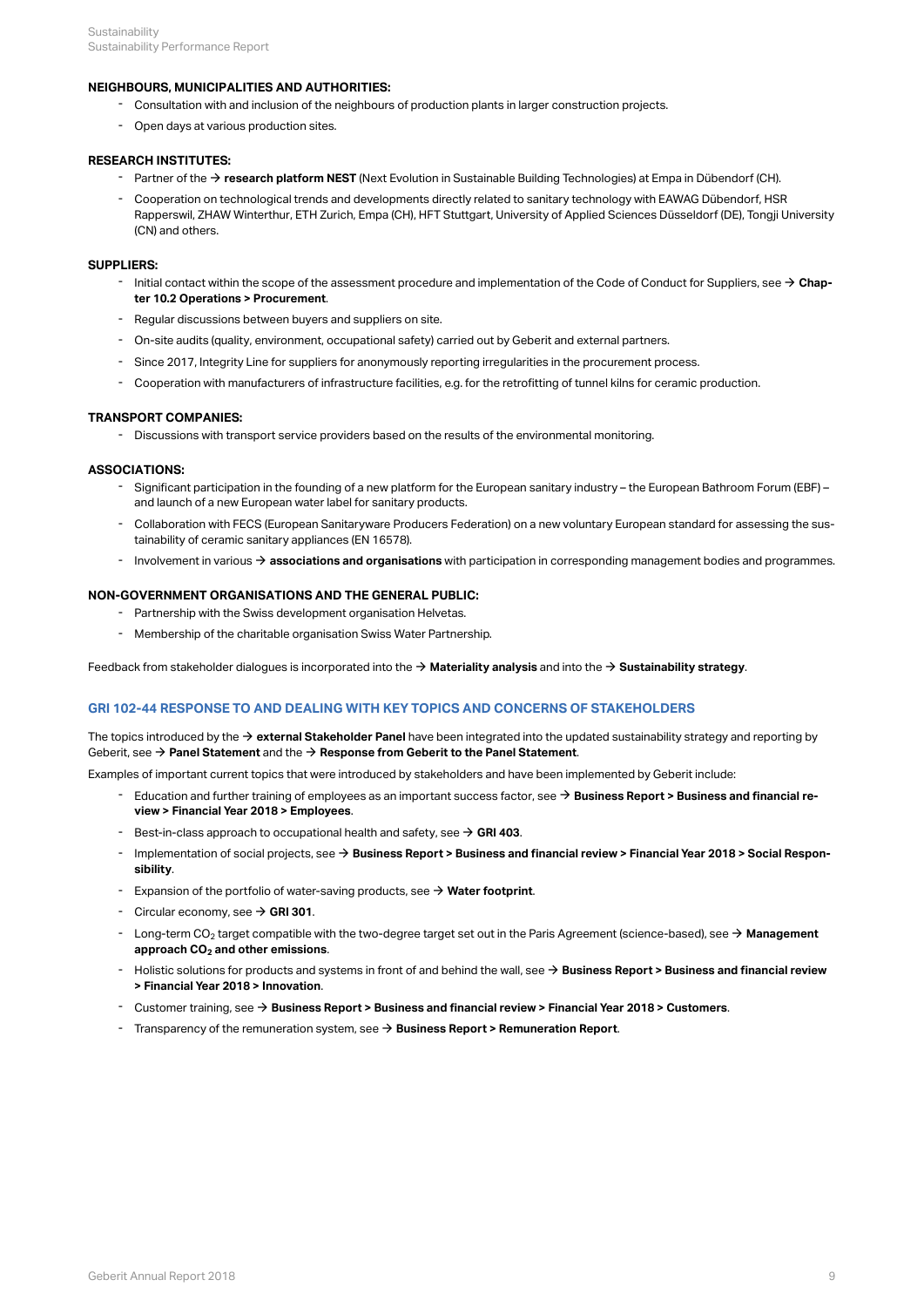# **7. REPORTING PRACTICE**

# **GRI 102-45 BASIS OF CONSOLIDATION**

In general, the report covers the entire Geberit Group and the 2018 financial year. If only part of the company is meant as an example or due to the availability of data, this is clearly indicated.

For the reporting limits in the consolidated financial statements, see → **[Financials > Consolidated financial statements Geberit Group >](http://annualreport.geberit.com/reports/geberit/annual/2018/gb/English/20405033/33_-group-companies-as-at-31-december-2018.html) [Notes > Note 33](http://annualreport.geberit.com/reports/geberit/annual/2018/gb/English/20405033/33_-group-companies-as-at-31-december-2018.html)**.

# <span id="page-12-0"></span>**GRI 102-46 REPORT CONTENT AND TOPIC BOUNDARIES**

Since 2006, Geberit has been reporting in accordance with the guidelines of the Global Reporting Initiative (GRI). For the present report, Geberit is implementing the GRI Standards for the first time. The starting point is a comprehensive  $\to$  **[Materiality analysis](http://annualreport.geberit.com/reports/geberit/annual/2018/gb/English/3030/materiality-analysis.html)** based on the procedure described in the GRI Standards and the topics dealt with in the GRI Standards.

Material sustainability topics and related measures are already presented in compact form within the **→ [Sustainability strategy](http://annualreport.geberit.com/reports/geberit/annual/2018/gb/English/3040/sustainability-strategy-2019---2021.html)**. Also of a material nature are the principles of the UN Global Compact that Geberit has committed itself to uphold and that are presented in the  $\to$  **[Commu](http://annualreport.geberit.com/geberit/annual/2018/gb/layout/../English/pdf/cop_ungc_2018_en.pdf)[nication on Progress UN Global Compact](http://annualreport.geberit.com/geberit/annual/2018/gb/layout/../English/pdf/cop_ungc_2018_en.pdf)**.

An initial internal materiality analysis was developed in 2014 as part of workshops with members of the Group Executive Board and later approved by the Group Executive Board. The results were then reviewed and amended slightly by an external stakeholder panel. As part of the integration of Sanitec, an initial review was carried out in 2015. There were no major changes in the material topics. A further review was carried out as part of the switchover to the GRI Standards. Some topics were aggregated (as required by the GRI Standards) and further relevant topics added. This enabled a high degree of consensus on the selection of material topics with the key approaches in the corporate and sustainability strategy to be achieved.

The updated materiality analysis was again discussed by an external stakeholder panel in 2018. It became clear that a high degree of consensus existed between the internal standpoint of the company and the assessment of the stakeholder panel, see  $\to$  **[Panel Statement](http://annualreport.geberit.com/geberit/annual/2018/gb/layout/../English/pdf/panel_statement_2018_en.pdf)** and  $\rightarrow$  **[Response from Geberit to the Panel Statement](http://annualreport.geberit.com/geberit/annual/2018/gb/layout/../English/pdf/response_geberit_panel_statement_2018.pdf)**.

# <span id="page-12-1"></span>**GRI 102-47 LIST OF MATERIAL TOPICS**

Material aspects are deemed material if they are significant for Geberit from the internal perspective of the company and/or the external perspective of stakeholders and/or have significant economic, environmental or social effects. A differentiated assessment according to these different dimensions was not carried out. Instead, it was determined which topics were ultimately judged to be material following consultation with stakeholders, experts and management. The topics that Geberit identified as material in the social, environmental and economic dimensions can be seen in a  $\rightarrow$  **[dynamic chart](http://annualreport.geberit.com/reports/geberit/annual/2018/gb/English/3030/materiality-analysis.html)**.

The following topics were identified as not material or as not requiring any action:

| <b>GRI aspects that are not</b><br>material or not requiring any<br>action             | <b>Reason</b>                                                                                                                                                                                                                                                                                                                                                                                                                              |
|----------------------------------------------------------------------------------------|--------------------------------------------------------------------------------------------------------------------------------------------------------------------------------------------------------------------------------------------------------------------------------------------------------------------------------------------------------------------------------------------------------------------------------------------|
| Procurement practices (in the<br>narrower sense in connection<br>with local suppliers) | Collaboration with local suppliers has no strategic significance for Geberit. Criteria such as reliability and price,<br>quality and sustainability etc. are material, whereas the supplier's proximity to the production site is not (except in a<br>handful of individual cases). As a result, there is no preferential treatment of local suppliers or special criteria for<br>them.                                                    |
| Biodiversity                                                                           | Geberit production sites do not endanger biodiversity in protected areas. Biodiversity plays a role when procuring<br>mineral raw materials for ceramic production. This subject was addressed and examined as part of supplier audits.<br>During these audits, it was found that the suppliers in this sector actively address the topic of biodiversity and take<br>appropriate measures within the context of their licence to operate. |
| Labour/management relations<br>(in the narrower sense of formal<br>notice periods)     | Geberit cultivates transparent internal communication and a close dialogue between management and employees.<br>There are no formally binding agreements on communication in case of severe measures.                                                                                                                                                                                                                                      |
| Security practices                                                                     | Geberit is not active in any countries where special security precautions have to be taken.                                                                                                                                                                                                                                                                                                                                                |
| Indigenous rights                                                                      | Geberit cultivates transparent internal communication and a close dialogue between management and employees.<br>There are no formally binding agreements on communication in case of severe measures.                                                                                                                                                                                                                                      |
| Local communities                                                                      | The production sites do not entail special risks for local communities or adverse effects on the neighbourhood.<br>Geberit attaches great importance to maintaining good relations with its neighbours in the vicinity of its production<br>sites. Continuous exchanges with authorities and the local community are part of this process.                                                                                                 |
| Politics                                                                               | No support is given to political parties or politicians. Participation in the political process is confined to membership<br>in certain associations and is therefore limited.                                                                                                                                                                                                                                                             |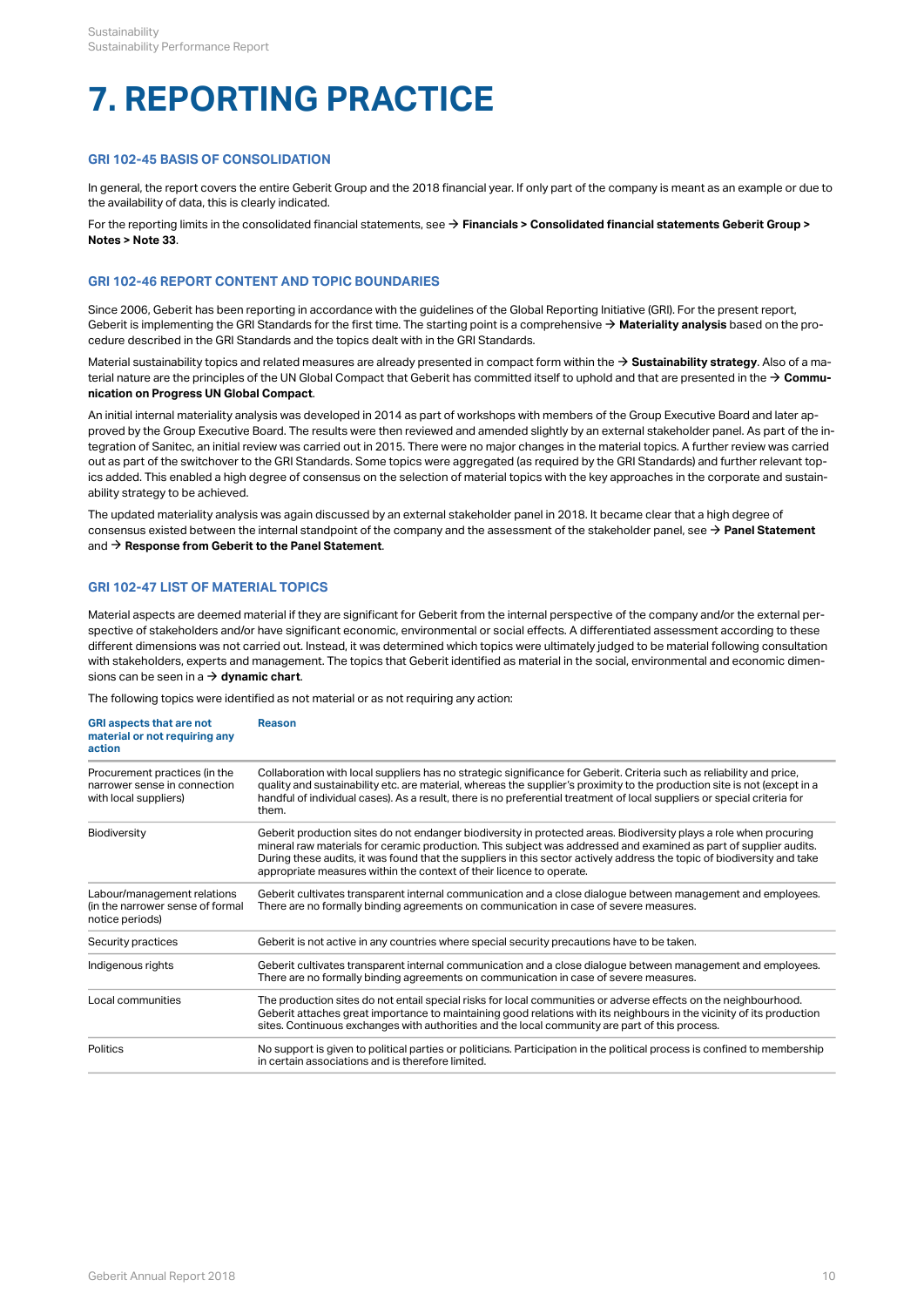# **GRI 102-48 RESTATEMENTS OF INFORMATION**

For the sake of simplicity, the term "sales" is used in this report even when net sales are meant.

If, in individual cases, a new form of presentation, calculation method or optimised data collection has led to other results for the previous years, then this is noted under the respective statements.

# **GRI 102-49 CHANGES IN REPORTING**

Geberit published extensive, magazine-like Sustainability Reports in 2004, 2007 and 2010. The subsequent annual sustainability reports were based on the GRI G3 guidelines for the 2006 to 2013 financial years and on the GRI G4 guidelines from 2014 to 2017, and were switched to the GRI Standards as of 2018. In this way, Geberit has developed a consistent reporting system in which individual statements are further developed each year.

There were no significant changes during the reporting period for topics identified as material. If, in individual cases, a new measuring method is used, this is noted under the respective statement.

# **GRI 102-50 REPORTING PERIOD**

2018 reporting year.

# **GRI 102-51 DATE OF MOST RECENT REPORT**

The **→ [last report](http://geschaeftsbericht2016.geberit.com/reports/geberit/annual/2017/gb/English/0/startseite.html)** for 2017 has been available online since March 2018. For reports from previous years, see → **[www.geberit.com > Media >](https://www.geberit.com/media/downloads/publications/) [Downloads > Publications](https://www.geberit.com/media/downloads/publications/)**.

# **GRI 102-52 REPORTING CYCLE**

Annually as part of the integrated online reporting for a given financial year.

# **GRI 102-53 CONTACT POINT FOR QUESTIONS REGARDING THE REPORT**

Should you have any questions concerning sustainability at Geberit, please contact:

Roland Högger Head of Environment and Sustainability Geberit International AG Schachenstrasse 77, CH-8645 Jona Tel: +41 55 221 63 56 **[sustainability@geberit.com](mailto:sustainability@geberit.com)**

# **GRI 102-54 COMPLIANCE WITH GRI STANDARDS**

The report has been compiled in accordance with the GRI Standards: option "Comprehensive", see → **[formal GRI Content Index](http://annualreport.geberit.com/geberit/annual/2018/gb/layout/../English/pdf/gri_content_index_2018.pdf)**.

# **GRI 102-56 EXTERNAL ASSURANCE**

There is no external review of the sustainability reporting in its entirety. Instead, individual processes, results and statements are inspected in detail by external parties:

- The **[Stakeholder Panel](http://annualreport.geberit.com/geberit/annual/2018/gb/layout/../English/pdf/response_geberit_panel_statement_2018.pdf)** examined the selection of material aspects (see **[GRI 102-46](#page-12-0)** and **[GRI 102-47](#page-12-1)**) , see **[Panel State-](http://annualreport.geberit.com/geberit/annual/2018/gb/layout/../English/pdf/panel_statement_2018_en.pdf)[ment](http://annualreport.geberit.com/geberit/annual/2018/gb/layout/../English/pdf/panel_statement_2018_en.pdf)** and **[Response from Geberit to the Panel Statement](http://annualreport.geberit.com/geberit/annual/2018/gb/layout/../English/pdf/response_geberit_panel_statement_2018.pdf)**. [\\$](http://annualreport.geberit.com/geberit/annual/2018/gb/layout/../English/pdf/response_geberit_panel_statement_2018.pdf) [\\$](#page-12-0) [\\$](#page-12-1) [\\$](http://annualreport.geberit.com/geberit/annual/2018/gb/layout/../English/pdf/panel_statement_2018_en.pdf) ment and  $\rightarrow$  Response from Geberit to the Panel Statement.
- Financial reporting is audited by an external auditor, see **[Financials > Financial statements](http://annualreport.geberit.com/reports/geberit/annual/2018/gb/English/204060/report-of-the-statutory-auditor.html) [Geberit](http://annualreport.geberit.com/reports/geberit/annual/2018/gb/English/204060/report-of-the-statutory-auditor.html) [AG > Report of the statutory](http://annualreport.geberit.com/reports/geberit/annual/2018/gb/English/204060/report-of-the-statutory-auditor.html) [auditor](http://annualreport.geberit.com/reports/geberit/annual/2018/gb/English/204060/report-of-the-statutory-auditor.html)**. [\\$](http://annualreport.geberit.com/reports/geberit/annual/2018/gb/English/204060/report-of-the-statutory-auditor.html)
- Reporting on the energy and greenhouse gas balance sheet is submitted as part of the Carbon Disclosure Project (CDP) and re-viewed and assessed as part of the usual evaluation. -
- Since 2016, Geberit has also been publishing its detailed water balance as part of the CDP Water Program.
- The Geberit Group has a **[Group certificate](http://annualreport.geberit.com/geberit/annual/2018/gb/layout/../English/pdf/iso_certificate_2018.pdf)** in accordance with ISO 9001 (quality), ISO 14001 (environment) and OHSAS 18001 (occupational health and safety) that is valid until 2021. All Geberit production plants are certified to ISO 9001 and ISO 14001. The Geberit Safety System was implemented worldwide in 2018 and all of our production plants will be certified according to the new oc-The Geberit Group has a  $\rightarrow$  Group certificate in accordance with ISO 9001 (quality), ISO 14001 (en cupational health and safety) that is valid until 2021. All Geberit production plants are certified to IS Geberit Safety
- n 2015, all Geberit companies implemented the European Energy Efficiency Directive 2012/27/EU, with five German production -<br>plants currently certified to ISO 50001. Another review of implementation of the Directive is due
- On-site audits (quality, environment, occupational safety) of suppliers are carried out by Geberit and certified third-party specialists,<br>see **→ [Chapter 10.2 Operations > Procurement](#page-28-0)**.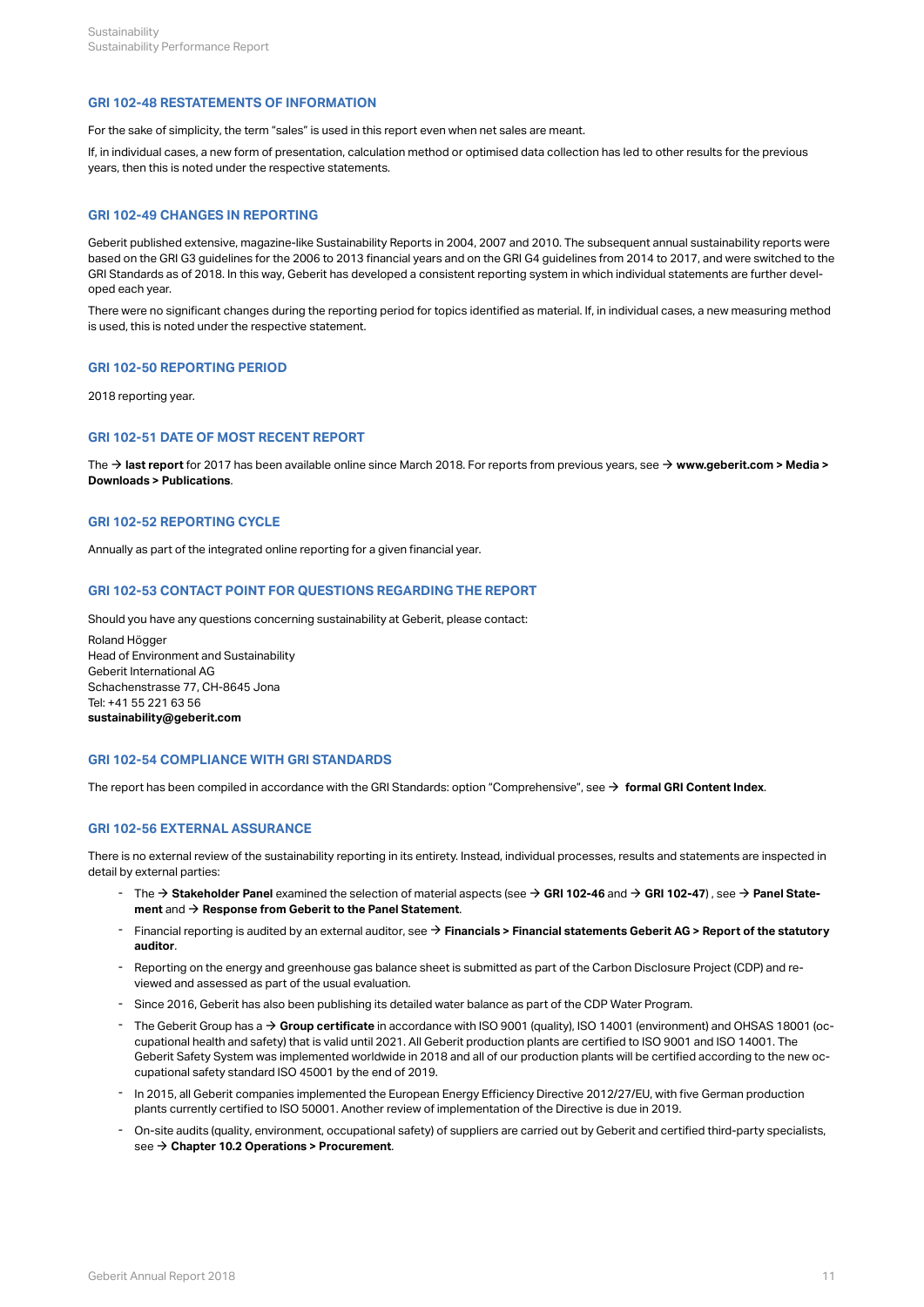# **8. PEOPLE**

# **8.1 EMPLOYEES**

Geberit's most important ambassadors are its employees. They represent Geberit in their day-to-day contact with customers and many other stakeholders. To do so, they need to be aware of what their company stands for and what its objectives are. Geberit's central corporate and brand values are defined in the **[Geberit Compass](http://annualreport.geberit.com/geberit/annual/2018/gb/layout/../English/pdf/geberit_compass.pdf)**. Geberit aims to act as a role model for ethically unimpeachable, environmentally friendly [\\$](http://annualreport.geberit.com/geberit/annual/2018/gb/layout/../English/pdf/geberit_compass.pdf) and socially responsible operations. The **→ [Geberit Code of Conduct](http://annualreport.geberit.com/geberit/annual/2018/gb/layout/../English/pdf/geberit_code_of_conduct_en.pdf)** fills this objective with tangible content and offers an authoritative source of guidance.

Responsibility for all material aspects of the GRI Standards with respect to labour practices at the Geberit Group lies with the Head Corporate Human Resources, who reports directly to the CEO.

Committed, well-trained employees are a key prerequisite to the company's future success. With this in mind, efforts continued in 2018 to position Geberit on the job market as a progressive employer with an open corporate culture and international development opportunities at the interface between craft, engineering and sales. The new look given to the company's employer brand was put into action in job advertisements in print and, above all, digital media. In general, focus is switching more to digital media, with the use of videos and other footage playing an increasingly prominent role. For example, the company launched a new video during the reporting year to promote apprenticeships. Other videos for target groups in the sales and engineering sectors are to follow. In addition, Geberit intensified its campus recruitment activities in 2018 by appearing at trade fairs and increasing its digital presence, working here in close collaboration with a number of renowned universities.

# **EMPLOYMENT (GRI 401)**

# **MANAGEMENT APPROACH EMPLOYMENT**

Geberit's prime objective is to acquire and retain the right employees for the company. Geberit sees itself as an attractive employer with an open corporate culture that offers international development opportunities at the interface between the craft, engineering and sales sectors, see → www.**geberit.com > Career > What we offer**.

Employees enjoy attractive employment conditions. In 2018, salaries and social benefits amounted to CHF 744 million (previous year CHF 747 million). The employees can also participate in share participation plans at attractive conditions, see → **[Financials > Consolidated](http://annualreport.geberit.com/reports/geberit/annual/2018/gb/English/20405017/17_-participation-plans.html?anchor=Note%2017#Note17)** <code>financial</code> statements Geberit Group > Notes > Note 17</mark> and  $\rightarrow$  [Remuneration report](http://annualreport.geberit.com/reports/geberit/annual/2018/gb/English/1070/remune_ration-report.html).  $\,$ 

# **EMPLOYEE FLUCTUATION (GRI 401-1)**

The average fluctuation rate (in terms of employees with permanent contracts, without natural departures and long-term leaves of absence) was 9.0% (previous year 9.0%). Including natural departures, it was 10.6% (previous year 10.9%). For key figures on fluctuation by age group, gender and region, see  $\Rightarrow$  **[Key figures sustainability > Employees and society](#page-38-0)**.

# **BENEFITS PROVIDED TO FULL-TIME EMPLOYEES (GRI 401-2)**

Geberit essentially grants the same benefits to full-time and part-time employees. However, employees with temporary contracts are not always entitled to the same benefits as permanent employees. For example, employees in Switzerland with temporary employment contracts of less than three months are not insured in the pension fund. Geberit bases its employee benefits on country-specific standards.

# **PARENTAL LEAVE (GRI 401-3)**

Geberit implements the currently applicable legal framework conditions. It also attempts in individual cases to find solutions that are as suitable as possible for the affected person and their team.

100% of all permanently employed women are entitled to paid maternity leave, and 5.6% or 122 women made use of this in 2018. 72 women or around 59% returned to Geberit following their maternity leave.

99% of all permanently employed men are entitled to paid paternity leave, and 3.6% or 254 men made use of this in 2018. 253 men or almost 100% returned to Geberit following their paternity leave.

# <span id="page-14-0"></span>**OCCUPATIONAL HEALTH AND SAFETY (GRI 403)**

# **MANAGEMENT APPROACH OCCUPATIONAL HEALTH AND SAFETY**

The occupational health and safety of employees is of major importance. Geberit wants to gradually get nearer to the target of having healthy employees within an accident-free company. Each of the 30 production plants and logistics has a safety manager. The sites Rapperswil-Jona (CH) and Pfullendorf (DE) also have an appointed health manager. Since the beginning of 2017, the Geberit Safety Team – a team of experts from all production areas – has also been playing an active role in addressing the issue of occupational health and safety.

Using 2015 as the reference year, the aim is to halve the number of accidents by 2025. By then, the AFR (Accident Frequency Rate) is to be reduced to a value of 5.5 (accidents per million working hours) and the ASR (Accident Severity Rate) to 90 (number of days lost per million working hours). The key figures are reviewed on a monthly basis at the production plants and are part of the annual appraisal of plant managers. The Group Executive Board is also provided with a compact report on a quarterly basis and a comprehensive report at the end of the year. 29 of the 30 production plants are certified in accordance with OHSAS 18001. All plants will implement the new ISO 45001 standard for occupational health and safety by the end of 2019.

The Geberit Safety System (GSS) defines occupational health and safety principles as well as processes that are applicable throughout the Group for promoting the continuous improvement of work processes and workplaces. Special attention is also paid to elements of changes in behaviour, as the majority of occupational accidents and time lost are still attributable to carelessness. The focus in the reporting year was placed on the consistent implementation of the two processes "Risk assessment of workplaces" and "Safe handling of quartz dust", which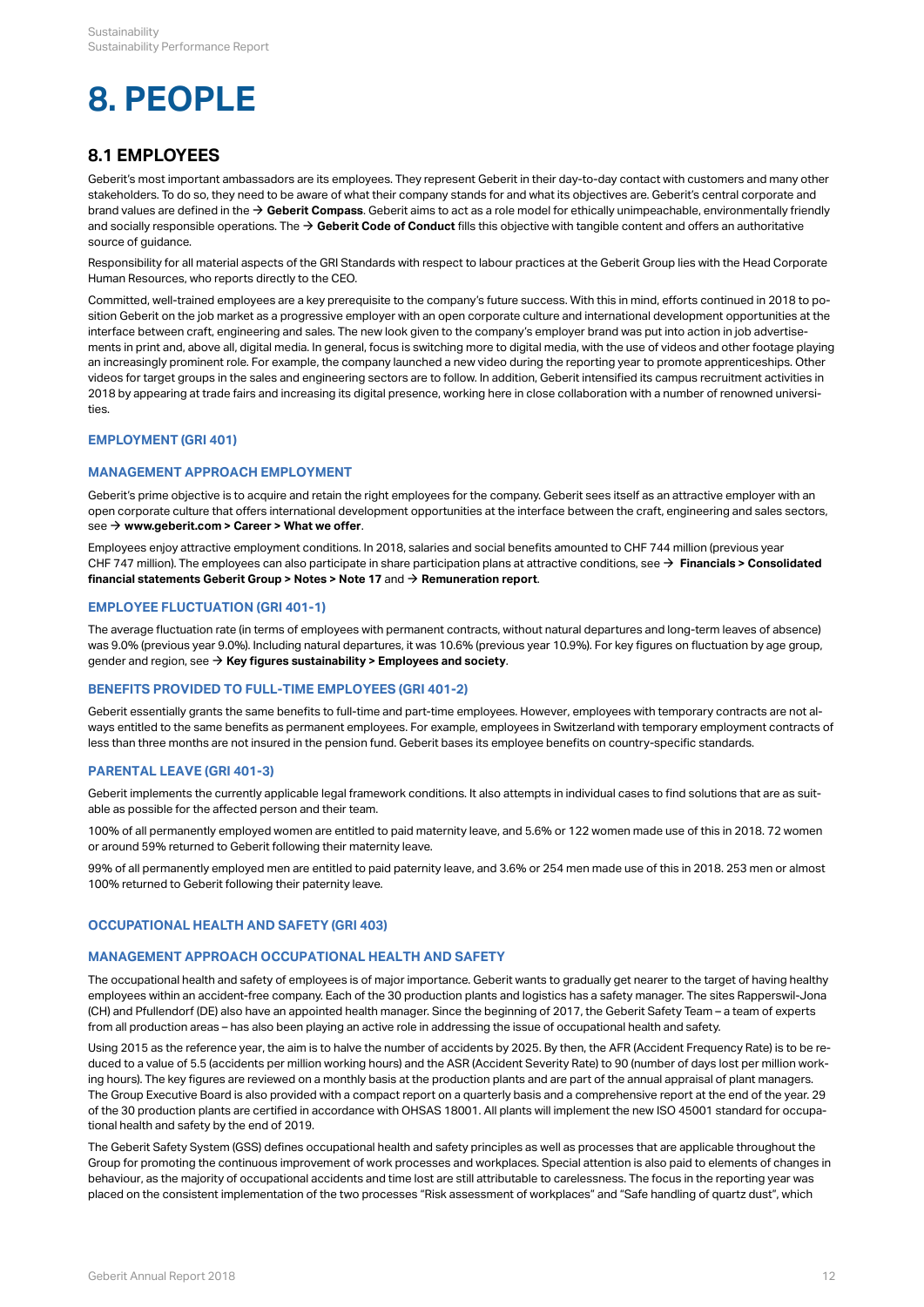were introduced in 2017. A comprehensive awareness programme was also launched at four of the ten ceramics plants. This includes an extensive analysis of the occupational safety level, workshops with the management and executive staff, and the introduction of awareness-oriented site visits. The software-based solution for capturing and systematically analysing accident data implemented in 2017 was rolled out at nine production sites, the aim being to create a sound, comprehensive stock of data and a more efficient process.

As part of its Group-wide efforts to support employees' health and well-being, Geberit also offers its employees precautionary healthcare opportunities through various offers and activities. These include, for example, sports facilities, anti-smoking trainings, health check-ups, massage services, dietary and health tips, presentations on health-related issues and workshops on targeted and correct relaxation. A comprehensive vitality programme is established at the sites in Jona (CH), Pfullendorf (DE), Pottenbrunn (AT), Ruše (SI), Kolo and Wloclawek (PL), which represent around 40% of the workforce. The focus is placed on promoting personal vitality strategies with an attractive range of offers in the five fields of action exercise, nutrition, mental fitness, energy and vitality. Furthermore, reintegration counselling is offered, which aims to get people back to work as soon as possible in the event of long-term illness. Managers are specifically trained in this respect. Examples of individual support include counselling in Rapperswil-Jona (CH) to assist with problems ranging from on-the-job pressure, partnership and family problems to debt issues, and the telephone helpline created in the USA to discuss problems at work in complete confidentiality. For objectives and measures concerning occupational health and safety, see also **[Sustainability strategy](http://annualreport.geberit.com/reports/geberit/annual/2018/gb/English/3040/sustainability-strategy-2019---2021.html?anchor=S21#S21)**. [\\$](http://annualreport.geberit.com/reports/geberit/annual/2018/gb/English/3040/sustainability-strategy-2019---2021.html?anchor=S21#S21)

## **EMPLOYEE REPRESENTATIVES IN HEALTH AND SAFETY COMMITTEES (GRI 403-1)**

84.4% of all employees worldwide are represented through an occupational health and safety panel or safety committee at their site, in which employer and employee representatives can discuss occupational health and safety issues. The occupational health and safety panels are carried out on behalf of the General Management and involve all levels of the organisation as well as various specialist roles and areas (including company physicians, works council, occupational safety specialists, representatives of occupational health and safety unions).

# **ACCIDENTS, ILLNESSES AND DAYS LOST (GRI 403-2)**

The Group-wide absenteeism rate based on regular working hours for the reporting year was 4.89% (previous year 4.76%). Illness-related absences accounted for 4.77% of this rate (previous year 4.62%) and 0.12% was related to occupational accidents (previous year 0.14%). The statistics show only those occupational accidents that occur during working hours or business travel and lead to lost working time of one working day or more. A total of 191 accidents were recorded (previous year 205 accidents), equivalent to 3,584 lost working days due to occupational accidents (previous year 4,065 lost working days). A standard definition of severe accidents has now been drawn up for the entire Group. Two accidents occurred according to this definition. There were no fatal accidents.

The accident frequency rate (AFR) and the accident severity rate (ASR) are recorded in a standardised manner. These rates are calculated as the number of accidents or the number of lost working days per one million hours worked. The accident frequency rate (AFR) fell by 5.8% to 9.7 in 2018 (previous year 10.3) and the accident severity rate (ASR) by 10.9% to 181.5 (previous year 203.8). Geberit thus moved closer to meeting its target.

All key figures concerning the absenteeism rate by region can be found under **→ [Key figures sustainability > Employees and society](#page-39-0)**.

# **WORK ACTIVITIES WITH SPECIAL HEALTH RISKS (GRI 403-3)**

There are certain operational activities at Geberit, particularly in ceramic production, involving an increased risk of silicosis (dust disease). The risks lie primarily in the handling of raw materials, glazing and further processing (e.g. grinding). Around 50% of employees in ceramic production are regularly exposed to increased levels of quartz dust. Technical, organisational and personal protection measures are implemented for the protection of these employees. The employees also regularly undergo occupational medical examinations (including X-rays and lung checks). Geberit makes substantial efforts towards either avoiding the exposure of employees to these risks (e.g. through the installation of glazing robots) or minimising this exposure (e.g. through the use of special extraction devices, dust masks or the provision of training in correct behaviour at the workplace). This topic is systematically addressed as part of the Geberit Safety System and certification according to ISO 45001. Furthermore, Geberit participates in the NEPSI programme (The European Network on Silica) as a member of FECS, a sub-organisation of Cerame-Unie (European Ceramic Industry Association). This includes monitoring the exposure of employees to quartz dust and the implementation of best practices.

# **TRADE UNION AGREEMENTS ON HEALTH AND SAFETY (GRI 403-4)**

Geberit attaches great importance to a high level of health and safety for its employees. To this end, it cooperates with authorities, trade unions and employers' liability insurance associations on a country-specific basis. Written agreements exist at the majority of production and sales companies with parties such as trade unions and employee representatives. These normally cover topics such as personal protective equipment, complaints procedures, regular inspections, education and further training and the right to refuse unsafe work.

# **TRAINING AND EDUCATION (GRI 404)**

# **MANAGEMENT APPROACH TRAINING AND EDUCATION**

Qualified and committed employees are essential for the future success of Geberit. The company therefore sets particular store on the solid education and further training of all employees and on equal opportunities.

Young people can start their careers at Geberit with a commercial, industrial or technical apprenticeship. The aim is to impart all the skills that are required for apprentices to pursue their chosen careers in a professional, independent and responsible manner.

New employees are introduced to the company and its products through various job orientation programmes on joining the company. These range from individually designed introduction talks in various departments to the one-week basic course that provides practical knowledge about Geberit in small groups.

A standard Performance assessment, Development and Compensation (PDC) process has been in place since 2012. PDC is about reinforcing the performance culture, increasing transparency, and recognising and promoting talent more effectively in order to make the organisation future-proof. Except for the employees who work directly in production at the plants, all employees have been incorporated into the PDC process.

For further information, see **[Business Report > Business and financial review > Financial Year 2018 > Employees](http://annualreport.geberit.com/reports/geberit/annual/2018/gb/English/10502040/employees.html)**. [\\$](http://annualreport.geberit.com/reports/geberit/annual/2018/gb/English/10502040/employees.html)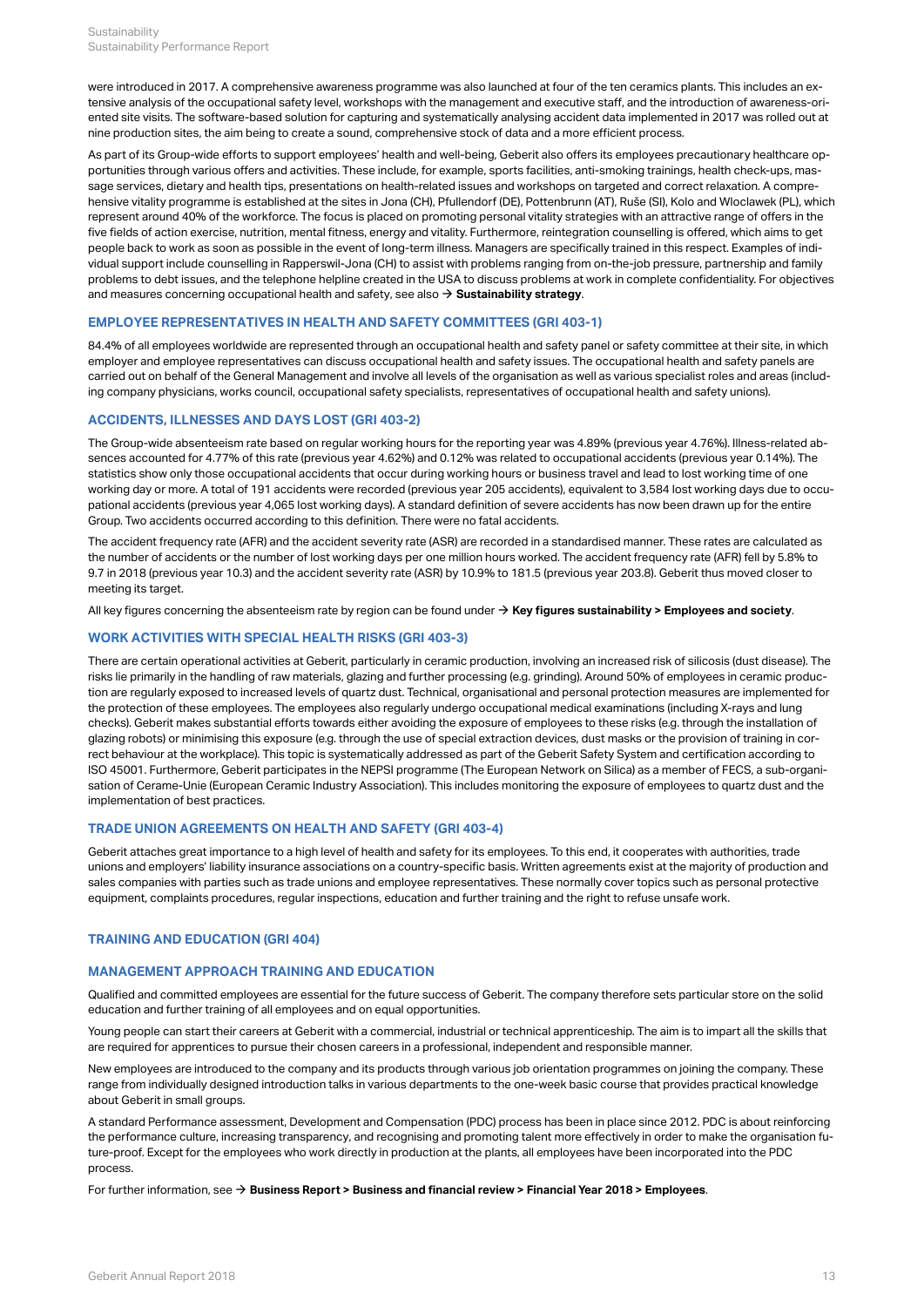# **SCOPE OF TRAINING AND EDUCATION (GRI 404-1)**

In the reporting year, employees across the Group attended on average 13.7 hours of internal and external education and further training (previous year 11.1 hours). More training at the ceramics plants was the primary contributor to this increase. The above-average increase among men is attributable to the fact that the share of men at the ceramics plants is very high. For key figures by gender and employee category, see  $\rightarrow$  [Key figures sustainability > Employees and society](#page-39-1).

# **PROGRAMMES FOR SKILLS MANAGEMENT AND LIFELONG LEARNING (GRI 404-2)**

A two-stage Potentials Management Programme aims to identify talents throughout the company and support them along their path to middle or senior management. The issues investigated in project work as part of the programme are geared towards strategic tasks of relevance to Geberit and provide the decision-makers involved with concrete bases for action. During the reporting year, part of the programme was developed and carried out for the first time in collaboration with the University of St. Gallen (CH). The Potentials programme is intended to help fill at least half of all vacant managerial positions with internal candidates. In 2018, this was achieved for 57% of all Group management vacancies (previous year 76%).

In 2018, the ceramics plants in Germany, Poland and Ukraine saw the implementation of an initiative aimed at improving leadership skills at various hierarchical levels. This initiative was planned at Group level, adapted to local requirements and put into practice in multi-day workshops involving local coaches.

During the reporting year, a programme targeting the development of managerial staff was implemented within the sales organisations in the European countries. The aim of these courses was to strengthen the leadership skills of regional sales managers on one hand and, on the other, to standardise the role of these managers in order to drive sales as a whole.

All apprentices are essentially required to work at several sites during their training. As a global company, Geberit promotes the internationalisation of employees. Experience abroad and the transfer of know-how are an advantage for both employees and the company. Therefore, apprentices have the option of working abroad for a period of six months on completion of their apprenticeship. There were also 101 internships and 27 diploma placements offered in 2018.

### For further information, see **[Business Report > Business and financial review > Financial Year 2018 > Employees](http://annualreport.geberit.com/reports/geberit/annual/2018/gb/English/10502040/employees.html)**. [\\$](http://annualreport.geberit.com/reports/geberit/annual/2018/gb/English/10502040/employees.html)

## **PERFORMANCE EVALUATION AND CAREER PLANNING (GRI 404-3)**

In everyday working life, the personal and professional development of each individual employee is encouraged in a variety of ways. This covers all areas of work, functions and age groups. Just under 80% of all employees received appraisal interviews in 2018 at which development opportunities were also identified and discussed. As part of the standardised global Performance assessment, Development and Compensation process (PDC), employees receive a performance assessment and/or agreement of objectives at least once a year.

# **DIVERSITY AND EQUAL OPPORTUNITY (GRI 405)**

# **MANAGEMENT APPROACH DIVERSITY AND EQUAL OPPORTUNITY**

In its Code of Conduct, Geberit sets store on promoting diversity and creating a culture that enables all employees to contribute their full potential to the company. The company strives for diversity and promotes equal opportunities irrespective of gender, ethnic origin, skin colour, age, religion and nationality.

Geberit pursues a fair and non-discriminatory employment practice in accordance with prevailing national and international law. Recruitment, training courses and promotions depend solely on individual achievements, skills and potential regarding the requirements of the position in question.

Protection of the principles of equality is anchored in the  $\rightarrow \,$  [Geberit Code of Conduct](http://annualreport.geberit.com/geberit/annual/2018/gb/layout/../English/pdf/geberit_code_of_conduct_en.pdf). This includes the prohibition of discrimination against any employee on the basis of gender. Fair and equal pay for women and men is guaranteed as follows:

- Job assessment by function in accordance with the proven Hay method on the basis of know-how, thinking ability and accountability. All jobs are pooled in a Group-wide grading system. The resulting grade is the basis for determining an employee's pay. This guaran-- Job assessment by function in accordance with the prove<br>All jobs are pooled in a Group-wide grading system. The re<br>tees gender-neutral, fair salary structures.
- Binding wage agreements with set pay grades at many Geberit sites.

# **DIVERSITY OF GOVERNANCE BODIES AND EMPLOYEES (GRI 405-1)**

The proportion of female employees at the end of 2018 was 24% (previous year 23%), and for senior management this figure was 8.6% (previous year 8.4%). The six-member Board of Directors has one female member. No further data on minority group membership is currently being collected as Geberit and its stakeholders do not consider this to be relevant. For key figures on diversity in terms of gender and age structure, see → **[Key figures sustainability > Employees and society](#page-37-1)**.

### **RATIO OF REMUNERATION BETWEEN WOMEN AND MEN (GRI 405-2)**

According to the annual survey of all Geberit Group companies, no differences between the basic salaries of women and men exist anywhere within the Group.

# **NON-DISCRIMINATION (GRI 406)**

# **MANAGEMENT APPROACH NON-DISCRIMINATION**

The → [Geberit Code of Conduct](http://annualreport.geberit.com/geberit/annual/2018/gb/layout/../English/pdf/geberit_code_of_conduct_en.pdf) forbids discrimination as defined in the ILO core labour standards. Geberit does not tolerate either discrimination or workplace bullying on the basis of race, gender, religion, creed, nationality, disability, age, sexual orientation, physical or mental handicap, marital status, political views or other characteristics protected by law. Geberit aims to ensure a safe working environment for its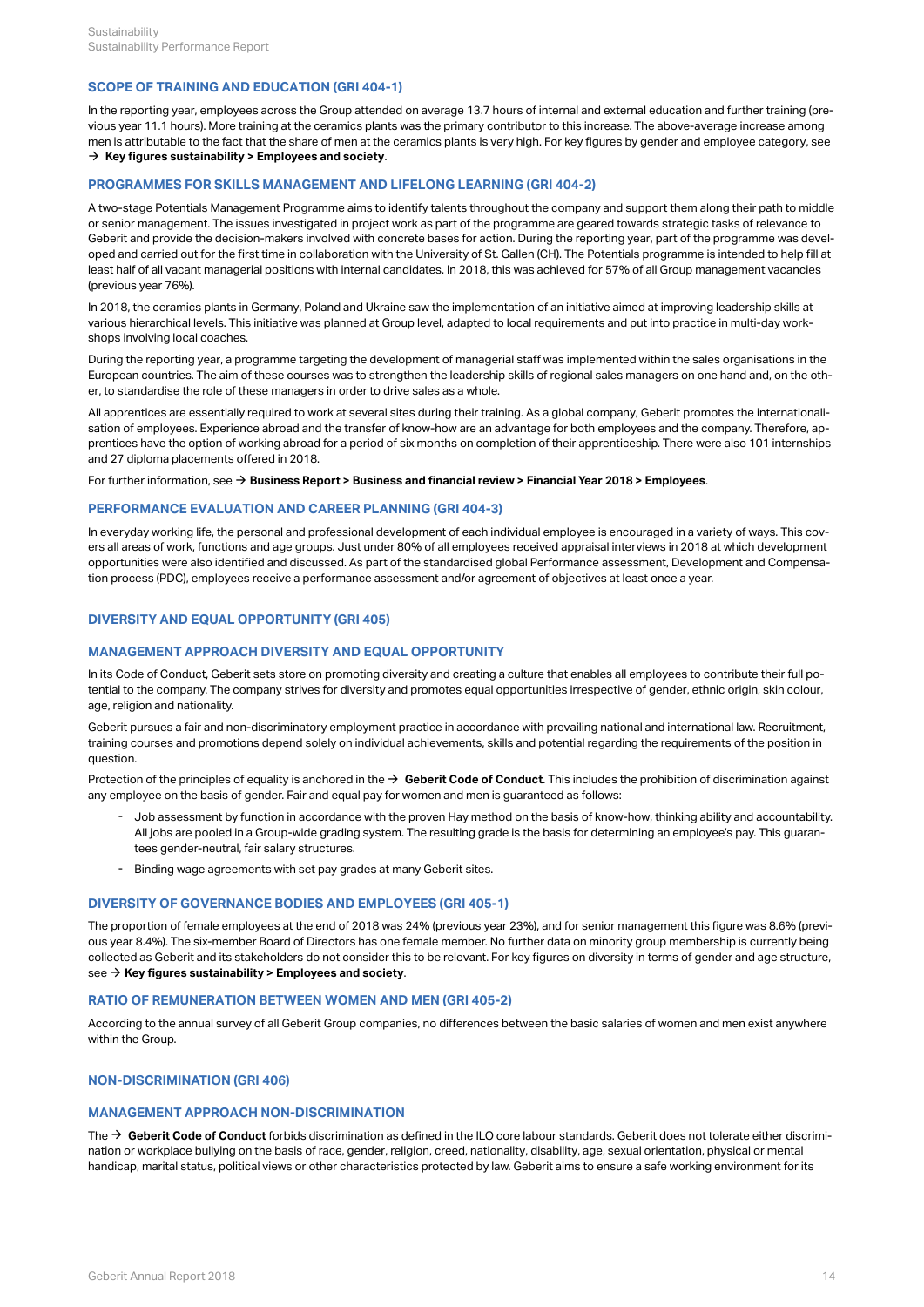employees. All forms of workplace violence, including threats, threatening gestures, intimidation, attacks and similar forms of behaviour are forbidden. Compliance with the Code is verified annually as part of a Group-wide survey. The Geberit Integrity Line is available to all employees as a whistleblower hotline, see  $\rightarrow$  [GRI 102-17](#page-6-1).

According to the Geberit Code of Conduct, employees who openly address irregularities which represent breaches of applicable law, ethical standards or the Code of Conduct are acting correctly. The Group Executive Board of Geberit must be informed of problems in the area of integrity in order to be able to manage these swiftly and reliably. By openly addressing such issues, Geberit employees are contributing to their own protection, that of their colleagues and the protection of Geberit's rights and interests.

If issues should occur, employees should seek a personal meeting with their supervisor. The Geberit Integrity Line is available to all employees as a whistleblower hotline. The service is intended to enable employees to anonymously report cases such as sexual harassment or when a corrupt payment is being covered up. The Integrity Line is operated by an external company with experience in this area, and is available around the clock seven days a week.

# **CASES OF DISCRIMINATION (GRI 406-1)**

According to the annual Group-wide survey, there was one case of discrimination and one case of bullying in 2018, both of which have not yet been settled. There were also two cases of sexual harassment. Both cases have been investigated: one resulted in termination of employment and in the other case an internal commission concluded that the accusation was unjustified.

# **FREEDOM OF ASSOCIATION (GRI 407)**

# **MANAGEMENT APPROACH FREEDOM OF ASSOCIATION**

Employees are completely free to join trade unions, associations and similar organisations. No rights with respect to exercising freedom of association or collective bargaining as defined in the ILO core labour standards and the UN Global Compact are subject to restriction at the Geberit Group.

## **NON-COMPLIANCE WITH THE RIGHT TO FREEDOM OF ASSOCIATION AND COLLECTIVE BARGAINING (GRI 407-1)**

According to the annual Group-wide survey, no infringements of the guarantee of freedom of association and collective bargaining were identified in 2018.

# **8.2 SOCIETY**

# **ANTI-CORRUPTION (GRI 205)**

## **MANAGEMENT APPROACH ANTI-CORRUPTION**

As a member of Transparency International Switzerland and the UN Global Compact, Geberit is committed to high standards in combating corruption. There are clear guidelines on prevention and employees receive training in this area. Compliance with the guidelines is monitored as part of an annual survey at all Geberit Group companies. The Internal Audit Department conducts additional on-site audits. In the event of misconduct, corrective measures are taken. For further information about the compliance system, see  $\rightarrow$  **[GRI 419](#page-30-0)**.

# **OPERATIONS SUBJECTED TO REVIEWS ON THE RISK OF CORRUPTION (GRI 205-1)**

An annual survey is carried out at all Geberit Group companies to identify incidents of corruption. The topic of corruption is also a component of the audit programme for the periodic inspections of the production plants, sales and management companies by the Internal Audit Department. The annual audit planning of the Internal Audit Department is oriented to risks. Each company is audited at least every five years, or considerably more frequently if it has a high risk profile. In 2018, the Internal Audit Department audited a total of 27 companies.

# **COMMUNICATION AND TRAINING ON ANTI-CORRUPTION (GRI 205-2)**

All new employees at Geberit are trained on the Code of Conduct as part of the Welcome events, with specific training films on the topics of corruption, IT misuse, workplace bullying and sexual harassment deployed especially for this. All employees are also provided with information via the intranet about what is permitted and what is not. Guidance on the correct handling of donations (i.e. anti-corruption guidelines) were updated in 2015 and made accessible to the relevant employees (Purchasing, Sales) via the various communication channels.

## **INCIDENTS OF CORRUPTION (GRI 205-3)**

According to the annual survey carried out at all Geberit Group companies and the audits conducted by the Internal Audit Department, there were no cases of corruption in 2018.

# **ANTI-COMPETITIVE BEHAVIOUR (GRI 206)**

# **MANAGEMENT APPROACH ANTI-COMPETITIVE BEHAVIOUR**

The prevention of anti-competitive behaviour is a matter of priority for Geberit. Cartels of any kind and other anti-competitive behaviour are categorically rejected.

E-learning courses represent an efficient way to train staff on antitrust legislation, an issue that is particularly sensitive for Geberit. A training event on antitrust legislation was held in the Polish market. Antitrust legislation audits were carried out by the legal department in cooperation with the Internal Audit Department in the Adriatic sales region as well as in Finland, Norway and Switzerland in the reporting year. No significant breaches were revealed.

# **LEGAL PROCEEDINGS DUE TO ANTI-COMPETITIVE BEHAVIOUR (GRI 206-1)**

The proceedings with the Swedish competition authorities, which have been ongoing since 2015, were discontinued in early June 2018. There was no evidence of anti-competitive behaviour or the disclosure of sensitive information by the Geberit company.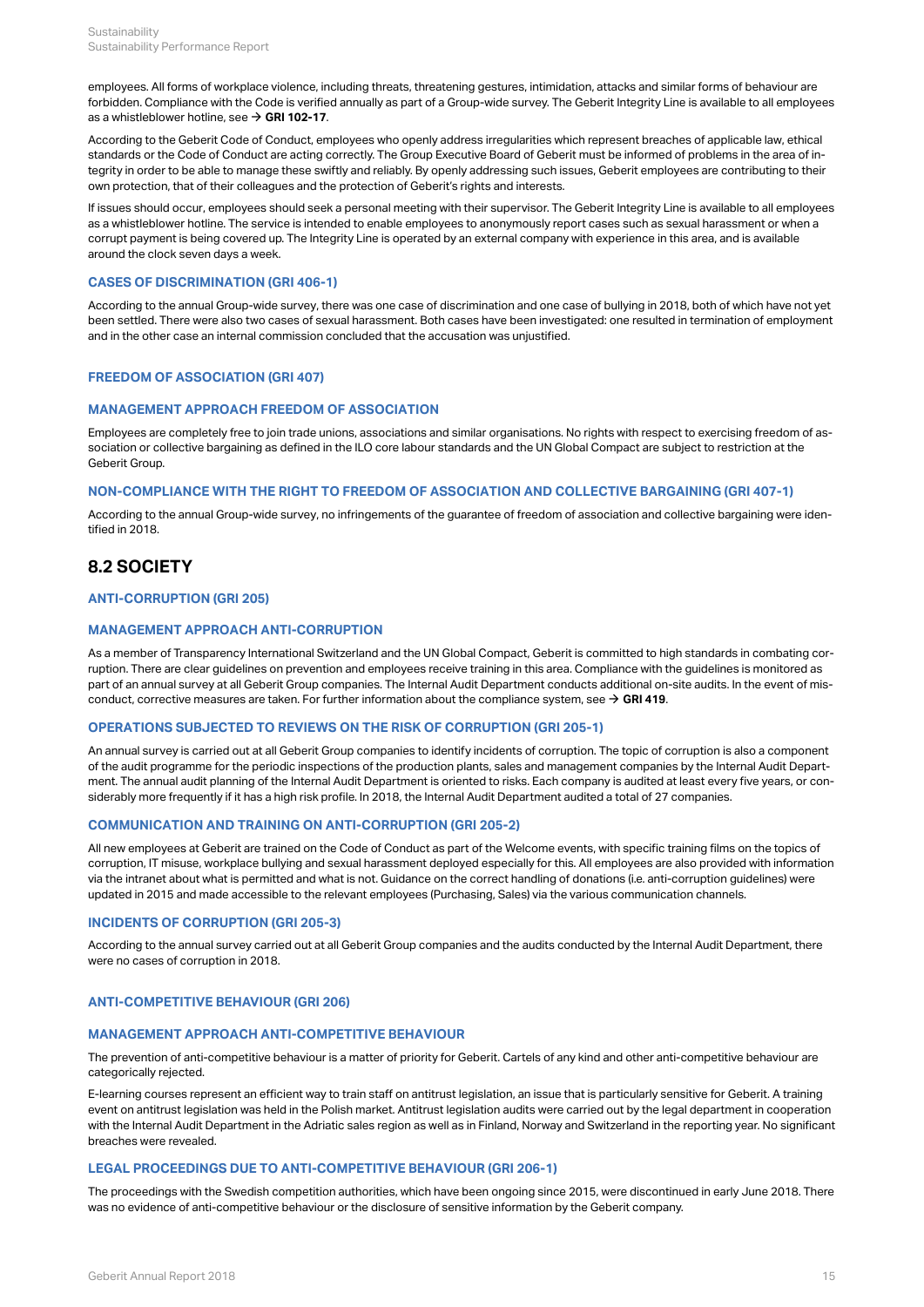The appeal proceedings mentioned in last year's report from the former "bathroom antitrust proceedings" were concluded in 2018 with a ruling against Geberit. The resulting fine has already been paid.

Based on the annual survey of all Geberit Group companies, there were no other proceedings due to unlawful conduct.

# **REGIONAL EMPLOYER (GRI 202)**

# **MANAGEMENT APPROACH REGIONAL EMPLOYER**

Geberit has grown from a family-run firm into a listed global company that has proven its ability to adapt to a rapidly changing environment. Within its core strategy (see **→ [GRI 201](#page-29-0)**) Geberit's aim is to ensure that sales companies, production plants, logistics and management companies function well as units which enjoy a high degree of autonomy. A high level of acceptance among the local workforce is a fundamental part of this, thanks in part to an attractive pay structure and the involvement of local know-how at the management level.

# **RATIO OF STANDARD ENTRY LEVEL WAGE COMPARED TO LOCAL MINIMUM WAGE (GRI 202-1)**

Geberit pays market-rate wages, taking into account local circumstances and laws. When selecting employees and determining their assignment in the company, Geberit attaches great importance to qualifications appropriate to the task description. In accordance with their qualifications, the majority of Geberit employees at the production sites and sales companies are paid well above the minimum wage range. Stability and a high level of motivation among employees are important to Geberit.

## **PROCEDURES FOR LOCAL HIRING OF MANAGEMENT (GRI 202-2)**

Geberit has no personnel policy or employment practices providing for the preferential treatment of persons from local vicinities in connection with the hiring of members of management boards for the respective country organisations. However, Geberit would like to establish organisations at its production and sales sites that function on a local basis, which is why it often integrates locally appointed managers. For example, the sales companies in India and China are both headed by managing directors who have been recruited locally.

## **INDIRECT ECONOMIC IMPACTS (GRI 203)**

# **MANAGEMENT APPROACH INDIRECT ECONOMIC IMPACTS**

Indirect economic impacts arise primarily due to positive side effects from direct economic action. With its innovative solutions for sanitary products, Geberit aims to achieve sustained improvement in the quality of people's lives. The economy benefits from this in several respects: through the contribution to better sanitary standards, a durable, resource-efficient sanitary infrastructure, through know-how transfer in the sanitary industry, via impetus for the economy in regional economic areas, and through orders with suppliers. There is no management approach to indirect economic impacts in the narrower sense. Instead, the company works with the stakeholders concerned to identify the best solutions in each case.

For further information, see also  $\rightarrow$  **[GRI 201](#page-29-0)**.

# **SIGNIFICANT INDIRECT ECONOMIC IMPACTS (GRI 203-2)**

Geberit forms part of the value chain in the construction industry. It has significant indirect economic impacts downstream on the customer side at sanitary engineers, plumbers and end users, as well as upstream at suppliers and transport companies. Continuous investment in the production plants in Europe, China, India and the USA, as well as the logistics centre in Germany, will strengthen these individual economic ar eas.

Geberit know-how and products significantly reduce the burden on water and waste water systems. According to one model calculation, all dual-flush and flush-stop cisterns installed since 1998 have so far saved around 28,100 million cubic metres of water in comparison with traditional flushing systems. In 2018 alone, the water saved amounted to 2,880 million cubic metres. This is more than half of the annual consumption of all German households.

Geberit is committed to sustainable sanitary systems which, as elements in construction, help to shape the infrastructure as a whole. For example, Geberit actively worked on adapting the applicable standard for the dimensioning of waste water piping to smaller diameters. This is important so that the full functionality of the piping system is ensured even with lower quantities of waste water. Similar to its work in the field of waste water hydraulics, Geberit also played a major part in ensuring that topics such as sound insulation and fire protection, as well as hygiene in drinking water and sanitary facilities, have been developed to the benefit of the end user and laid down in standards and recommendations. In 2017, Geberit played a major role in the foundation of a new platform for the European sanitary industry – the European Bathroom Forum (EBF).

Geberit lends impetus to the sanitary industry with  $\bm{\rightarrow}$  **innovation** and new products that are sold and implemented worldwide by wholesalers, plumbers and sanitary engineers. In 2018 alone, around 35,000 professionals were provided with training on Geberit products, tools and software tools at 29 Geberit information centres in Europe and overseas, see → **[Business Report > Business and financial review > Financial](http://annualreport.geberit.com/reports/geberit/annual/2018/gb/English/10502045/customers.html) [Year 2018 > Customers](http://annualreport.geberit.com/reports/geberit/annual/2018/gb/English/10502045/customers.html)**.

Geberit employed 247 apprentices at the end of 2018 (previous year 235). The transfer rate to a permanent employment relationship was 89%. All apprentices are essentially required to work at several sites during their training. Experience abroad and the transfer of know-how are beneficial, especially for young employees.

The indirect economic impact on suppliers and transport companies is also significant. The Group's cost of materials in 2018 amounted to CHF 920 million (previous year CHF 847 million). The Group has business relations with around 1,830 suppliers here. Geberit does not have its own transport fleet and therefore generates orders for external transport companies.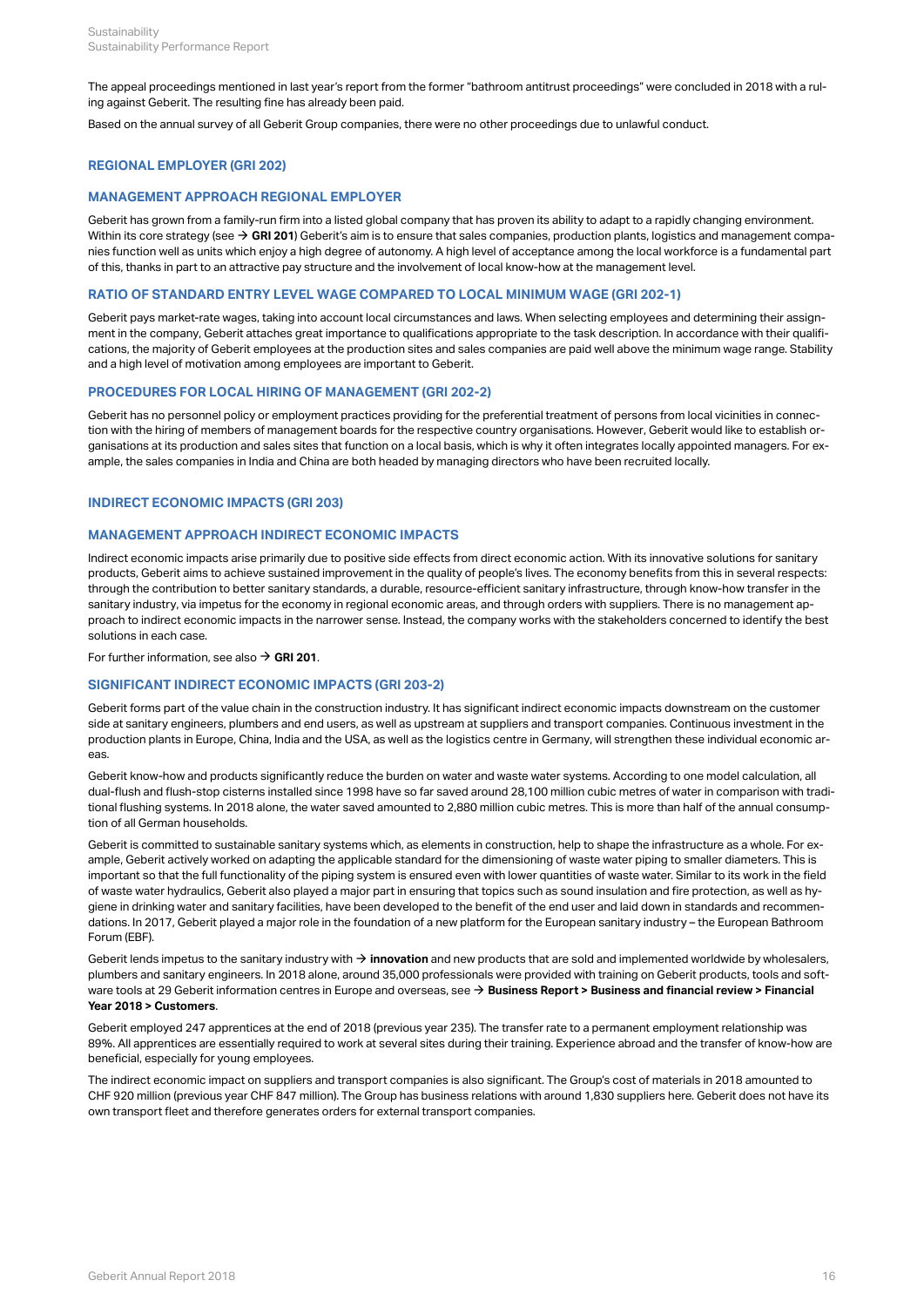# **CHILD LABOUR (GRI 408)**

# **MANAGEMENT APPROACH CHILD LABOUR**

Geberit's exposure with respect to child labour is considered low because of its industry, business model and the countries in which business activities are carried out, its high level of vertical integration as well as its high quality requirements in the supply chain. Geberit commits itself to the protection of human rights in its Code of Conduct. Child labour is categorically rejected.

The basic principles set out in the **[Geberit Code of Conduct for Suppliers](http://annualreport.geberit.com/geberit/annual/2018/gb/layout/../English/pdf/supplier_code_of_conduct.pdf)** explicitly include compliance with the ILO core labour standards [\\$](http://annualreport.geberit.com/geberit/annual/2018/gb/layout/../English/pdf/supplier_code_of_conduct.pdf) for the exclusion of child labour.

### **CASES OF CHILD LABOUR (GRI 408-1)**

According to the annual Group-wide survey there were no cases of child labour revealed in 2018. There were likewise no such cases arising during the audits carried out at suppliers.

# **FORCED OR COMPULSORY LABOUR (GRI 409)**

# **MANAGEMENT APPROACH FORCED OR COMPULSORY LABOUR**

Geberit's exposure with respect to forced or compulsory labour is considered low because of its industry, business model and the countries in which business activities are carried out, its high level of vertical integration as well as its high quality requirements. Geberit commits itself to the protection of human rights in its Code of Conduct. Forced or compulsory labour is categorically rejected.

The basic principles set out in the **[Geberit Code of Conduct for Suppliers](http://annualreport.geberit.com/geberit/annual/2018/gb/layout/../English/pdf/supplier_code_of_conduct.pdf)** explicitly include compliance with the ILO core labour standards [\\$](http://annualreport.geberit.com/geberit/annual/2018/gb/layout/../English/pdf/supplier_code_of_conduct.pdf) for the exclusion of forced or compulsory labour.

## **CASES OF FORCED OR COMPULSORY LABOUR (GRI 409-1)**

According to the annual Group-wide survey there were no cases of forced or compulsory labour revealed in 2018. There were likewise no such cases arising during the audits carried out at suppliers.

# **HUMAN RIGHTS ASSESSMENT (GRI 412)**

# **MANAGEMENT APPROACH HUMAN RIGHTS ASSESSMENT**

The UN Guiding Principles on Business and Human Rights apply to the business activities of Geberit. Geberit is active across the world, including in regions posing a certain degree of risk with regard to the upholding of fundamental employee and human rights. However, all Geberit Group companies throughout the world are integrated in the Geberit Compliance System, which includes the upholding of fundamental employee protection and human rights. In addition, internal audits with compliance reviews take place at all companies of the Geberit Group, see also  $\rightarrow$  **[GRI 419](#page-30-0)**.

# **ASSESSMENT OF OPERATIONS REGARDING HUMAN RIGHTS RISKS (GRI 412-1)**

The upholding of human rights is subject to a survey at all Geberit Group companies each year as part of reporting on the Code of Conduct. The topic of human rights as part of compliance is also a component of the audit programme for the periodic inspections of the production, sales and management companies by the Internal Audit Department. In 2018, the Internal Audit Department audited a total of 27 companies. In the reporting year, no evidence of human rights violations was found during the various inspections.

# **EMPLOYEE TRAINING ON HUMAN RIGHTS (GRI 412-2)**

All new employees at Geberit are trained on the Code of Conduct as part of the Welcome events, with specific training films on the topics of corruption, IT misuse, workplace bullying and sexual harassment deployed especially for this.

The subject of compliance is uniformly positioned throughout the Geberit Group. The joint Geberit intranet serves as an important basis for this, presenting and explaining the compliance organisation and Code of Conduct on a dedicated page. In parallel to this, management have been requested by means of a circular letter to ensure that all employees without intranet access receive the same information via a suitable channel.

## **HUMAN RIGHTS CRITERIA IN INVESTMENTS AND CONTRACT AGREEMENTS (GRI 412-3)**

In 2018, there was no investment agreement in countries or areas that pose a special risk in terms of human rights violations. The Geberit Compliance System was extended to the companies of the former Sanitec in 2015 (only European sites).

Suppliers are fundamentally required by contractual agreement to comply with the special  $\bm \to$  **[Geberit Code of Conduct for Suppliers](http://annualreport.geberit.com/geberit/annual/2018/gb/layout/../English/pdf/supplier_code_of_conduct.pdf)** that contains provisions for the protection of human rights.

# <span id="page-19-0"></span>**SOCIAL RESPONSIBILITY**

### **MANAGEMENT APPROACH SOCIAL RESPONSIBILITY**

Social responsibility is exercised both within the scope of long-term partnerships and programmes with partners and in the annual social projects that Geberit has been carrying out for over ten years. These projects exhibit a relationship to the topic of water and sanitary facilities, as well as to Geberit's core competencies and corporate culture. Equally important is the aspect of personal and professional education. By getting actively involved in the social projects in developing regions, apprentices become familiar with other cultures and also acquire new social, linguistic and professional competencies. Furthermore, these social projects make a tangible contribution to the Sustainable Development Goals (SDGs) of the United Nations, which include giving all humans access to clean drinking water and basic sanitation by 2030. A review of what has been achieved is carried out on a regular basis.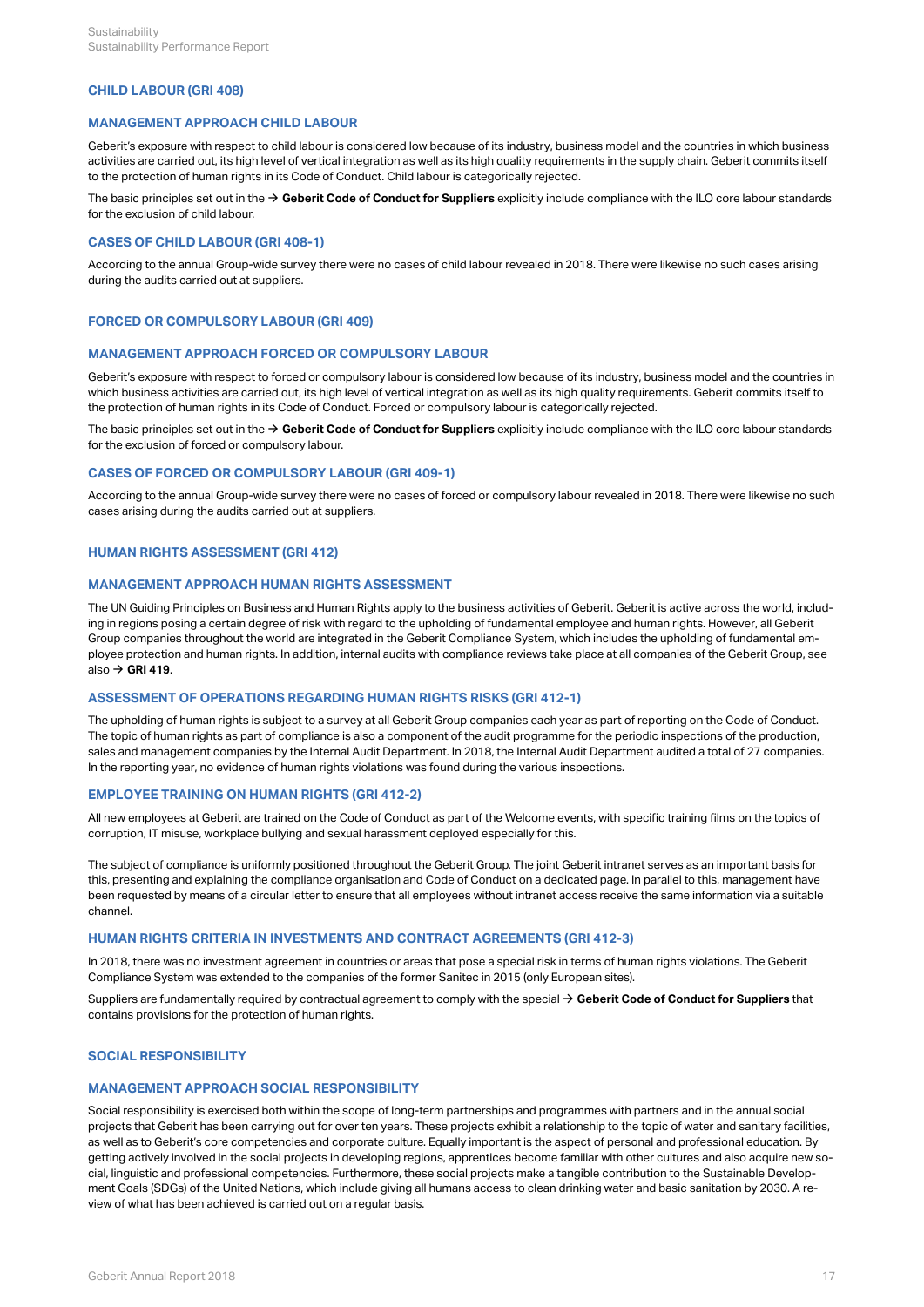# **INFRASTRUCTURE INVESTMENTS AND PROMOTED SERVICES (GRI 203-1)**

Donations and financial contributions, including product donations, totalling CHF 4.1 million (previous year CHF 3.3 million) were made during the reporting year. In addition, Geberit employees contributed 1,380 hours of charitable work (previous year 2,280 hours). Geberit also supports facilities for disabled persons and long-term unemployed, where simple assembly and packaging work in the amount of around CHF 8.1 million was carried out in 2018 (previous year CHF 6.9 million).

The focus was on the following projects and partnerships in 2018:

- Implementation of a → **[social project](https://www.geberit.com/insights/under-the-moroccan-sun.html)** in Morocco with apprentices: eight Geberit apprentices and their two coaches renovated the<br>sanitary facilities at several schools near Marrakesh in the autumn of 2018.
- The partnership with Helvetas on projects relating to clean drinking water and sanitary facilities, plus supporting the new Helvetas<br>campaign for clean drinking water and latrines with a substantial contribution.
- Participation in the charitable organisation Swiss Water Partnership to promote international dialogue on the topic of water.
- Implementation of the project Change of Perspective, in which two Swiss plumbers travelled to Nepal and worked together with two<br>Nepalese colleagues for one week. This project is set to continue in 2019.
- Newly launched skill-sharing programme that took two Geberit employees to Mozambique, where they shared their knowledge with future trainers in a Helvetas development project. A further skill-sharing duo travelled to Nepal to develop a simple process enabling the local manufacturers to check the quality of ceramic filters. These are used for treating raw water so that it can subsequently be - Newly launched skill-sharing programm<br>future trainers in a Helvetas developme<br>the local manufacturers to check the qu<br>used as drinking water.
- Various local initiatives and collection campaigns in China, India, the USA, Poland, the UK and Switzerland to round off the Geberit<br>Group's social engagement.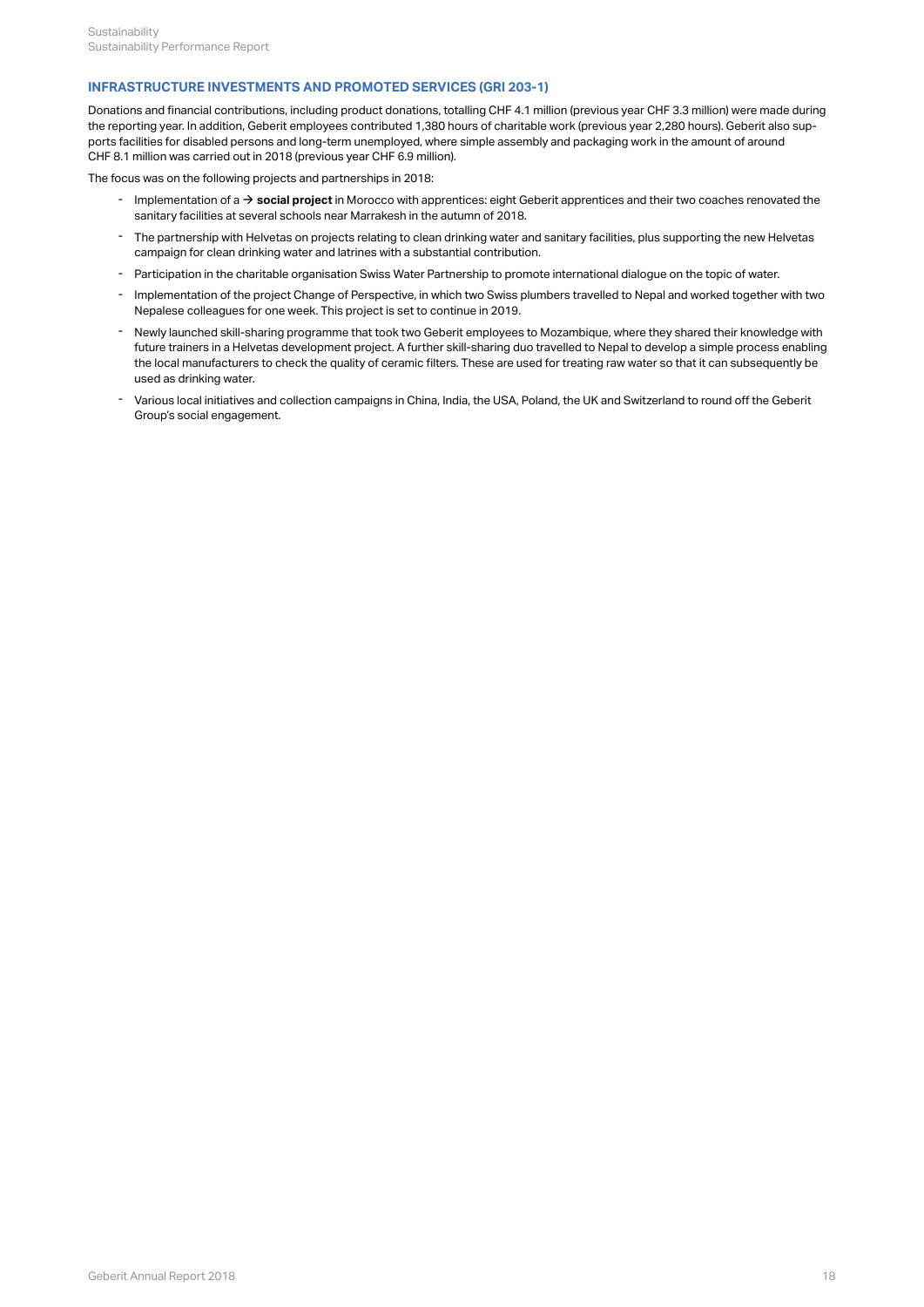# **9. PLANET**

Geberit has long stood for a high level of environmental awareness and been committed to environmentally friendly, resource-efficient production as well as the development of water-saving and sustainable products. Systematic, Group-wide environmental management takes centre stage here. This is the remit of Corporate Environment and Sustainability. Guidelines and measures pertaining to all significant environmental issues are coordinated here. A network of environmental managers practises active environmental protection at the production plants, thus ensuring that the targets and measures laid down in the  $\rightarrow$  **[Sustainability strategy](http://annualreport.geberit.com/reports/geberit/annual/2018/gb/English/3040/sustainability-strategy-2019---2021.html?anchor=PLANET#PLANET)** are implemented worldwide. The environmental and occupational safety managers from all production plants meet once a year to discuss best practice and further develop Group-wide standards.

each product more environmentally friendly than its predecessor throughout the entire product life cycle, see  $\to$  **[Chapter 10.1 Products and](#page-27-0) [innovation](#page-27-0)**. Environmental criteria are considered in all decision-making processes. These processes are continuously being optimised so that a proven high standard is achieved which often greatly exceeds legal requirements. Geberit's environmental principles are defined in the  $\rightarrow$  [Code of Conduct](http://annualreport.geberit.com/geberit/annual/2018/gb/layout/../English/pdf/geberit_code_of_conduct_en.pdf).

### The Geberit Group has a **[Group certificate](http://annualreport.geberit.com/geberit/annual/2018/gb/layout/../English/pdf/iso_certificate_2018.pdf)** in accordance with ISO 9001 (quality), ISO 14001 (environment) and [\\$](http://annualreport.geberit.com/geberit/annual/2018/gb/layout/../English/pdf/iso_certificate_2018.pdf)

OHSAS 18001 (occupational health and safety) that is valid until the end of 2021. Out of 30 production plants, all were certified to ISO 9001 and ISO 14001, 29 to OHSAS 18001 and five to ISO 50001 (energy) at the end of 2018. The Geberit Safety System was implemented worldwide in 2018 and all production plants will be certified according to the new occupational safety standard ISO 45001 by the end of 2019.

The annual preparation of a corporate eco-balance has been an established part of Geberit's environmental management since 1991. It covers all production plants worldwide, the logistics centre in Pfullendorf (DE), other smaller logistics units and the larger sales companies. The corporate eco-balance permits an overall assessment of environmental impact in terms of eco-points. For the reporting in 2018, as in the previous year, the basic data from the internationally recognised Ecoinvent database (version 3.1) and the latest version of the method of ecological scarcity (version 2013) were used. The calculation was based on the national electricity mix.

The absolute environmental impact fell by 4.4% and CO $_2$  emissions by 4.7%. The environmental impact per sales (currency-adjusted) dropped by 7.3%. This figure is above the long-term target of 5% per year. This progress is founded largely on continuous improvements in efficiency at the energy-intensive ceramics plants. Since the acquisition of Sanitec in 2015, the absolute environmental impact has been reduced by 11.6% and eco-efficiency improved by more than 20%.

Detailed key figures on the environmental impact are provided at  $\bm{\rightarrow}$  **[Key figures sustainability > Environment](#page-34-0)**.

# <span id="page-21-0"></span>**RESOURCES AND CIRCULAR ECONOMY (GRI 301)**

# **MANAGEMENT APPROACH RESOURCES AND CIRCULAR ECONOMY**

The use of raw materials, semi-finished products and finished products with a global procurement value of CHF 920 million is a significant production factor for Geberit. At around 12,900 TJ (previous year 13,000 TJ) – based on basic data from Ecoinvent (version 3.1) – the consumption of grey energy associated with purchased materials (including mineral raw materials of the ceramic plants and raw materials of the plant in Ozorków (PL)) is 4.5 times the entire energy consumption of the production plants themselves. This emphasises the importance of treating raw materials with care. The resource-efficient use of raw materials is determined as early as the product development process as part of ecodesign workshops, see **[Chapter 10.1 Products and innovation > Product management and innovation](#page-27-1)**. [\\$](#page-27-1)

As part of the European vision for a resource-saving circular economy, efforts are being made to identify and implement options in the area of closed material cycles. The circular concept has played an important role at Geberit for many years. Geberit products have a very long service life thanks to the high-quality materials used, are often backwards-compatible, any plastics used are clearly labelled and spare parts are available for up to 25 years. Other steps include the search for further high-quality plastic regranulates and options for closing internal material cycles and making production waste useful for others as secondary materials. This is particularly relevant in ceramic production, where Geberit's latest objective is to improve resource efficiency (kg ceramic waste/kg ceramic) by 10% by 2021.

# **MATERIALS USED (GRI 301-1)**

The use of materials depends on the various manufacturing processes: 17 plants for processing plastic and metal, ten plants for manufacturing sanitary ceramics, and three other plants for processing acrylic as well as aluminium and glass (in the case of shower partition walls). The range of manufacturing technologies used thus includes the areas of injection moulding, blow moulding, extrusion, metal-forming and thermoforming, assembly and ceramic production.

The most important materials for production are plastic and metal raw materials, mineral raw materials and various semi-finished products and finished products. A total of 409,573 tonnes of materials were used in 2018 (previous year 414,637 tonnes). Besides the mineral raw materials from the former Sanitec Group, these amounts include the materials from the plant in Ozorków (PL). Detailed key figures on the use of materials can be found at **→ [Key figures sustainability > Environment](#page-34-1)**.

In 2017, the implementation of a software-based solution for managing hazardous substances began. This solution was rolled out at nine production sites in 2018. Roll-out at a further six sites is planned for 2019. The aim here is to implement a standardised process in all production plants, improve efficiency in the management of hazardous operating and auxiliary materials, and scale down the use of hazardous substances in the long term.

# **PERCENTAGE OF RECYCLED MATERIAL (GRI 301-2)**

When estimating the share of recycled material in production, a distinction is made between internal and external sources.

### Internal sources:

In terms of the raw material plastic, recycled material is primarily generated internally and is ground on site or via a decentralised mill and fed back into the process. The proportion fluctuates depending on the manufacturing process. For blow moulding it is around 35%, for injection moulding around 15%, depending on product class, and for pipe extrusion around 3%. This corresponds to a total of around 9,000 tonnes.

Raw materials are also recycled internally and fed back into the process in ceramic production. The recycling rate for the ceramic slip is around 10%, while this figure is 20 to 40% for the glaze.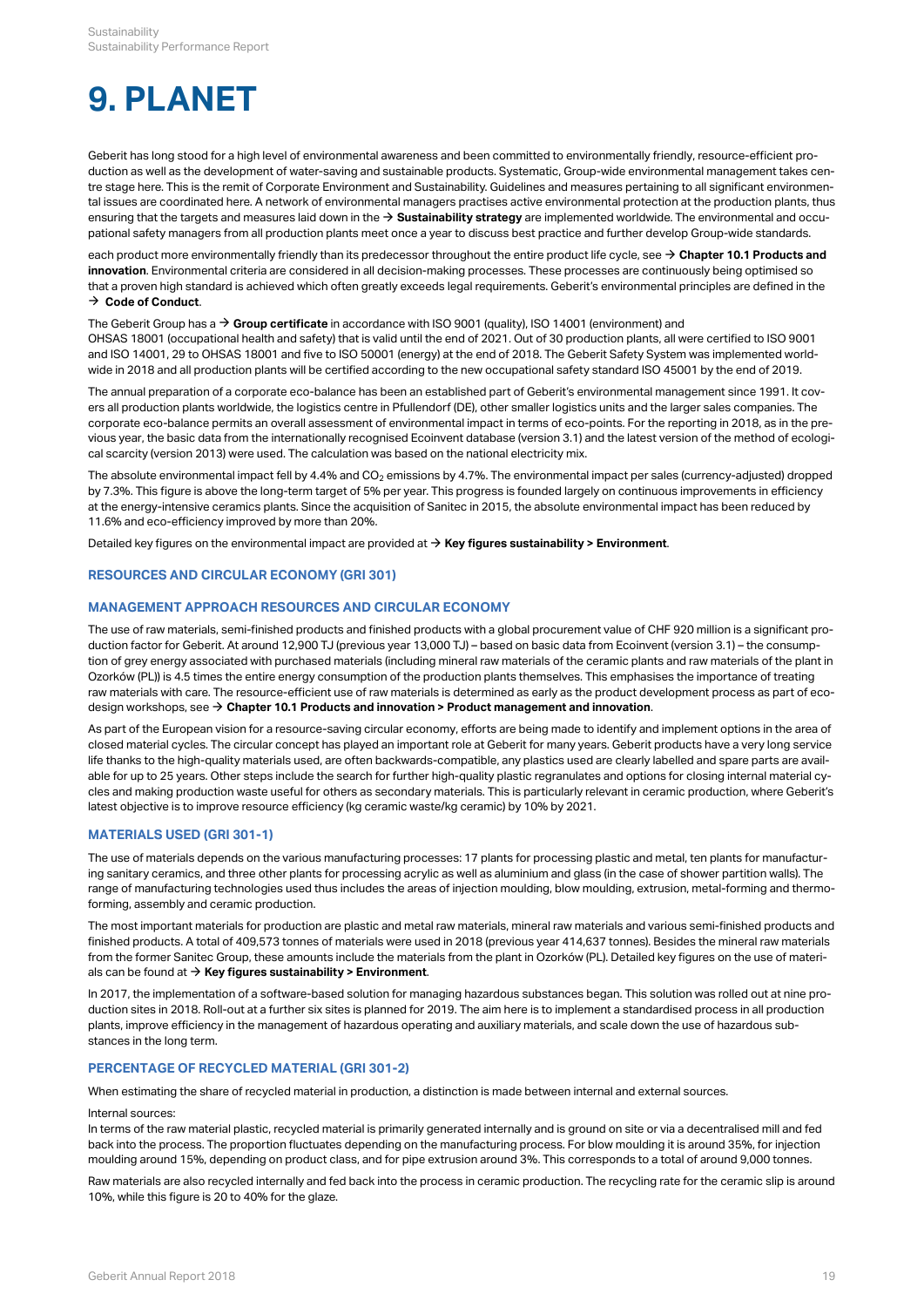### External sources:

The share of recycled material in purchased metals is relatively high. This data originates from the Wuppertal Institute for Climate. Environment and Energy. Extrapolated, the raw material metal purchased contains around 35,600 tonnes of recycled material.

With plastics, virgin material is primarily used. The search for suitable, high-quality regranulate from external plastic waste is an integral part of Geberit's procurement strategy. In terms of the material ABS, a suitable alternative made of 100% recycled material was found. This alternative is based on high-quality plastic waste from the electronics industry (e.g. used computer cases). According to the supplier, the manufacture of this regranulate consumes over 80% less energy compared to the manufacture of a tonne of new petrochemical-based plastic, while releasing around three tonnes less CO $_2$  into the atmosphere. In 2018, some 900 tonnes of ABS regranulate were used for various components in exposed and concealed cisterns. Thanks to an intelligent redesign, half of the material used for the flush valve type 240 can be made of highquality ABS regranulate, for example. The use of plastic regranulate is generally to be increased further and applied to other product areas.

# **REUSE OF PRODUCTS AND PACKAGING MATERIALS (GRI 301-3)**

In 2018, around 37,500 tonnes of packaging material including the former Sanitec were used, of which over 50% was collected and recycled by Geberit or by financed contractual partners. The rest is disposed of and recycled on a country-specific basis.

# <span id="page-22-0"></span>**ENERGY (GRI 302)**

# **MANAGEMENT APPROACH ENERGY**

With a share of 96.6%, the consumption of energy in the form of electricity, combustibles and fuels represents Geberit's greatest environmental impact. A Software introduced in 2012 permits monthly monitoring of water and energy consumption, as well as the Group-wide calculation of environmental impact and CO $_2$  emissions. In addition, a systematic energy monitoring and an energy master plan are being implemented in the most energy-intensive plants to manage and plan energy consumption. This is based on the three pillars energy saving, increased energy efficiency and the targeted expansion of the share of renewable energy sources. Targets were also defined for the share of renewable energy sources as part of the development of a long-term CO $_2$  target that is compatible with the two-degree target set out in the Paris Agreement (science-based). By 2021, the share of renewable energy sources should account for 45% for electricity and 10% for combustibles.

At present, the five German plants in Lichtenstein, Pfullendorf, Langenfeld, Wesel and Haldensleben are certified according to the ISO 50001 standard for energy management. Furthermore, all Geberit companies implemented the European Energy Efficiency Directive 2012/27/EU in 2015, and these companies will be reviewed again in 2019.

For the development of energy-efficient products, see **[Chapter 10.1 Products and innovation](#page-27-0)**. [\\$](#page-27-0)

# **ENERGY CONSUMPTION WITHIN THE ORGANISATION (GRI 302-1)**

Geberit generally uses energy purchased externally. The direct energy carriers (Scope 1) include the combustibles natural gas, biogas, liquefied petroleum gas (LPG), diesel for power generation, heating oil extra light and solid combustibles, as well as the fuels diesel, gasoline, liquefied petroleum gas (LPG) and natural gas (CNG). The indirect energy carriers (Scope 2) include electricity and district heating.

Energy consumption decreased by 4.6% in the reporting year and is now 790.3 GWh. Since the acquisition of Sanitec in 2015, it has been possible to reduce energy consumption by 13.3%, making a significant contribution to reductions in the environmental impact.

Combustibles (primarily from ceramic production), including district heating, still account for the greatest share of energy consumption at 67.8%, followed by electricity with 28.4% and fuels with 3.8%.

Renewable sources of energy are to be expanded continuously as part of the sustainability strategy. Since 2012, a block heating station has been in use in Pfullendorf (DE). This plant was fed by 8.1 GWh of regionally produced biogas in 2018. The electricity generated by the plant (3.1 GWh) is fed into the transmission grid and the resulting heat (3.9 GWh) can be used in production, thereby reducing the use of natural gas. In total, renewable energy sources accounted for 5.2% of combustibles.

Since 2013, the roof area at the plant in Givisiez (CH) has been made available to an energy services provider for a 3,050 m<sup>2</sup> photovoltaic installation. It generated 0.5 GWh of electricity in 2018. However, this contribution is not included in the energy balance as the energy produced is managed by the regional energy supplier. Overall, the share of purchased green electricity was increased by 3 GWh to 50 GWh in 2018 – meaning that renewable sources of energy accounted for 40.6% of total electricity consumption.

For detailed key figures on the consumption of combustibles and fuels (Scope 1), as well as electricity and district heating (Scope 2) and the electricity mix, see  $\Rightarrow$  **[Key figures sustainability > Environment](#page-35-0)**.

# <span id="page-22-1"></span>**ENERGY CONSUMPTION OUTSIDE THE ORGANISATION (GRI 302-2)**

Where the energy balance outside the organisation is concerned, Geberit concentrates on purchased materials, intercompany and distribution logistics, and business travel.

In 2018, purchased materials resulted in grey energy consumption of around 12,900 TJ.

Logistics services are provided by external transport service providers. A logistics calculator developed by Geberit is used for monitoring purposes. Compared to the previous year, the logistics calculator was expanded to include three locations from the former Sanitec. In the reporting year, the largest transport service providers handled 505.9 million tonne-kilometres (previous year 415.1 million tonne-kilometres). This gave rise to energy consumption of 917.8 TJ (previous year 854.7 TJ). The increase in transport services and energy consumption was mainly caused by the increase in locations included as well as the rise in sales and the related expansion in transport volumes.

Business flights have been recorded and included in the assessment since 2012. The flight distances are calculated according to the respective departure and arrival airports. Business flights resulted in energy consumption of 22.1 TJ.

# **ENERGY INTENSITY (GRI 302-3)**

Energy intensity is an important performance indicator at the production plants, and is monitored monthly in the management cockpit. Those plants which are certified to ISO 50001 have also introduced a more refined system of monitoring. At Group level, sales constitute a key indicator alongside environmental impact and CO $_2$  emissions. With this in mind, energy consumption per sales improved by 7.5% compared to the previous year.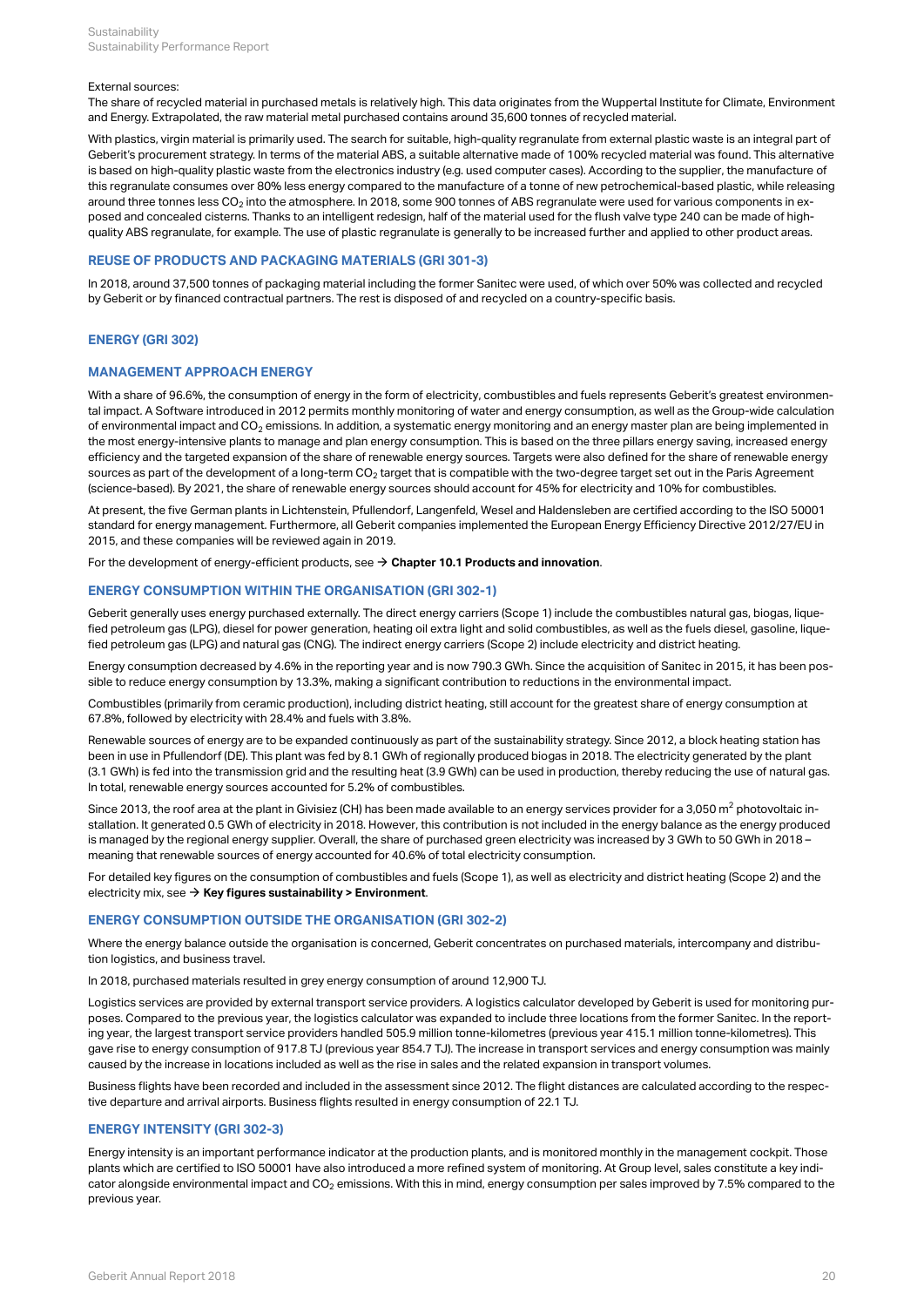# **ENERGY SAVED (GRI 302-4)**

Important energy-saving measures in production include:

- The optimisation of production processes in terms of efficiency, scrap, stability, energy and resource consumption
- The continuous modernisation of the machine fleet and the purchase of energy-efficient equipment
- Increasing the capacity utilisation and efficiency of production equipment
- The optimisation of cooling systems through the use of natural ambient cold (free cooling, ground water)
- The improved use of waste heat available internally (heat recovery)
- The careful use of compressed air
- The insulation of buildings

Concrete examples which show the reduction in energy consumption in production:

- Demolition and safe disposal of plant and infrastructure in Wesel, Haldensleben and Pfullendorf (DE) and Bromölla (SE) that were obsolete and no longer required, as well as handover of the old plant in Slavuta (UA) to the state. A new factory building was completed - Demolition and safe disposal of plant and infrastructure in Wesel, Haldensleben and Pfullendorf (DE) and Bromölla (SE) that were ob-<br>solete and no longer required, as well as handover of the old plant in Slavuta (UA) t
- Number of injection moulding machines with energy-efficient drive technology increased from 156 to 174.
- Process optimisation for the manufacture of bent Mapress fittings in Langenfeld (DE) with a reduction in electricity and natural gas consumption, reduced use of lubricants and lower quantities of hazardous waste. Implementation of first fully electrically driven pro-- Process optimisation for the<br>consumption, reduced use c<br>duction line.
- Three further tunnel kilns for ceramic production were retrofitted with state-of-the-art burner technology. A total of eleven state-ofthe-art tunnel kilns have now been retrofitted and the project is now concluded. Savings of more than 20% natural gas per kiln, which Three further tunnel kilns for ceramic production were retrofitted with state-of-the-art burner technology. A total corresponds to some 27 GWh of natural gas and approximately 6,500 tonnes of CO<sub>2</sub> every year.<br>- 20% orres

Measures to reduce energy consumption in (outsourced) logistics operations:

- Great importance is attached to central transport management as the interface between plants, markets and transport service providers in order to enable cost- and resource-optimised transport solutions. By integrating the distribution of the Mapress range, customers now receive their entire sanitary technology order in a single truck delivery. This not only reduces the number of empty kilometres, it also increases truck capacity utilisation and reduces CO $_2$  emissions. The share of transport services handled by Euro 5 Freat importance is attached to central transport management as the interface between plants, mare providers in order to enable cost- and resource-optimised transport solutions. By integrating the discustomers now receive
- Where possible, Geberit takes the opportunity to shift truck traffic to rail. From Pfullendorf, almost 100% of shipments to Hamburg (ocean freight), 80% of shipments to Italy, 67% of shipments to Turkey, and 15% of shipments to Switzerland are conducted by rail. - Where possible, Geberit takes the opportunity to shift truck traffic to rail. From Pfullen<br>(ocean freight), 80% of shipments to Italy, 67% of shipments to Turkey, and 15% of sh<br>The percentage of rail consignments from It
- With regard to transportation by truck, Geberit continues to look for options for making more efficient use of freight compartments and using bigger shipping containers. As such, the percentage of "high cube swap bodies" (offering around 10% more capacity) deployed from the logistics centre in Pfullendorf is being successively increased. In addition, the use of long trucks (with a length of up to 25 metres and a total weight of up to 60 tonnes) in Scandinavia increased load volumes and the number of transported pallets per - With regard to transportation by truck<br>and using bigger shipping containers<br>ployed from the logistics centre in Pf<br>to 25 metres and a total weight of up<br>truck by around 40%.

# **REDUCTIONS IN ENERGY REQUIREMENTS OF PRODUCTS AND SERVICES (GRI 302-5)**

The biggest environmental contribution by Geberit products lies in the conservation of water, which indirectly also saves on energy. According to the Ecoinvent database (version 3.1), some 10.3 MJ of energy are required and 0.64 kg of CO $_2$  emissions are released per cubic metre for the conveyance, processing and distribution of water and the subsequent treatment of the unpolluted waste water in a waste water treatment plant. The → [Water footprint](http://annualreport.geberit.com/reports/geberit/annual/2018/gb/English/10502065/sustainability.html?anchor=10502065_Wasserfussabdruck#10502065_Wasserfussabdruck) calculated for Geberit shows that nearly 100% of water consumption is attributable to the usage phase. The water volume saved owing to Geberit products is enormous: according to one model calculation, all dual-flush and flush-stop cisterns installed since 1998 have so far saved around 28,100 million cubic metres of water in comparison with traditional flushing systems. These water savings go hand-in-hand with substantial energy savings.

Direct energy savings when using the products are made possible thanks to systematically improved energy efficiency. Current examples include:

- The Geberit energy retaining valve ERV uses a patented magnetic diaphragm system to cap the ventilation pipe for waste water above the roof. This opens only when required and ensures pressure compensation only when this is necessary. This helps avoid un-- The Geberit energy retaining valve ERV uses a patented magnetic diaphragm system<br>above the roof. This opens only when required and ensures pressure compensation of<br>necessary heat loss and can save up to 50 litres of heat
- The **[Geberit AquaClean Sela Comfort](http://annualreport.geberit.com/geberit/annual/2018/gb/layout/../English/pdf/Facts_Figures_2019_EN_AquaClean_Sela.pdf)** shower toilet stands out due to its sophisticated product concept and elegant design. The innovative WhirlSpray and heating-on-demand technology considerably reduces energy consumption compared to its predecessor.
- The → [Geberit urinal system](http://annualreport.geberit.com/geberit/annual/2018/gb/layout/../English/pdf/urinal_system_2018.pdf) comprises urinals with electronic flush controls but also with completely waterless operation. The central elements are the two rimless urinal ceramics Preda and Selva, which were developed by Geberit. Thanks to the low consumption of resources and the option of a control system supplied with electricity by an autonomous energy source, the urinals satisfy the most stringent requirements for green building and economic operation. For this purpose, a proprietary environmental and cost calculator was developed for various sales companies, see → **[www.geberit.de > Products > Geberit urinal systems > Urinal system](https://tools.international.geberit.com/en_gisa/urinal_calculator/urinal_calculator_page.html) [sustainability calculator](https://tools.international.geberit.com/en_gisa/urinal_calculator/urinal_calculator_page.html)**.
- The modular  $\rightarrow$  [Geberit tap system](http://annualreport.geberit.com/geberit/annual/2018/gb/layout/../English/pdf/tab_system.pdf) is the ultimate in sophisticated installation technology, different energy concepts and elegant tap housings for wall-mounted and deck-mounted taps. The taps can be mounted quickly and flawlessly. The mixer, valves, electronics and power supply are stored in a function box, which is mounted under the washbasin where it is protected from moisture. The The modular  $\rightarrow$  Geberit tap system is the ultimate in sophisticated installation technology, different energy concepts and elegant tap housings for wall-mounted and deck-mounted taps. The taps can be mounted quickly and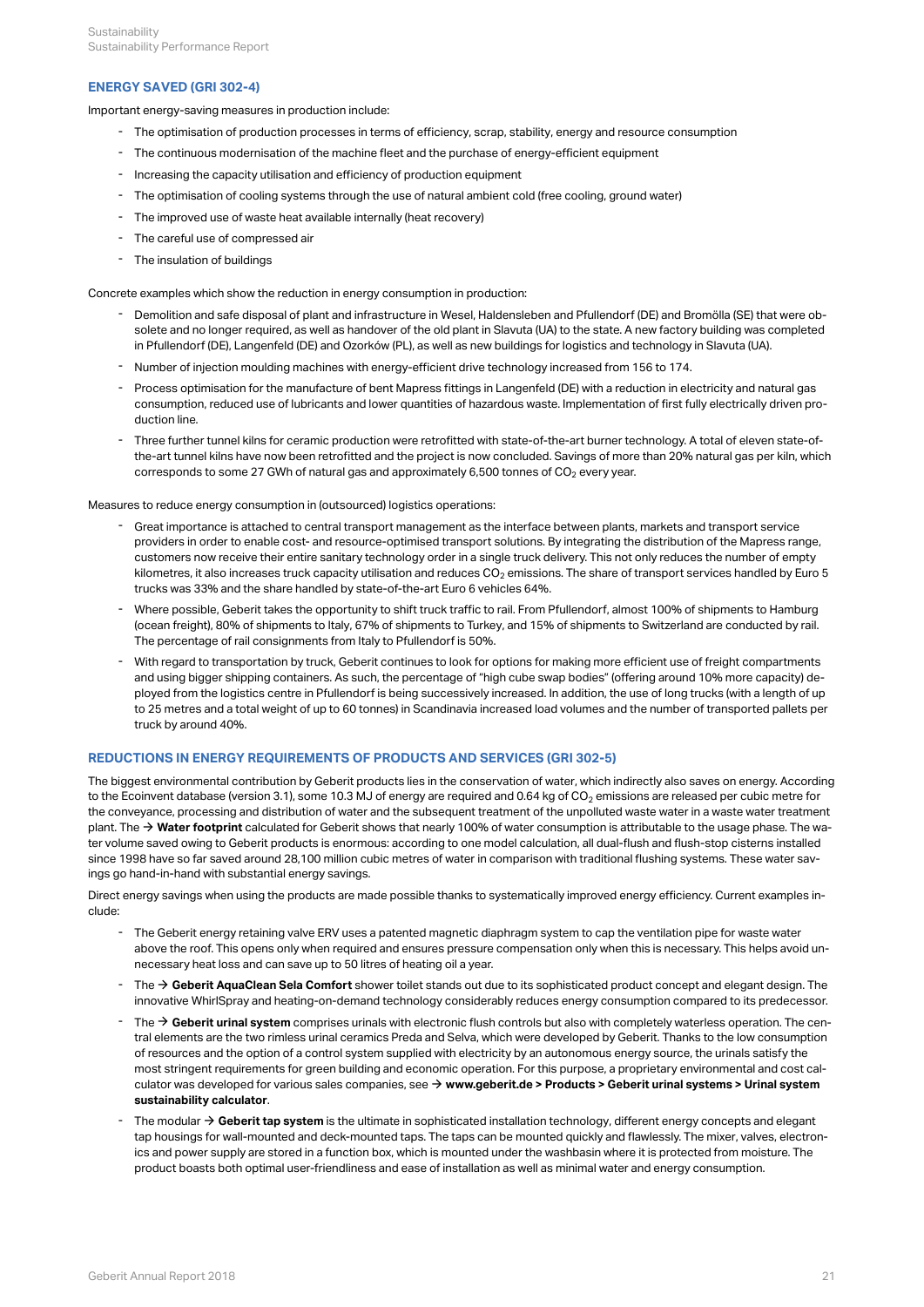# **WATER (GRI 303)**

# **MANAGEMENT APPROACH WATER**

The **→ [Water footprint](http://annualreport.geberit.com/reports/geberit/annual/2018/gb/English/10502065/sustainability.html?anchor=10502065_Wasserfussabdruck#10502065_Wasserfussabdruck)**, which covers Geberit's entire value chain, shows that nearly 100% of water consumption is attributable to the use of the products, while the manufacture of the products by Geberit accounts for less than 0.1% of water consumption. According to one model calculation, all dual-flush and flush-stop cisterns installed since 1998 have so far saved around 28,100 million cubic metres of water in comparison with traditional flushing systems. In 2018 alone, the water saved amounted to 2,880 million cubic metres. This is more than half of the annual consumption of all German households.

The corporate eco-balance shows a similar picture. Here, the environmental impact caused by water consumption and subsequent waste water treatment also accounts for only a minor share of the company's overall impact (1.1%). Despite this, Geberit also aims to serve as a role model with respect to its own water consumption and to further optimise this every year. This includes measures such as reusing water in laboratories and production processes. Ceramic production accounts for the biggest share of water consumption. Geberit's latest goal in this area is to reduce consumption (l water/kg ceramic) by 5% by 2021.

Since 2016, Geberit has been publishing its detailed water balance as part of the CDP's Water Program.

For the development of water-saving products and Geberit's commitment beyond product development, see  $\to$  **[Chapter 10.1 Products and](#page-27-1) [innovation](#page-27-1)**.

## **WATER CONSUMPTION (GRI 303-1)**

Water consumption dropped compared to the previous year by 8.6% to 1,032,501 m<sup>3</sup> (previous year 1,129,893 m $^3$ ). Above all, the manufacture of ceramic sanitary appliances requires a great deal of water, both for preparing the ceramic slip and glaze and for cleaning the moulds and systems. In 2018, it was possible to reduce water consumption in ceramic production by 5.5% to 6.6 l/kg of ceramic.

Water consumption can be categorised into drinking water (26%), well water (50%), lake and river water (23%) and rain water (1%). Key figures concerning water consumption by source can be found at  $\rightarrow$  **[Key figures sustainability > Environment](#page-35-1)**.

# **AFFECTED SOURCES OF WATER (GRI 303-2)**

The water consumption of Geberit production plants does not place a considerable burden on water sources as defined in the GRI guidelines.

## **RECLAIMED AND RECYCLED WATER (GRI 303-3)**

Throughout the Group, two processes are primarily responsible for much of the water requirements:

- Relatively large quantities of water are used in ceramic production. Around 5 to 10% of the water used is recycled internally, corre-<br>sponding to around 81,500 m<sup>3</sup> per year.
- Newly developed products are tested at the Geberit sanitary laboratory in Rapperswil-Jona (CH). The tests required 116,052 m<sup>3</sup> of<br>water. Only around 3% or 3,435 m<sup>3</sup> of this is fresh water. The remaining 97% was reus water. Only around 3% or 3,435 m<sup>3</sup> of this is fresh water. The remaining 97% was reused in a closed-circuit system.

# <span id="page-24-0"></span>**CO<sub>2</sub> AND OTHER EMISSIONS (GRI 305)**

# $M$ ANAGEMENT APPROACH CO $_2$  AND OTHER EMISSIONS

Production emissions are recorded and analysed in detail as part of the corporate eco-balance. CO $_2$  emissions are particularly important to Geberit  $\bm{\rightarrow}$  **Other air emissions** (NO<sub>x</sub>, SO<sub>2</sub>, hydrocarbons etc.) are also recorded and calculated, but have a comparatively minor impact on the environment. Under the current  $\bm{\rightarrow}$  **CO<sub>2</sub> strategy** the aim is to reduce emissions per sales (currency-adjusted) by 5% per year on average. Geberit remains on track here, see **→ [GRI 305-2](#page-24-1)**. In 2016, a long-term CO<sub>2</sub> target was established that is compatible with the two-degree target set out in the Paris Agreement (science-based). Within this context, Geberit plans to reduce its absolute CO $_2$  emissions (Scopes 1 and 2) by 6% between 2015 and 2021 to under 240,000 tonnes (based on organic growth). This target was already achieved at the end of 2018. Specific goals for the share of renewable energy sources were also established: 45% for electricity and 10% for combustibles.

A CO $_2$  footprint across the entire value chain has been calculated since 2012. This carbon footprint covers the provision of raw materials, combustibles and fuels, the manufacturing of products at Geberit, logistics, use and disposal. With regard to the former Sanitec, only mineral raw materials and raw materials from the plant in Ozorków (PL) are taken into account. An analysis revealed that product use (69.4%) and the provision of raw materials (16.2%) are by far the largest sources of CO $_2$  emissions. During product use, the provision of water, treatment of unpolluted waste water and generation of hot water play a central role. Production by Geberit accounts for only 5.6% of total CO $_2$  emissions. Similarly, transport (1.4%), the provision of combustibles and fuels (1.0%) and the disposal (6.4%) of the products also cause only few emissions.

The measures for implementing the CO $_2$  strategy are based on the three pillars energy saving, increased energy efficiency and targeted expansion of the share of renewable energy sources, see also  $\rightarrow$  **[GRI 302](#page-22-0)**.

The calculation of greenhouse gas emissions is based on the internationally recognised Ecoinvent database (version 3.1), with the IPCC 2013 factors used, production-related process emissions included and the national electricity mix taken into account. The seven leading substances (CO $_2$  fossil, CH $_4$ , N $_2$ O, HFC, PFC, SF $_6$  and NF $_3$ ) are used for the calculation of the greenhouse gas emissions and shown as a sum parameter according to IPCC (CO $_2$  equivalents or simply CO $_2$ ).

# <span id="page-24-2"></span><span id="page-24-1"></span>**DIRECT GREENHOUSE GAS EMISSIONS (SCOPE 1) (GRI 305-1) AND INDIRECT, ENERGY-RELATED GREENHOUSE GAS EMISSIONS (SCOPE 2) (GRI 305-2)**

In 2018, CO $_2$  emissions amounted to 231,484 tonnes (previous year 242,796 tonnes), corresponding to a decrease of 4.7%. CO $_2$  emissions per sales (currency-adjusted) fell by 7.5%, meaning that Geberit exceeded its target of 5% per year.

At 48.4%, combustibles are the largest source of CO $_{2^{\prime}}$  followed by electricity at 48.1% and fuels at 3.4%, as well as process emissions and district heating at 0.1% in total. The purchase of 50 GWh of green electricity in Pfullendorf and Weilheim (DE), Kolo (PL), Bromölla and Mörrum (SE), Givisiez (CH) and Daishan (CN) meant that it was possible to reduce CO $_2$  emissions by around 24,900 tonnes.

Key figures concerning greenhouse gas emissions can be found at **→ [Key figures sustainability > Environment](#page-36-0)**.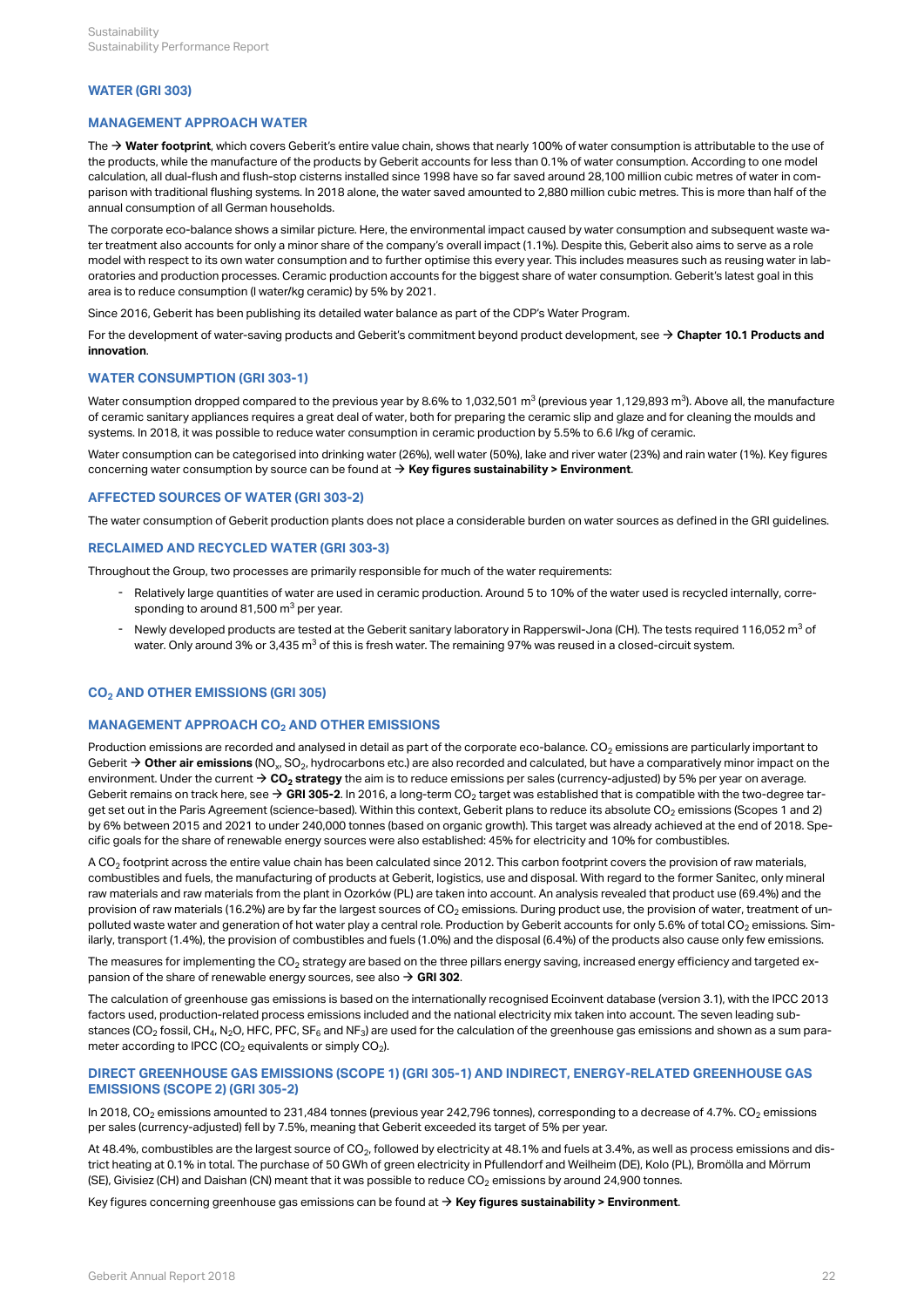# **OTHER INDIRECT GREENHOUSE GAS EMISSIONS (SCOPE 3) (GRI 305-3)**

Where other indirect greenhouse gas emissions (Scope 3) are concerned, Geberit concentrates on the following categories:

- Raw materials used and the resulting CO<sub>2</sub> emissions at 665,087 tonnes (previous year 667,065 tonnes).
- The provision of combustibles and fuels, which accounted for 33,530 tonnes from combustibles and 5,691 tonnes from fuels in 2018.
- $CO<sub>2</sub>$  emissions of power generation from the upstream chain are included in  $\rightarrow$  [GRI 305-1](#page-24-2).
- $-$  Logistics (see  $\rightarrow$  [GRI 302-2](#page-22-1)) gave rise to CO<sub>2</sub> emissions of 55,802 tonnes in 2018 (previous year 52,075 tonnes). The increase was mainly caused by additional locations included as well as the rise in sales and the related expansion in transport volumes. Since 2015, Geberit has managed to improve the eco-efficiency of its logistics operations (environmental impact per tkm) by more than 30%.
- Business travel by air, at 1,588 tonnes of CO<sub>2</sub> emissions (previous year 1,626 tonnes). These CO<sub>2</sub> emissions comprise direct and indirect emissions and are based on the Ecoinvent database (version 3.1) and the IPCC conversion factors from 2013.

# **INTENSITY OF GREENHOUSE GAS EMISSIONS (GRI 305-4)**

CO $_2$  emissions (Scopes 1 and 2) in relation to currency-adjusted sales decreased by 7.5%. This figure is above the target of 5% per year. Since the acquisition of Sanitec in 2015, the CO $_2$  emissions per sales have fallen by more than 20%.

## **REDUCTION OF GREENHOUSE GAS EMISSIONS (GRI 305-5)**

In 2018, Geberit purchased another 3 GWh of certified green electricity, bringing the total to 50 GWh. Overall, renewable energy sources thus accounted for 40.6% of electricity (previous year 39.0%). According to the CO $_2$  strategy, the share of renewable energy sources is to be expanded by 3 GWh annually so that it reaches 45% by 2021.

For combustibles, the share of renewable energy sources should be increased to 10% by 2021. The block heating station in Pfullendorf (DE), which was commissioned in 2012 and which was fed by 8.1 GWh of regionally generated biogas in 2018, makes a key contribution. In addition, 6.4 GWh of wooden pellets were burned and 13.3 GWh of district heating were obtained from a paper mill. This brought the share of renewable energies for district heating and combustibles to 5.2% in total in 2018 (previous year 5.3%).

Fuel consumption is determined primarily by the company's own and leased fleet of cars and delivery vans. Since early 2008, binding guidelines have also applied for the purchase of new vehicles. As of 2019, these guidelines were adjusted to take into account the new Worldwide Harmonised Light Vehicles Test Procedure (WLTP).

Substantial CO $_2$  emissions can also be saved by consistently applying eco-design principles in new product development. One concrete example is the flush valve type 240 for cisterns. Half of the material used is made of high-quality ABS regranulate. Indirectly, this means that almost 500 tonnes of CO $_2$  can be saved annually, corresponding to savings of about 1 GWh of average European electricity.

Geberit also promotes awareness among all employees for the promotion of environmentally friendly behaviour. New employees receive training on the subject of sustainability at Geberit as part of their job orientation programme. In the largest plants, this is also tailored to the target group of production employees. There are also local initiatives, e.g. tree planting work, forestry projects, environmental competitions and environmental newsletters.

All targets and measures for improving the carbon footprint are disclosed in detail as part of the company's participation in the Carbon Disclosure Project (CDP).

# **EMISSIONS OF OZONE-DEPLETING SUBSTANCES (GRI 305-6)**

Emissions of ozone-depleting substances, measured in CFC11 equivalents, can be calculated based on the eco-balance using the base data from the Ecoinvent database (version 3.1). The calculation includes both direct emissions (Scope 1) from the burning of combustibles and fuels and process emissions (solvents), as well as indirect emissions (Scope 2) resulting from electricity consumption and the provision of district heating. Key figures on ozone-depleting substances can be found at **→ [Key figures sustainability > Environment](#page-36-0)**.

# <code>NITROGEN OXIDES (NO<sub>X</sub>), SULPHUR OXIDES (SO<sub>X</sub>) AND OTHER AIR EMISSIONS (GRI 305-7)</code>

Emissions of NO $_{\sf x}$ , SO $_{\sf 2}$ , NMVOC (non-methane VOC) and dust (PM10) can be calculated on the basis of the eco-balance using the base data from the Ecoinvent database (version 3.1). The calculation includes both direct emissions (Scope 1) from the burning of combustibles and fuels and process emissions (solvents), as well as indirect emissions (Scope 2) resulting from electricity consumption and the provision of district heating. Key figures concerning emissions can be found at **[Key figures sustainability > Environment](#page-36-0)**. [\\$](#page-36-0)

# **WASTE WATER AND WASTE (GRI 306)**

# **MANAGEMENT APPROACH WASTE WATER AND WASTE**

According to the corporate eco-balance, waste disposal accounted for just 1.8% of the overall environmental impact. The reduction and safe handling of waste water and waste is promoted at the plants within the scope of the environmental management system according to ISO 14001. Waste is sorted so that as much as possible is recycled, and as little as possible has to be incinerated or sent to landfill sites.

As part of a resource-saving circular economy, efforts are being made to generate secondary material for other processes from waste. In both the Kolo and Wloclawek ceramic plants in Poland, for example, gypsum waste from ceramic production, which had previously been disposed of as waste to landfills, is now being used as secondary material in the cement industry since the end of 2016. This reduces waste quantities in landfills by over 6,000 tonnes per year. Geberit's latest goal is to improve resource efficiency (kg ceramic waste/kg ceramic) in ceramic production by 10%.

## **DISCHARGE OF WASTE WATER (GRI 306-1)**

The 2018 figure for waste water was 808,158 m $^3$  (previous year 811,769 m $^3$ ). At 72%, process waste water from the production of sanitary ceramics accounted for the largest share of the total. Other important categories are domestic waste water (25%), which passes into the communal waste water treatment plant or is pretreated and fed into receiving waters, and other waste water (3%), which is pretreated and fed to a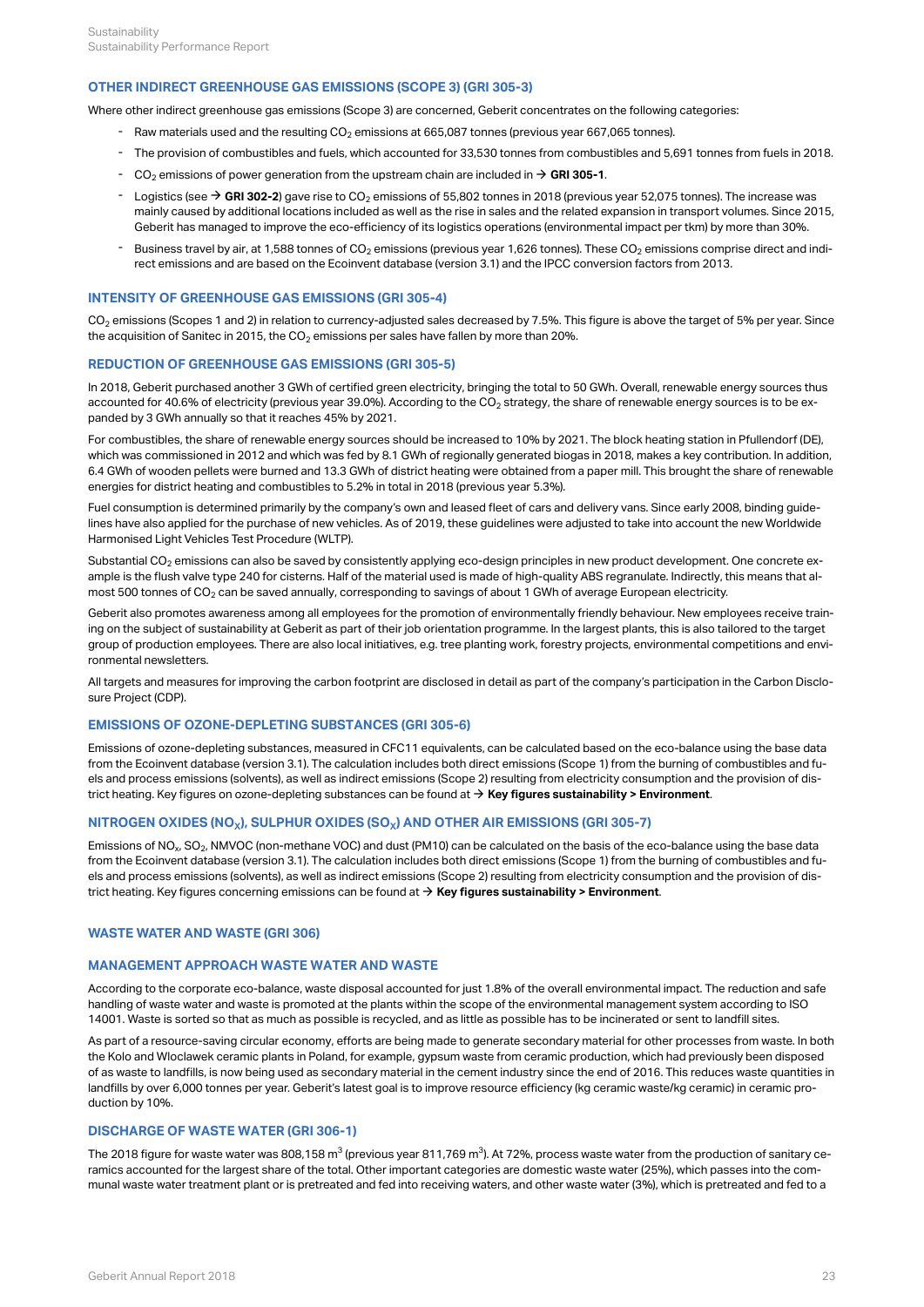communal waste water treatment plant. Waste water was not directly reused by third-party companies. Geberit does not engage in the unplanned discharge of waste water. All resulting process waste water and domestic waste water is treated. Key figures on waste water can be found at **[Key figures sustainability > Environment](#page-35-1)**. [\\$](#page-35-1)

# **VOLUME OF WASTE (GRI 306-2)**

The total waste quantity in 2018 was 84,074 tonnes (previous year 81,953 tonnes).

74.8% of waste was channelled to external recycling processes (previous year 72.0%). The measures focused on the further separation of waste and the reduction of mixed waste and hazardous waste, as well as the utilisation as secondary material. Resource efficiency in ceramic production declined slightly by 2% to 0.51 kg ceramic waste/kg ceramic.

# Key figures concerning waste by category are provided at  $\rightarrow$  **[Key figures sustainability > Environment](#page-36-1)**.

# **SPILLS OF HAZARDOUS SUBSTANCES (GRI 306-3)**

There were no spills of chemicals in the reporting period.

# **TRANSPORT OF HAZARDOUS WASTE (GRI 306-4)**

In 2018, 777 tonnes of hazardous waste (previous year 896 tonnes) were disposed of by incineration and 588 tonnes of hazardous waste (previous year 599 tonnes) were recycled. At Geberit, all waste is disposed of and recycled by licensed disposal companies.

# **WATER BODIES AFFECTED BY WASTE WATER DISCHARGES (GRI 306-5)**

This indicator is not relevant to Geberit as no bodies of water are affected by significant water discharge from Geberit facilities as defined in the GRI Standards.

# <span id="page-26-0"></span>**ENVIRONMENTAL COMPLIANCE (GRI 307)**

# **MANAGEMENT APPROACH ENVIRONMENTAL COMPLIANCE**

In its  $\bm{\rightarrow}$  **[Code of Conduct](http://annualreport.geberit.com/geberit/annual/2018/gb/layout/../English/pdf/geberit_code_of_conduct_en.pdf)** Geberit states that it will limit the environmental impact of its business activities to a minimum. This is achieved by means of consistent compliance with all applicable laws, internationally recognised guidelines and industry standards. With many of the initiatives that it implements, Geberit goes above and beyond legal and official requirements. Reviewing and ensuring compliance with the law is a mandatory element of ISO 14001 certification, and is monitored as part of the annual Group-wide survey on compliance with the Code of Conduct at all companies, see **→ [GRI 419](#page-30-0)**.

# **SANCTIONS DUE TO NON-COMPLIANCE WITH ENVIRONMENTAL LAWS AND REGULATIONS (GRI 307-1)**

During the reporting year, a significant incident occurred when historical contamination was discovered at a ceramics plant. In a joint operation with the authorities, Geberit instigated measures to dispose of the contaminated waste fully and correctly.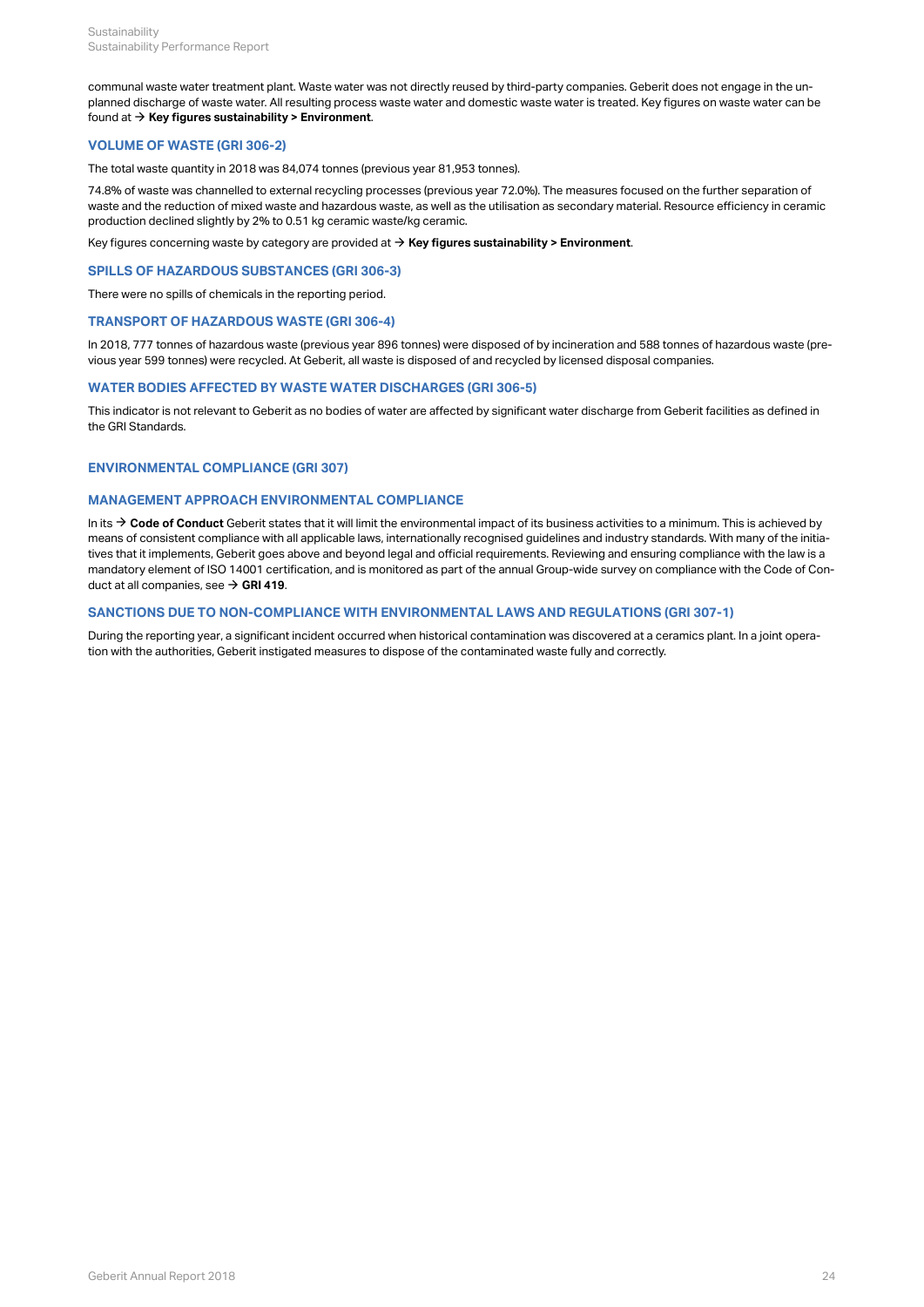# <span id="page-27-0"></span>**10. PROFIT**

# **10.1 PRODUCTS AND INNOVATION**

# <span id="page-27-1"></span>**PRODUCT MANAGEMENT AND INNOVATION**

# **MANAGEMENT APPROACH PRODUCT MANAGEMENT AND INNOVATION**

Sustainable products play a pivotal role for Geberit in generating added value for customers and society and for contributing to sustainable development as set out by the **[UN Sustainable Development Goals](http://annualreport.geberit.com/geberit/annual/2018/gb/layout/../English/pdf/SDG_Reporting_2018_en.pdf)**. With its wide range of products in front of and behind the wall, Geberit [\\$](http://annualreport.geberit.com/geberit/annual/2018/gb/layout/../English/pdf/SDG_Reporting_2018_en.pdf) spans the entire flow of water within a building and helps to optimise significant aspects of the system as a whole, such as water and energy consumption or sound insulation. In addition to its quality, durability and high degree of water and resource efficiency, the Geberit product range also impresses with its good environmental compatibility and recyclability. The basis for sustainable products is a systematic innovation process in which the most environmentally friendly materials and functional principles possible are chosen, risks are minimised and a high level of resource efficiency is targeted for the production process as well as the product itself.

For an overview of product development topics, see **[Business Report > Business and financial review > Financial Year 2018 > Innova-](http://annualreport.geberit.com/reports/geberit/annual/2018/gb/English/10502050/innovation.html)**[\\$](http://annualreport.geberit.com/reports/geberit/annual/2018/gb/English/10502050/innovation.html) **[tion](http://annualreport.geberit.com/reports/geberit/annual/2018/gb/English/10502050/innovation.html)**.

# For an overview of new products, see  $\rightarrow$  **[New products](http://annualreport.geberit.com/geberit/annual/2018/gb/layout/../English/pdf/Facts_Figures_2019_EN.pdf)**.

Geberit regards eco-design as the key to environmentally friendly products, which is why eco-design has been an integral part of the development process since 2007. Employees from different disciplines take part in eco-design workshops so that each new product outperforms its predecessor in environmental aspects. The workshops involve systematic product analysis that covers the entire life cycle, a review of legal requirements and an analysis of competing products. In addition, they ensure that environmentally relevant data is collected and made available for later use, something which is of particular benefit to digital planning using BIM (Building Information Modelling). Based on the findings of these eco-design workshops, new solutions are developed and, where fit for purpose, adopted into the specifications for that product.

Specially created product life cycle assessments are important decision-making tools for the development process and provide arguments for the use of resource-efficient products. Detailed life cycle assessments have already been prepared for the following products: waste water and drinking water pipes, AquaClean Mera, electronic washbasin taps, concealed cisterns, urinal control systems, urinal systems and sanitary ceramics. The environmental product declarations (EPDs) in accordance with the European standard EN 15804 are becoming increasingly important and can also be used directly for green building standards such as LEED. These show relevant, comparable and verified environmental data on products in a transparent manner. Since the last report, four more Environmental Product Declarations (EPDs) have been created for discharge pipes.

The biggest environmental contribution by Geberit products lies in the conservation of water. An analysis of the entire value chain in the form of a  $\bm{\rightarrow}$  **[Water footprint](http://annualreport.geberit.com/reports/geberit/annual/2018/gb/English/10502065/sustainability.html#10502065_Wasserfussabdruck)** shows that nearly 100% of water consumption is attributable to the product use phase.

Geberit also advocates the economical use of water beyond processes and products. In 2017, Geberit played a key role in establishing the European Bathroom Forum (EBF). One of the first tasks was the launch of a new European water label as a voluntary and flexible instrument to support customers in the selection of resource-efficient products. This aims to help achieve the EU goals for resource efficiency. In addition, Geberit collaborated with FECS (European Sanitaryware Producers Federation) to draw up a voluntary European standard for assessing the sustainability of ceramic sanitary appliances (EN 16578).

The environmental impacts of Geberit's products are improved continually through the consistent application of eco-design principles in product development. Current examples that make a particular contribution to reducing environmental impact are as follows:

- Geberit ONE. This comprehensive solution combines Geberit's know-how in sanitary technology and design expertise, offering opti-mal flush performance (TurboFlush) and a minimum flush volume (4/2 l). -
- Ongoing optimisation of the ceramic product range helps reduce the number of different products, while cutting down on resource<br>usage in manufacture, storage and distribution.
- Expansion of the range of rimless WC pans helps to simplify cleaning and cut down on cleaning agents.
- Thanks to an intelligent redesign, the fill valve type 333 for cisterns is both flow-optimised and extremely quiet. It uses 15% less ma-<br>terials in the manufacturing process, with 20% of the plastic in the valve made u
- Geberit's new SuperTube technology in combination with Geberit Sovent saves both space and resources in discharge systems installed in high-rise buildings. Taking the Lobby 33 reference project (a 30-storey high-rise building in Mexico) as an example, it was calculated that the new technology saved over 2,000 metres of pipes corresponding to more than 3 tonnes of material.

For more examples of Geberit's resource-efficient products, see  $\rightarrow \,$  [GRI 302](#page-22-0).  $\,$ 

# **QUALITY**

# **MANAGEMENT APPROACH QUALITY**

See  $\rightarrow$  [GRI 416](#page-31-0).

# **PRODUCT COMPLIANCE**

# **MANAGEMENT APPROACH PRODUCT COMPLIANCE**

See  $\rightarrow$  [GRI 416](#page-31-0) and  $\rightarrow$  [GRI 417](#page-32-1).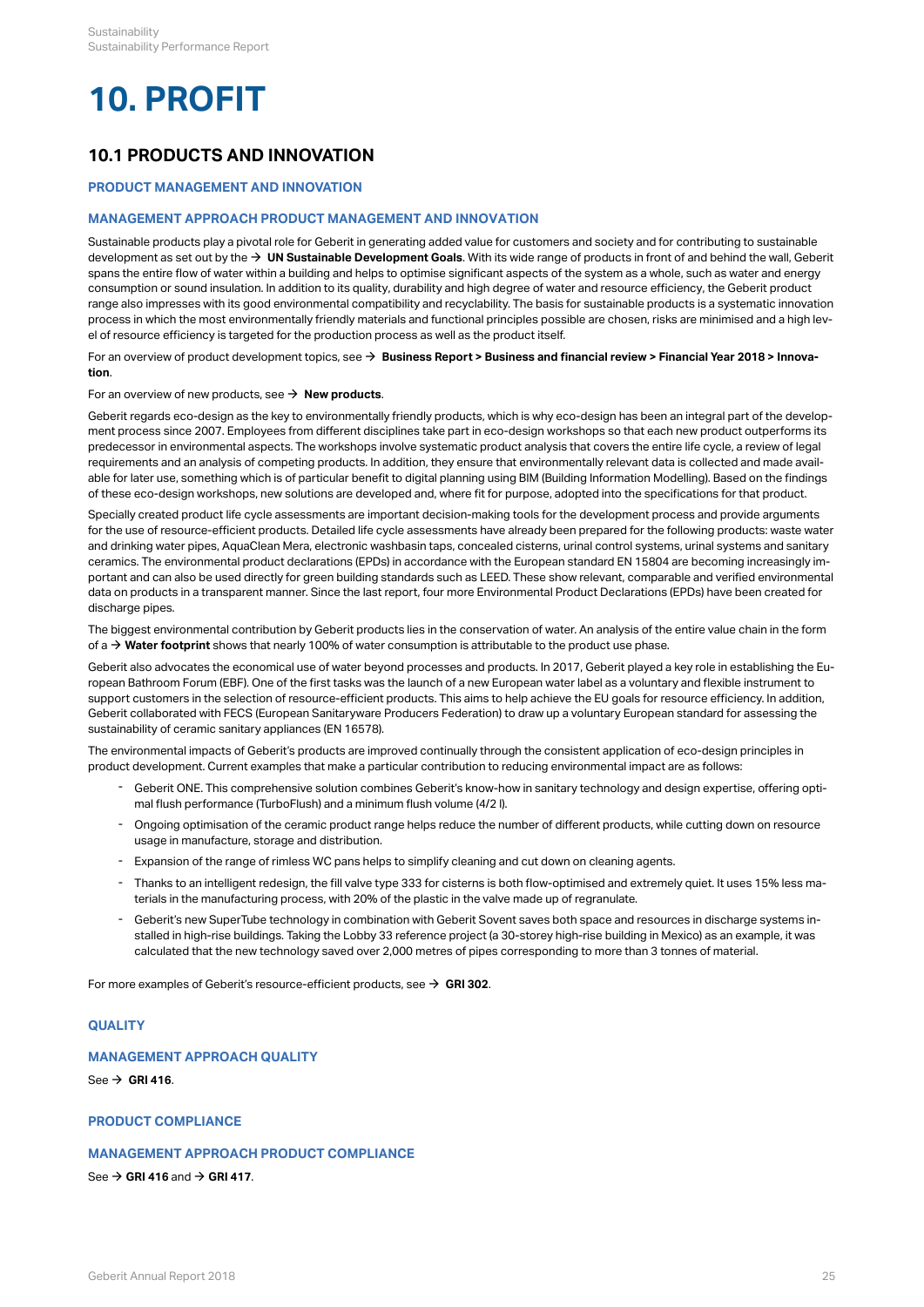# **SANCTIONS DUE TO NON-COMPLIANCE WITH PRODUCT LIABILITY REGULATIONS**

In 2018, no sanctions were imposed in connection with Geberit products and services due to non-compliance with product liability regulations.

# **10.2 OPERATIONS**

# <span id="page-28-0"></span>**PROCUREMENT**

# **SUPPLY CHAIN (GRI 102-9)**

Corporate Purchasing is responsible for procurement in all production plants worldwide (except the USA) and manages the procurement organisation through a team of lead buyers who are strategically responsible for various material groups.

Geberit's production processes entail a high in-house production depth, i.e. it largely purchases raw materials and semi-finished products with a high share of raw materials. As such, material costs constitute a relatively low share of Geberit's sales.

The raw materials and semi-finished products primarily come from suppliers in Western Europe (79.1% of procurement value). The share of the procurement volume from Eastern Europe amounts to 10.3%, that from Asia 8.5%, from America 1.8% and from Africa 0.3%. Owing to the upstream purchasing in the supply chain and high level of in-house production as well as the very high share of Western European suppliers, the general risk profile of the supply chain is relatively low. The active pursuit of a dual source strategy – i.e. the procurement of a resource from two providers – serves additionally to reduce dependencies.

In 2018, Geberit procured raw materials (28.5%), semi-finished products (42.6%) and finished products (28.9%) with a procurement value of CHF 920 million (previous year CHF 847 million) from some 1,830 suppliers around the globe.

# **MANAGEMENT APPROACH PROCUREMENT**

Geberit's suppliers are obligated to maintain comprehensive standards. The basis for the cooperation is the  $\to$  **[Code of Conduct for Suppli](http://annualreport.geberit.com/geberit/annual/2018/gb/layout/../English/pdf/supplier_code_of_conduct.pdf)[ers](http://annualreport.geberit.com/geberit/annual/2018/gb/layout/../English/pdf/supplier_code_of_conduct.pdf)**, that was amended in 2016 and translated into a further 13 languages. The Code is aligned with the principles of the UN Global Compact and is binding for every new supplier. It comprises specific guidelines on quality and meeting environmental, labour law and social requirements and sets out compliance with human rights. Upon request by Geberit, the supplier must prepare corresponding records in order to demonstrate compliance with the standards of the Code and make these available at any time. Should the supplier fail to comply with the regulations set out in this Code, then corrective measures are taken wherever possible. Failure to comply on the part of the supplier is regarded as a serious obstacle to the continuation of the business relationship. If the supplier does not correct this non-compliance, Geberit can terminate the cooperation.

When evaluating suppliers, Geberit strives to achieve the greatest possible degree of transparency. All new and existing partners are thus assessed by means of standardised processes and according to the same criteria: company as a whole, quality, sustainability, price, procurement chain, delivery reliability, production and technology. As a rule, the selection of suppliers is required to include a quality audit covering clarification on environmental and occupational safety issues. Where an audit reveals inconsistencies in these criteria, an additional, in-depth audit is conducted.

Supplier management has integrated a risk management approach on environmental and occupational safety that is based on the division of suppliers into risk classes – depending on the production location (country) and type of production process. In 2017, material groups that had been added due to the acquisition of Sanitec were subjected to systematic auditing and included in risk management. In addition, the classification of existing material groups into certain risk categories was reviewed. In the reporting year, 179 existing suppliers were identified in the highest risk category which corresponds to around 8% of the procurement value of Geberit. A systematic planning and performance of audits is conducted for these suppliers. To ensure neutrality and the expertise required for the audits, Geberit also works with an external partner. This procedure has been carried out for years and has proven effective, and makes an important contribution towards enhancing credibility in supplier management. Any shortcomings exposed by audits give rise to sanctions. As a rule, a deadline is imposed for remedying the situation.

For further information, see **[Business Report > Business and financial review > Financial Year 2018 > Logistics and procurement](http://annualreport.geberit.com/reports/geberit/annual/2018/gb/English/10502060/logistics-and-procurement.html)**. [\\$](http://annualreport.geberit.com/reports/geberit/annual/2018/gb/English/10502060/logistics-and-procurement.html)

# **ASSESSMENT OF NEW SUPPLIERS BASED ON SUSTAINABILITY CRITERIA (GRI 308-1 / GRI 414-1)**

All new suppliers undertake to comply with the Code of Conduct for Suppliers and hence also to international standards governing environmental protection, labour practices and human rights. Since 2017, an Integrity Line has also been available to suppliers for anonymously reporting irregularities in the procurement process. No cases were reported in the reporting year.

### **SUSTAINABILITY-RELATED IMPACTS IN THE SUPPLY CHAIN (GRI 308-2 / GRI 414-2)**

By the end of 2018, a total of 1,470 suppliers (previous year 1,379) had signed the Code of Conduct for Suppliers. This equates to over 90% of the total procurement value. Among the top 200 suppliers, the share of companies that have signed is 98%.

In 2018, five third-party audits were carried out at suppliers in China and Ukraine. The results showed that the majority of occupational safety and environmental standards are complied with. Appropriate corrective measures are agreed in cases of non-compliance.

Only in a few justified exceptional cases are there plans to impose complete regulations on the second tier and third tier in the supply chain by getting them to sign a Code of Conduct, as this would result in a disproportionately high level of additional administration with little added benefit. Geberit pursues a pragmatic yet effective approach. When auditing suppliers, an analysis of the most important second tier suppliers is included in the risk analysis and the audit investigations on site. At the end of the day, Geberit's goal is modern supplier management, where the relationship with the supplier is actively managed and sustainability risks in the supply chain are jointly analysed.

# **PRODUCTION**

# **MANAGEMENT APPROACH PRODUCTION**

See **[Business Report > Business and financial review > Financial Year 2018 > Production](http://annualreport.geberit.com/reports/geberit/annual/2018/gb/English/10502055/production.html)**. [\\$](http://annualreport.geberit.com/reports/geberit/annual/2018/gb/English/10502055/production.html)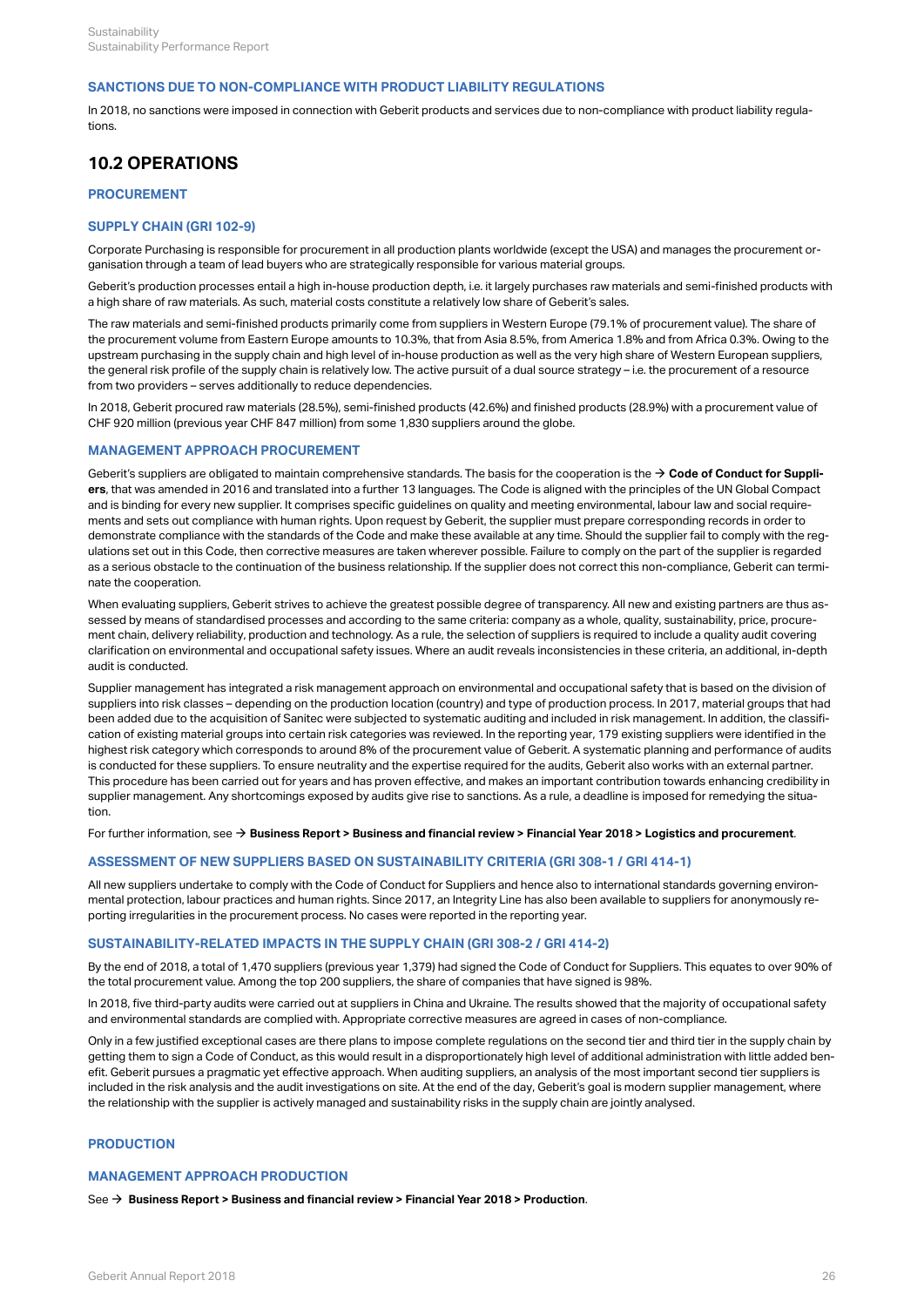# **LOGISTICS**

# **MANAGEMENT APPROACH LOGISTICS**

Group logistics is being further standardised and harmonised. The logistics centre in Pfullendorf is the hub for almost all Geberit sanitary technology products. With a view to future growth and the continued optimisation of existing logistics processes, the decision was made in 2014 to further expand the capacities of this centre. The commissioning of the new buildings and infrastructures, which also include a storage area for long goods (pipes of up to six metres in length), was carried out as planned in the first quarter of 2017. The distribution of the Mapress pipe range, which had been operated separately at the production site in Langenfeld (DE), was subsequently relocated to Pfullendorf in the second quarter of 2017. As a result, the distribution of Geberit's sanitary technology is now coordinated globally in Pfullendorf and handled there for all markets. Man and technology work hand in hand in the new logistics centre. Touchscreens, glove scanners, integrated voice control systems and built-in lift tables as well as lifting devices make the work efficient, safe and ergonomic. The new building brought about a further optimisation of logistics processes.

The logistics infrastructure of the ceramic business comprises 13 distribution sites of varying sizes across Europe. The integration of the ceramics business into Group logistics continued in 2018. The Geberit Logistics Operation System (GLOS) was successfully introduced. GLOS is the standard system for logistics and is used to continuously improve business processes.

Geberit does not have its own transport fleet, having outsourced this to external transport service providers. Intercompany and distribution logistics play a major part in Geberit's environmental impact, amounting to a significant proportion of the total figure. Cooperation with the transport service providers is therefore of key importance. Partners agree to actively support Geberit in its efforts to use energy and packaging material efficiently and to reduce emissions. Furthermore, the partners support Geberit by providing the data needed for the environmental reporting. Developed in 2010 and continuously expanded since then, the logistics calculator facilitates the annual capture of data on the vehicle fleet composition, transportation performance and fuel consumption of all transport service providers, as well as the preparation of the eco-balance.

## For further information, see **[Business Report > Business and financial review > Financial Year 2018 > Logistics and procurement](http://annualreport.geberit.com/reports/geberit/annual/2018/gb/English/10502060/logistics-and-procurement.html)**. [\\$](http://annualreport.geberit.com/reports/geberit/annual/2018/gb/English/10502060/logistics-and-procurement.html)

For information on the eco-balance of logistics, see  $\rightarrow$  **[GRI 302-2](#page-22-1)**.

# **10.3 ECONOMIC PERFORMANCE**

# <span id="page-29-0"></span>**ECONOMIC PERFORMANCE (GRI 201)**

# **MANAGEMENT APPROACH ECONOMIC PERFORMANCE**

As a key objective of the company, the economic performance of the Geberit Group is under the strategic control of the Board of Directors and the operational management of the Group Executive Board.

How Geberit implements integrated sustainability and thus creates value is shown in a **→ [separate graphic](http://annualreport.geberit.com/reports/geberit/annual/2018/gb/English/3040/sustainability-strategy-2019---2021.html?anchor=VALUECREATION#VALUECREATION)**. The vision of achieving sustained improvement in the quality of people's lives with innovative sanitary products represents the starting point. To bring this vision to fruition, Geberit continuously refines its products, systems and services and sets new standards as a market leader in the area of sanitary products. Values such as integrity, team spirit, enthusiasm, modesty and an ability to embrace change are core factors. The long-term core strategy is based on four pillars: Focus on sanitary products, Commitment to design and innovation, Selective geographic expansion and Continuous optimisation of business processes. This strategy is implemented on the basis of six growth and earnings drivers. The sustainability strategy supplements the core strategy and the growth and earnings drivers with twelve concrete modules. These modules strengthen the business model and the added value for various stakeholders in the areas People, Planet and Performance in a targeted manner. The results of Geberit's activities show the diverse added value in the three dimensions of sustainability. At the same time, the results contribute to the UN Sustainable Development Goals (SDGs) set out in the 2030 Agenda for Sustainable Development (see **→ [SDG-Reporting](http://annualreport.geberit.com/geberit/annual/2018/gb/layout/../English/pdf/SDG_Reporting_2018_en.pdf)** ). Goal number 6 – "Clean Water and Sanitation" – and goal number 11 – "Sustainable Cities and Communities" – are a key focus for Geberit. However, significant contributions are also made when it comes to "Decent Work and Economic Growth" (goal number 8) and "Industry, Innovation and Infrastructure" (goal number 9).

For detailed explanations of the four strategic pillars and the medium-term goals, see **[Business Report > Business and financial review >](http://annualreport.geberit.com/reports/geberit/annual/2018/gb/English/105010/strategy-and-goals.html)** [\\$](http://annualreport.geberit.com/reports/geberit/annual/2018/gb/English/105010/strategy-and-goals.html) **[Strategy and goals](http://annualreport.geberit.com/reports/geberit/annual/2018/gb/English/105010/strategy-and-goals.html)**.

For a description of the economic position of the Geberit Group, see  $\bm{\rightarrow}$  **[Business Report > Business and financial review > Financial Year](http://annualreport.geberit.com/reports/geberit/annual/2018/gb/English/105020/financial-year-2018.html) [2018](http://annualreport.geberit.com/reports/geberit/annual/2018/gb/English/105020/financial-year-2018.html)**.

# **VALUE ADDED AND ITS DISTRIBUTION (GRI 201-1)**

Significant indicators for the creation and distribution of value in accordance with the GRI requirements can be found in the financial report:

Direct Economic Value Added

 $\cdot$  Sales and operating profit, see  $\rightarrow$  [Financials > Consolidated financial statements Geberit Group Statements of cashflows](http://annualreport.geberit.com/reports/geberit/annual/2018/gb/English/204040/consolidated-statements-of-cashflows.html).

Economic Values Passed On

- Operating expenses excluding personnel expenses, see **→ [Financials > Consolidated financial statements Geberit Group](http://annualreport.geberit.com/reports/geberit/annual/2018/gb/English/204020/consolidated-income-statements.html)**<br>→ **Income statements**.
- $-$  Personnel expenses, see  $\rightarrow$  [Key figures sustainability > Employees and society](#page-39-2).
- <sup>-</sup> Payments to providers of capital, see → [Financials > Consolidated financial statements Geberit Group Statements of cashflows](http://annualreport.geberit.com/reports/geberit/annual/2018/gb/English/204040/consolidated-statements-of-cashflows.html).
- $-$  Social engagement, see  $\rightarrow$  [Chapter 8.2 Society > Social responsibility](#page-19-0).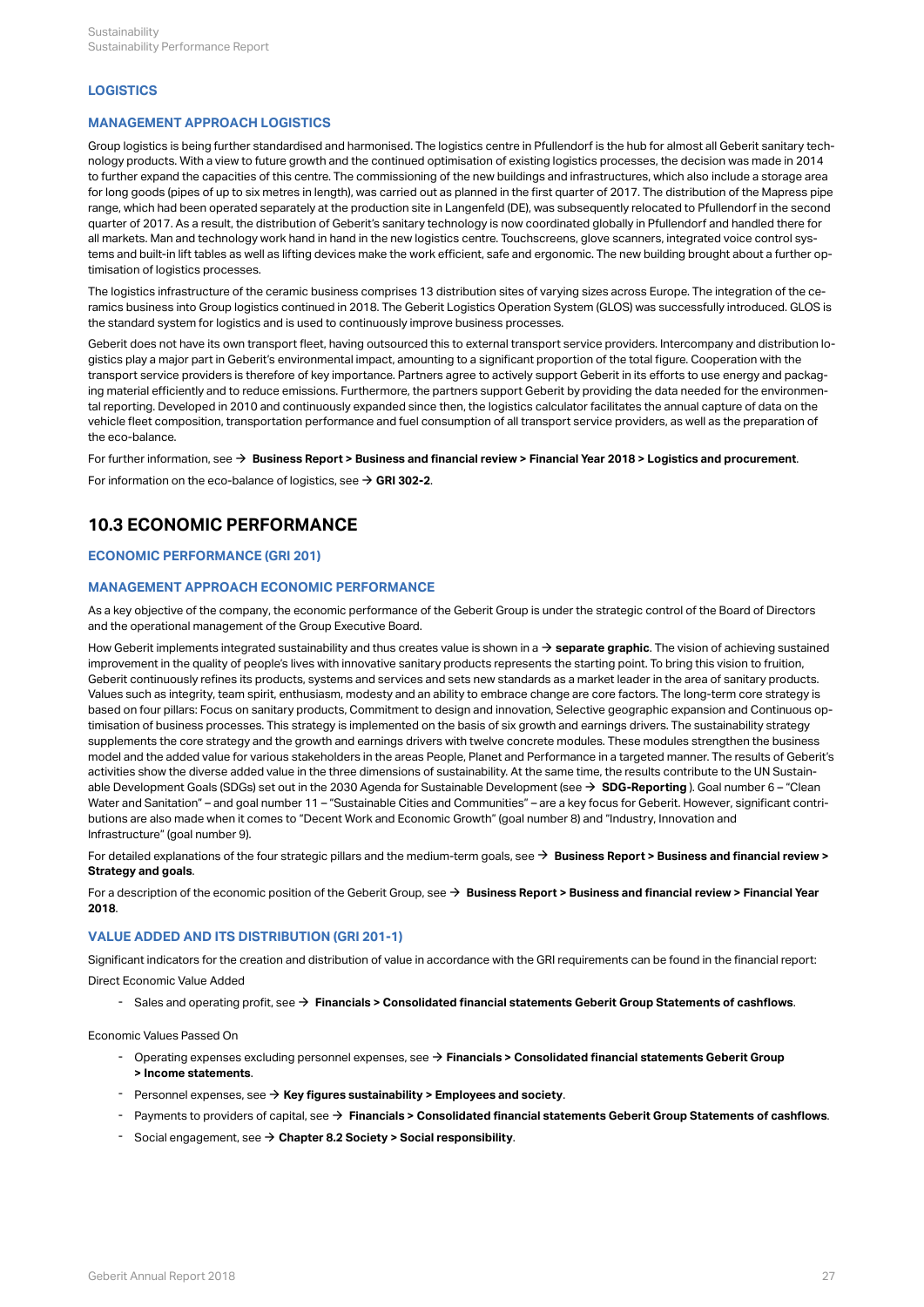### Retained Economic Values

- Investments in and divestments of property, see **[Financials > Consolidated financial statements Geberit Group Statements of](http://annualreport.geberit.com/reports/geberit/annual/2018/gb/English/204040/consolidated-statements-of-cashflows.html) [cashflows](http://annualreport.geberit.com/reports/geberit/annual/2018/gb/English/204040/consolidated-statements-of-cashflows.html)**. [\\$](http://annualreport.geberit.com/reports/geberit/annual/2018/gb/English/204040/consolidated-statements-of-cashflows.html)
- $\blacksquare$  Share buyback, see  $\blacktriangleright$  [Financials > Consolidated financial statements Geberit Group > Notes > Note 22](http://annualreport.geberit.com/reports/geberit/annual/2018/gb/English/20405022/22_-earnings-per-share.html).

# **OPPORTUNITIES AND RISKS DUE TO CLIMATE CHANGE (GRI 201-2)**

One of the visible effects of climate change is the limited local availability of water resources in many places. In the risk analyses periodically published by the World Economic Forum (WEF), water scarcity was classified as one of the four highest risks in terms of impact, according to the 2019 Global Risk Report. This trend has an influence on the development of sanitary technology. Water-saving, resource-efficient products will become increasingly important. Geberit is taking advantage of the opportunity to meet the growing worldwide demand for water-saving products and to contribute towards the diligent handling of water, thus making a name for itself as a leader in sustainability. Products classified as special water-saving products already make a substantial contribution to Group sales.

Compared to these relatively big opportunities, Geberit is exposed to an average risk of natural disasters potentially triggered by climate change, which can fundamentally affect production areas or transport areas. None of the production sites are particularly at risk in this respect, however.

The manufacture of ceramic sanitary appliances is a resource-intensive and energy-intensive process that has become a part of Geberit production. This increases the company's exposure to CO $_2$  regulations, meaning that their future development must be carefully monitored. However, these risks are currently still low – only one ceramic plant in Sweden pays CO<sub>2</sub> taxes. With the definition of a long-term CO<sub>2</sub> target in 2016 that is compatible with the two-degree target set out in the Paris Agreement (science-based), an increasingly detailed understanding is becoming established within the company regarding CO $_2$  emissions. The goal is to reduce absolute CO $_2$  emissions (Scopes 1 and 2) by 6% between 2015 and 2021 to under 240,000 tonnes (based on organic growth). This target was already achieved at the end of 2018.

In addition, Geberit is indirectly affected by higher energy or raw material prices and by generally increasing requirements in terms of energy management. With its internal energy master plan, the targeted introduction of the ISO 50001 energy management system and the measures related to its CO<sub>2</sub> strategy (see  $\bm{\rightarrow}$  **[GRI 305](#page-24-0)**), Geberit is reacting proactively and working continuously on saving energy, improving its energy efficiency and reducing its CO<sub>2</sub> emissions. For example, Geberit is continuously investing in the infrastructure of ceramic production. By the end of 2018, eleven tunnel kilns for ceramic production had been equipped with state-of-the-art burner technology, bringing the scheduled retrofitting project to a conclusion. Each kiln can bring about energy savings of over 20%.

As far as corporate risks are concerned, the Audit Committee of the Board of Directors introduced a comprehensive system for the monitoring and management of the risks associated with the company's business activities, including the risk category CO<sub>2</sub> emissions, see → **[Financials](http://annualreport.geberit.com/reports/geberit/annual/2018/gb/English/20405004/4_-risk-assessment-and-management.html) [> Consolidated financial statements Geberit Group > Notes > Note 4](http://annualreport.geberit.com/reports/geberit/annual/2018/gb/English/20405004/4_-risk-assessment-and-management.html)**.

## **BENEFIT PLAN OBLIGATIONS (GRI 201-3)**

The Geberit Group sponsors defined benefit plans for its employees, amongst others, in Switzerland and the USA. For further details on pension and benefit plans, see **[Financials > Consolidated financial statements Geberit Group > Notes > Note 3 > Retirement benefit plans](http://annualreport.geberit.com/reports/geberit/annual/2018/gb/English/20405003/3_-summary-of-significant-accounting-policies.html?anchor=PERSONALVORSORGE#PERSONALVORSORGE)** [\\$](http://annualreport.geberit.com/reports/geberit/annual/2018/gb/English/20405003/3_-summary-of-significant-accounting-policies.html?anchor=PERSONALVORSORGE#PERSONALVORSORGE) and **[Financials > Consolidated financial statements Geberit Group > Notes > Note 17](http://annualreport.geberit.com/reports/geberit/annual/2018/gb/English/20405017/17_-participation-plans.html)**. [\\$](http://annualreport.geberit.com/reports/geberit/annual/2018/gb/English/20405017/17_-participation-plans.html)

# **FINANCIAL ASSISTANCE RECEIVED FROM GOVERNMENT (GRI 201-4)**

Assistance received from the public sector includes:

- $\blacksquare$  Income taxes, see  $\blacktriangleright$  [Financials > Consolidated financial statements Geberit Group > Notes > Note 25](http://annualreport.geberit.com/reports/geberit/annual/2018/gb/English/20405025/25_-income-tax-expenses.html).
- Investment subsidies to promote the respective business location and secure jobs: CHF 0.08 million.
- Contributions received to support training and part-time employment prior to retirement: CHF 0.52 million.
- Various other subsidies: CHF 0.2 million.

The public sector is not represented on the Board of Directors of the Geberit Group.

# <span id="page-30-0"></span>**SOCIOECONOMIC COMPLIANCE (GRI 419)**

## **MANAGEMENT APPROACH SOCIOECONOMIC COMPLIANCE**

The **→ Geberit Code of Conduct** describes the basic principles that have to be met in order for Geberit to be an exemplary, reliable and fair business partner and employer. The **[Geberit Compass](http://annualreport.geberit.com/geberit/annual/2018/gb/layout/../English/pdf/geberit_compass.pdf)**, a key compliance element, describes the cornerstones of the corporate culture, [\\$](http://annualreport.geberit.com/geberit/annual/2018/gb/layout/../English/pdf/geberit_compass.pdf) namely the joint mission, the shared values, the operational principles and the success factors to be considered by all employees. This was presented and explained in the Group-wide employee magazine, which is published in six languages.

In order to guarantee compliance with the requirements of the Code of Conduct, Geberit has established an effective compliance system that focuses on the following six key topics: antitrust legislation, corruption, product liability, data protection, employee rights and environmental protection. In practice, the system comprises various elements such as guidelines, continuous training, job orientation for new employees, elearning campaigns, info circulars, compliance-related audits, annual reporting on the Code of Conduct and the Geberit Integrity Line – a whistleblower hotline for employees. A separate Integrity Line has been available for suppliers since 2017.

As only very few companies work with agents, there is no significant risk exposure in this area. Nevertheless, a **[Code of Conduct for busi-](http://annualreport.geberit.com/geberit/annual/2018/gb/layout/../English/pdf/business_partners_code_of_conduct.pdf)**[\\$](http://annualreport.geberit.com/geberit/annual/2018/gb/layout/../English/pdf/business_partners_code_of_conduct.pdf)**[ness partners](http://annualreport.geberit.com/geberit/annual/2018/gb/layout/../English/pdf/business_partners_code_of_conduct.pdf)** was drawn up in 2016 based on the Geberit Code of Conduct and communicated to the agents by the managing directors of the local sales companies.

Corporate Legal Services is responsible for implementing the compliance topics of antitrust legislation, corruption, product liability and data protection, while Corporate Human Resources is responsible for employee rights, and environmental protection falls under the remit of Corporate Environment and Sustainability.

As part of the annual reporting on the Code of Conduct for Employees, compliance with the requirements set out there is subject to controls. All companies receive over 50 questions on the above-mentioned key topics. In addition, on-site audits are performed by the Internal Audit Department and corrective measures taken in the event of misconduct. The audits also comprise special interviews with the managing direc-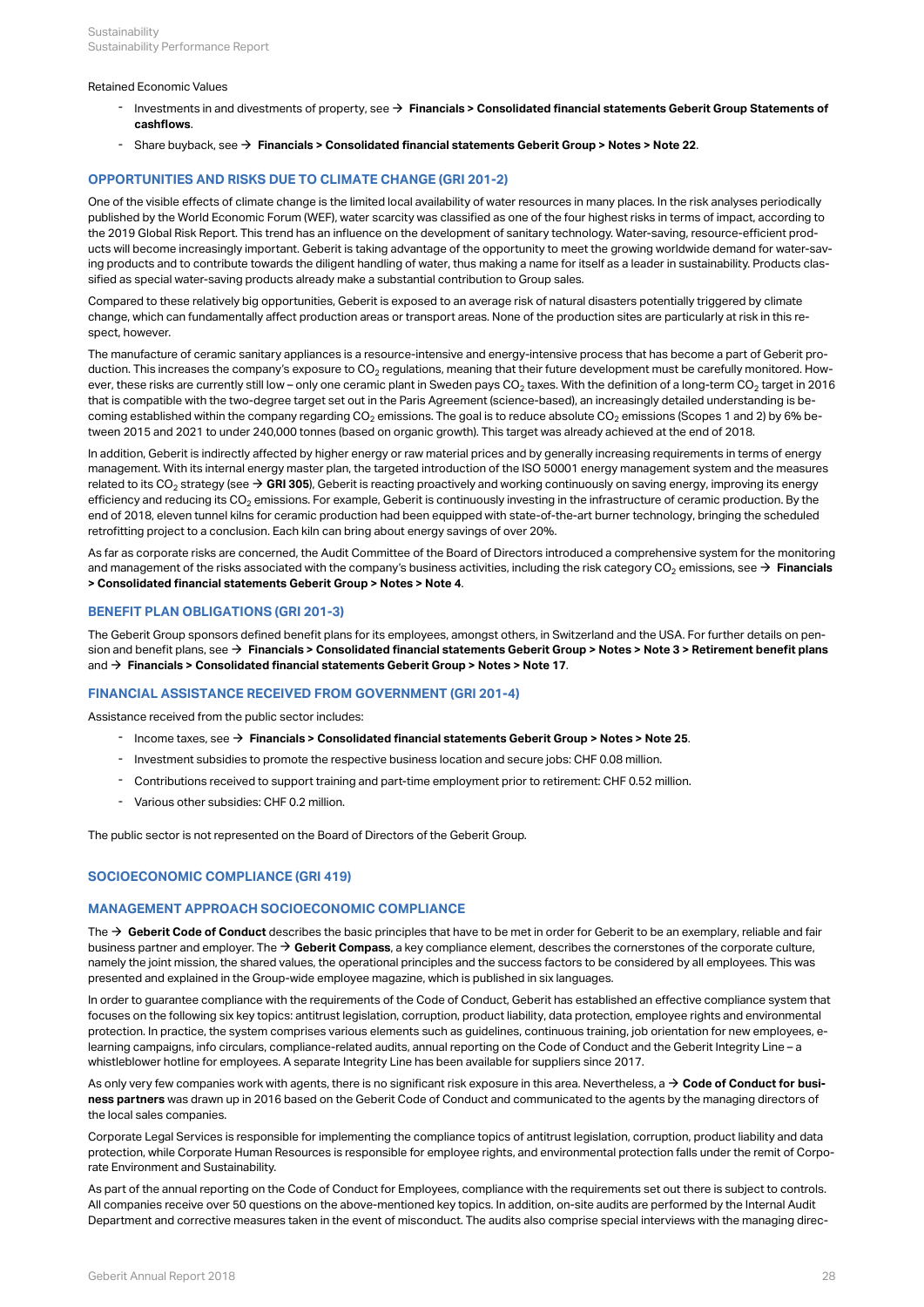tors of the individual companies on the topics mentioned in the Code of Conduct. The respective information is verified. The findings from the survey and audits form the basis for the annual Compliance Report submitted to the Group Executive Board and are published in the annual report.

With respect to measures and objectives in the Code of Conduct, see also  $\rightarrow$  **[Sustainability strategy](http://annualreport.geberit.com/reports/geberit/annual/2018/gb/English/3040/sustainability-strategy-2019---2021.html?anchor=S2#S2)**.

# **SANCTIONS DUE TO NON-COMPLIANCE (GRI 419-1)**

One significant incident relating to historical contamination occurred during the financial year, see also  $\rightarrow$  **[GRI 307-1](#page-26-0)**.

# **10.4 CUSTOMERS**

# **CUSTOMER RELATIONS**

# **MANAGEMENT APPROACH CUSTOMER RELATIONS**

Geberit provides its customers – notably plumbers and sanitary engineers – with a wide, proven range of training courses. In the reporting year, some 35,000 professionals were provided with education and further training on Geberit products, tools and software tools at 29 Geberit Information Centres in Europe and overseas. Furthermore, Geberit gave support to plumbers, architects and sanitary engineers via webinars on fire protection and sound insulation, drinking water hygiene and other issues. Around 90,000 customers became more familiar with Geberit know-how and products at external events, some of which were organised in cooperation with market partners.

Geberit's product portfolio comprises more than 40,000 sales products, a range that calls for extensive know-how on the procurement, assembly and functionality of each product. This knowledge is essential in order to hone the specialist skills of the employees and prepare them for the challenges posed by the market, as well as to stand out as a company with qualified specialist personnel. In order to ensure that this know-how is kept up-to-date, Geberit has developed the Geberit Campus – an international learning platform for employees that can be used in every market. The Campus enables Geberit to centrally collect and provide know-how. Furthermore, interactive e-learning courses and seminars are offered at the Geberit Information Centres. Geberit products and areas of expertise such as fire protection and sound insulation are focal points of knowledge transfer.

For further information, see **[Business Report > Business and financial review > Financial Year 2018 > Customers](http://annualreport.geberit.com/reports/geberit/annual/2018/gb/English/10502045/customers.html)**. [\\$](http://annualreport.geberit.com/reports/geberit/annual/2018/gb/English/10502045/customers.html)

# <span id="page-31-0"></span>**CUSTOMER HEALTH AND SAFETY (GRI 416)**

# **MANAGEMENT APPROACH CUSTOMER HEALTH AND SAFETY**

For Geberit, high quality standards mean fulfilling customers' requirements in terms of functionality, reliability and application safety to the greatest possible extent. Corporate Quality Management is responsible for ensuring that suitable framework conditions promote a quality culture throughout the company, and that all employees act in a quality-conscious and independent manner.

Products undergo a defined quality assurance process from the first draft. Product Development is responsible for ensuring that the products developed are safe and user-friendly, and that they comply with all standards and statutory requirements. As an independent department, Quality Management is responsible for defining, arranging and monitoring all necessary inspections to ensure that these requirements are met. A clear organisational distinction is drawn between Product Development and Quality Management. In addition, many products are also examined by external authorisation bodies.

Following market launch, an efficient handling of complaints with integrated error analysis, the initiation of sustained corrective measures and the continuous development of concepts for customer support takes place in cooperation with Sales, Production and Development. Geberit has achieved a high standard in the processing of complaints, and reacts directly and in a solution-oriented manner in each individual case.

Product Development and Quality Management are responsible for customer health and safety.

# **CONDUCTED HEALTH AND SAFETY ASSESSMENTS (GRI 416-1)**

Generally speaking, Geberit products and services involve low risks for customers in terms of health and safety. Geberit nevertheless adopts a preventive approach within the scope of its comprehensive quality planning in order to test and ensure the health and safety requirements of all products from development to certification, through manufacture and storage, to use and disposal. Among other things, quality management includes an FMEA (Failure Mode and Effects Analysis) as a precautionary measure to prevent errors and increase the technical reliability of products. Eco-design workshops are held in the course of product development in order to optimise the use of suitable and ecological materials. If products or their use involve an increased risk to health or safety, Geberit's technical editorial staff ensures that this is communicated appropriately to customers, see  $\rightarrow$  **[GRI 417](#page-32-1)**.

### **NON-COMPLIANCE WITH HEALTH AND SAFETY REQUIREMENTS (GRI 416-2)**

Throughout the Group, there were no court judgements or warnings against Geberit in the reporting period involving contraventions of regulations on the health and safety of products and services or product and service information.

The older shower toilet models Geberit AquaClean 8000plus and Geberit Balena 8000 were liable to develop a leakage if a certain nozzle cleaner was used over a prolonged period. In the worst case, this could have led to a smouldering fire. Three such cases of smouldering fires occurred in 2017 that caused only material damage. Comprehensive measures were implemented in 2018 to rule out this risk for all other owners of the corresponding shower toilet models. Sales of the nozzle cleaner that caused the problem were discontinued immediately. In addition, appropriate market information was promptly drawn up and sent to all wholesalers, plumbers and, to the extent known, potentially affected end users. Owing to the large number of devices concerned, not only the local Geberit companies and their service providers but also external service providers had to be called on for the required service assignments. The assignments were largely concluded by the end of 2018. Apart from the aforementioned incidents, there were no further damage cases.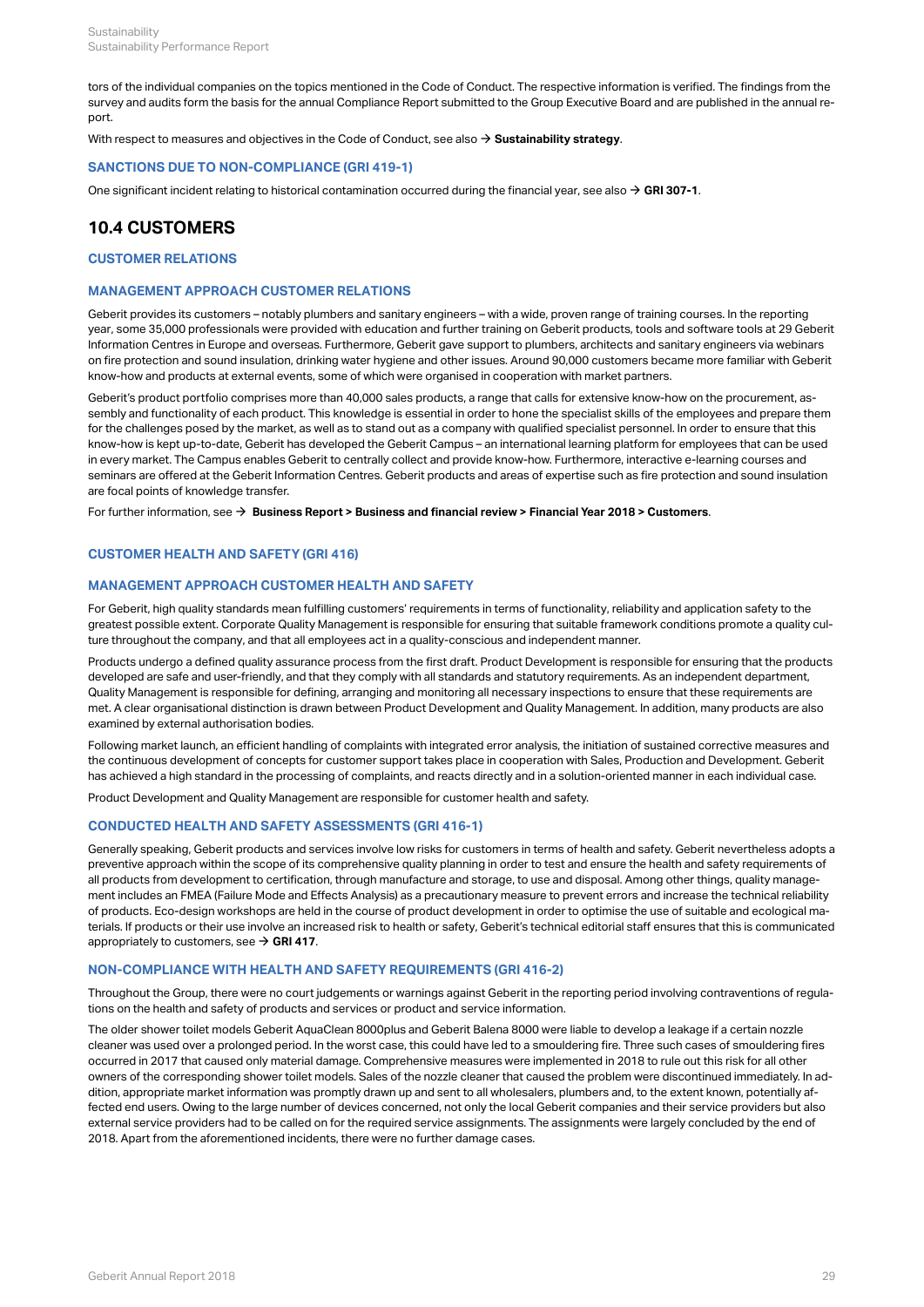# <span id="page-32-1"></span>**MARKETING AND PRODUCT LABELLING (GRI 417)**

# **MANAGEMENT APPROACH MARKETING AND PRODUCT LABELLING**

Most of Geberit's marketing activities continued to target plumbers and planning offices. Besides new or revamped digital tools, proven measures were continued – such as customer visits, training, and the publication of regularly updated technical documents, catalogues, brochures and magazines.

Building Information Modelling (BIM) is an interdisciplinary planning method for optimising the entire planning and building process and enables architects, sanitary engineers and building owners to share information efficiently. This helps them to avoid planning errors and improve productivity. In 2017, a dedicated team of BIM experts was put together to develop BIM tools and prepare BIM data within the Geberit Group.

Corporate Marketing is responsible for the labelling of products and services. Conveying product and application information in accordance with laws, standards and target groups is one of the main tasks of the Technical Documentation department that forms part of Corporate Marketing. A comprehensive portfolio of various document types and publication channels is available for this purpose. In the area of assembly and installation, Geberit focuses on multicultural and generally understandable images comprising detailed illustrations and guiding symbols. On top of this, more far-reaching information is provided for the plumber, architect and engineer target groups via various handbooks and skills brochures. In addition, product and safety data sheets are available for all products and target groups.

The end user target group is becoming more and more important in the conveying of product information, as Geberit is addressing end users with more and more products. Geberit ensures safe handling and correct labelling by means of detailed operating documentation based on the prevailing standards and laws.

# **REQUIREMENTS FOR PRODUCT INFORMATION AND LABELLING (GRI 417-1)**

Products involving the use of electricity, gas or dangerous substances – or those containing such substances – need to be appropriately labelled in accordance with the prevailing standards and laws. This includes providing information about the target group and its qualifications as well as the intended use and the existence of substances subject to labelling requirements. The distributor/supplier must publish this information in a national language of the target market in accordance with the prevailing laws and regulations. Whenever possible, plastic components must feature material labelling in order to facilitate recycling.

Geberit has joined forces with the European Bathroom Forum (EBF) founded in 2017 to work on a new European water label that is to be used for a wide range of sanitary products. This is an all-encompassing, voluntary and flexible instrument launched by the sanitary industry to support EU goals on resource efficiency.

# **NON-COMPLIANCE WITH PRODUCT INFORMATION AND LABELLING REQUIREMENTS (GRI 417-2)**

In 2018, there were no significant violations of applicable laws or voluntary codes.

### **NON-COMPLIANCE WITH MARKETING COMMUNICATIONS REQUIREMENTS (GRI 417-3)**

In the reporting year, there were no known violations of marketing communications requirements.

# **DIGITALISATION/BIM**

# **MANAGEMENT APPROACH DIGITALISATION/BIM**

A significant share of the company's varied marketing activities is targeted at plumbers and sanitary engineers. This especially applies to the ongoing, personalised and frequently project-related support given to installation companies and planning offices by Geberit sales representatives. Digital tools are playing an increasingly important role here. Geberit further expanded personnel and skills within the Digital team at Group level, with the aim of developing and launching digital tools more efficiently in future according to the needs of the respective target groups.

The reporting year saw the launch and further development of various digital tools designed to respond to the needs of end users as effectively as possible. An "inspiration app" for end users, which was already piloted in the previous year, is now in use in Switzerland and France. A 3D planning tool was also developed, providing a creative platform for end users to design their future bathroom. Meanwhile, a new CRM system piloted in the United Kingdom allows Geberit to tailor its offer to the requirements of potential end users who are interested in sanitary products.

Geberit set up its online catalogue for craftsmen on a new high-performance platform. Information relating to products and spare parts will now be available from a single source and can be displayed on various devices. Information searches are intuitive, also enabling easy navigation on mobile devices at the building site.

Building Information Modelling (BIM) is an interdisciplinary planning method for optimising the entire planning and building process. Architects, sanitary engineers and building owners use BIM to share information efficiently. This helps them to avoid planning errors and improve productivity. For a number of years now, Geberit has been providing BIM users with support in the form of product data and calculation modules. During the reporting year, a specialised in-house team of BIM experts that was established in the previous year laid the groundwork for future BIM data processing.

# <span id="page-32-0"></span>**DATA PROTECTION (GRI 418)**

# **MANAGEMENT APPROACH DATA PROTECTION**

When the EU's General Data Protection Regulation (GDPR) came into force in 2018, data protection also became a more important issue for Geberit, with the topic incorporated into the Geberit Compliance Programme.

Comprehensive measures for implementation of the GDPR were carried out in the reporting year under the leadership of the Group's legal department. As well as ensuring that appropriate technical and organisational measures were in place to safeguard personal data and properly document the processes in which such data is processed, Geberit also issued data privacy policies and established processes. In addition, an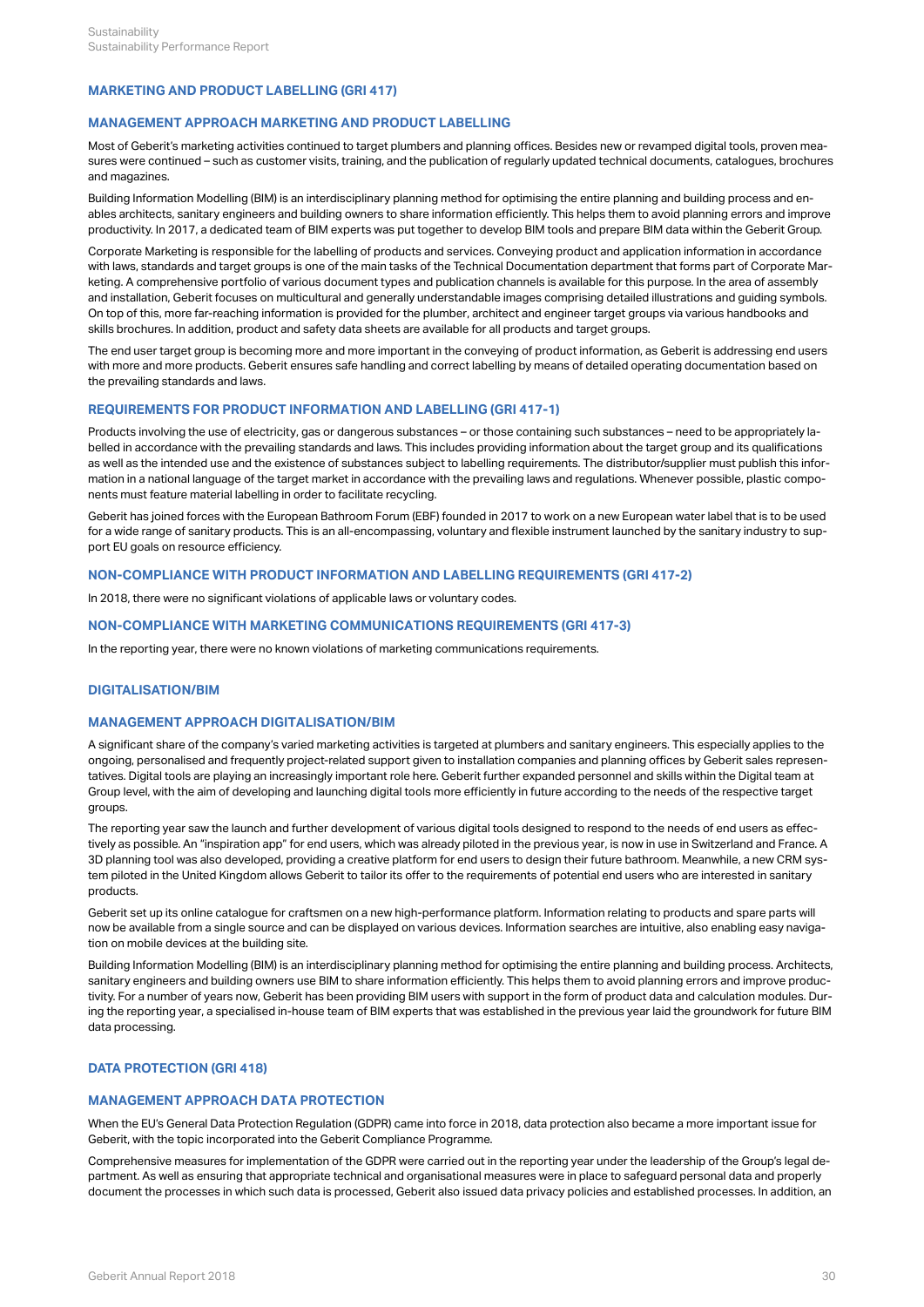external data protection officer was appointed for the entire Group, and has already conducted audits at numerous Group companies in Switzerland, Austria, Poland, the Benelux Countries, the United Kingdom and Sweden. From now on, these audits will take place on a continuous basis. Moreover, internal data protection coordinators were nominated and trained in all companies subject to the GDPR. Data privacy statements were produced or revised for websites, apps, and other such media.

# **COMPLAINTS CONCERNING VIOLATIONS OF CUSTOMER DATA PRIVACY (GRI 418-1)**

In the reporting year, there were no known justified complaints concerning violations of customer data privacy.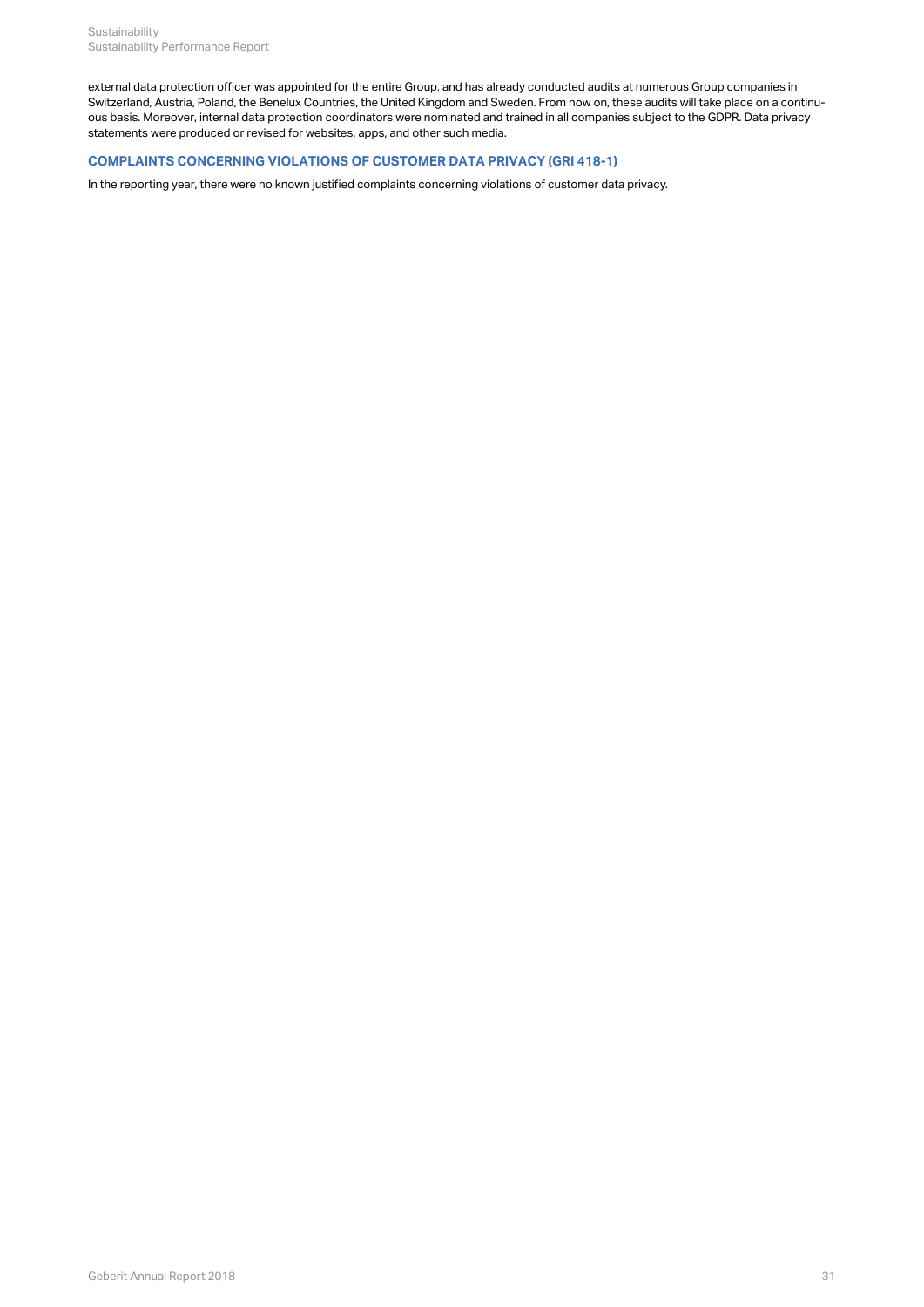# **KEY FIGURES ENVIRONMENT**

# <span id="page-34-0"></span>**ENVIRONMENTAL IMPACT**

| <b>Environmental impact</b> | 2017<br><b>UBP</b> | 2018<br><b>UBP</b> | <b>Deviation</b><br>$\%$ |
|-----------------------------|--------------------|--------------------|--------------------------|
| Electricity                 | 101,507            | 97,762             | $-3.7$                   |
| Combustibles                | 104,971            | 98,070             | $-6.6$                   |
| Fuels                       | 15,580             | 16,532             | 6.1                      |
| Disposal                    | 4,156              | 3,844              | $-7.5$                   |
| Solvents                    | 1,288              | 1,165              | $-9.5$                   |
| Water and waste water       | 2,521              | 2,489              | $-1.3$                   |
| Total environmental impact  | 230,023            | 219,862            | $-4.4$                   |

UBP = Ecopoints in million UBP in accordance with the Swiss Ecological Scarcity Method (version 2013)

# <span id="page-34-1"></span>**MATERIAL USAGE**

| <b>Material usage</b>  | 2017<br><b>Metric tons</b> | 2018<br><b>Metric tons</b> | <b>Deviation</b><br>% |
|------------------------|----------------------------|----------------------------|-----------------------|
| Raw material plastics  | 72,776                     | 73,276                     | 0.7                   |
| Raw material metal     | 62,816                     | 66,010                     | 5.1                   |
| Raw material mineral   | 182,047                    | 176,211                    | $-3.2$                |
| Other raw materials    | 3,918                      | 3,457                      | $-11.8$               |
| Semi-finished products | 46,140                     | 43,168                     | $-6.4$                |
| Finished products      | 46,940                     | 47,451                     | 1.1                   |
| Total material usage   | 414,637                    | 409,573                    | $-1.2$                |

# **ENERGY CONSUMPTION**

| <b>Energy consumption</b>         | <b>Unit</b>    | 2017       | 2018       | <b>Deviation</b><br>% |
|-----------------------------------|----------------|------------|------------|-----------------------|
| Electricity                       | GWh            | 227.4      | 224.1      | $-1.5$                |
| <b>District heating</b>           | GWh            | 13.2       | 13.3       | 1.4                   |
| <b>Combustibles</b>               |                |            |            |                       |
| Natural gas                       | m <sup>3</sup> | 45,589,538 | 43,076,216 | $-5.5$                |
| Biogas                            | m <sup>3</sup> | 869,343    | 809,171    | $-6.9$                |
| Liquified petroleum gas (LPG)     | Metric tons    | 6,209.0    | 5,635.0    | $-9.2$                |
| Diesel for electricity generation |                | 49,993     | 36,019     | $-28.0$               |
| Heating oil extra light           | Metric tons    | 16.1       | 7.6        | $-53.0$               |
| Solid fuels                       | Metric tons    | 1,958.7    | 1,307.1    | $-33.3$               |
| <b>Fuels</b>                      |                |            |            |                       |
| Gasoline                          |                | 169,288    | 242,845    | 43.5                  |
| Diesel                            |                | 2,454,316  | 2,557,879  | 4.2                   |
| Liquified petroleum gas (LPG)     | kg             | 160,568    | 165,684    | 3.2                   |
| Natural gas (CNG)                 | kg             | 8,005      | 4,847      | $-39.4$               |
|                                   |                |            |            |                       |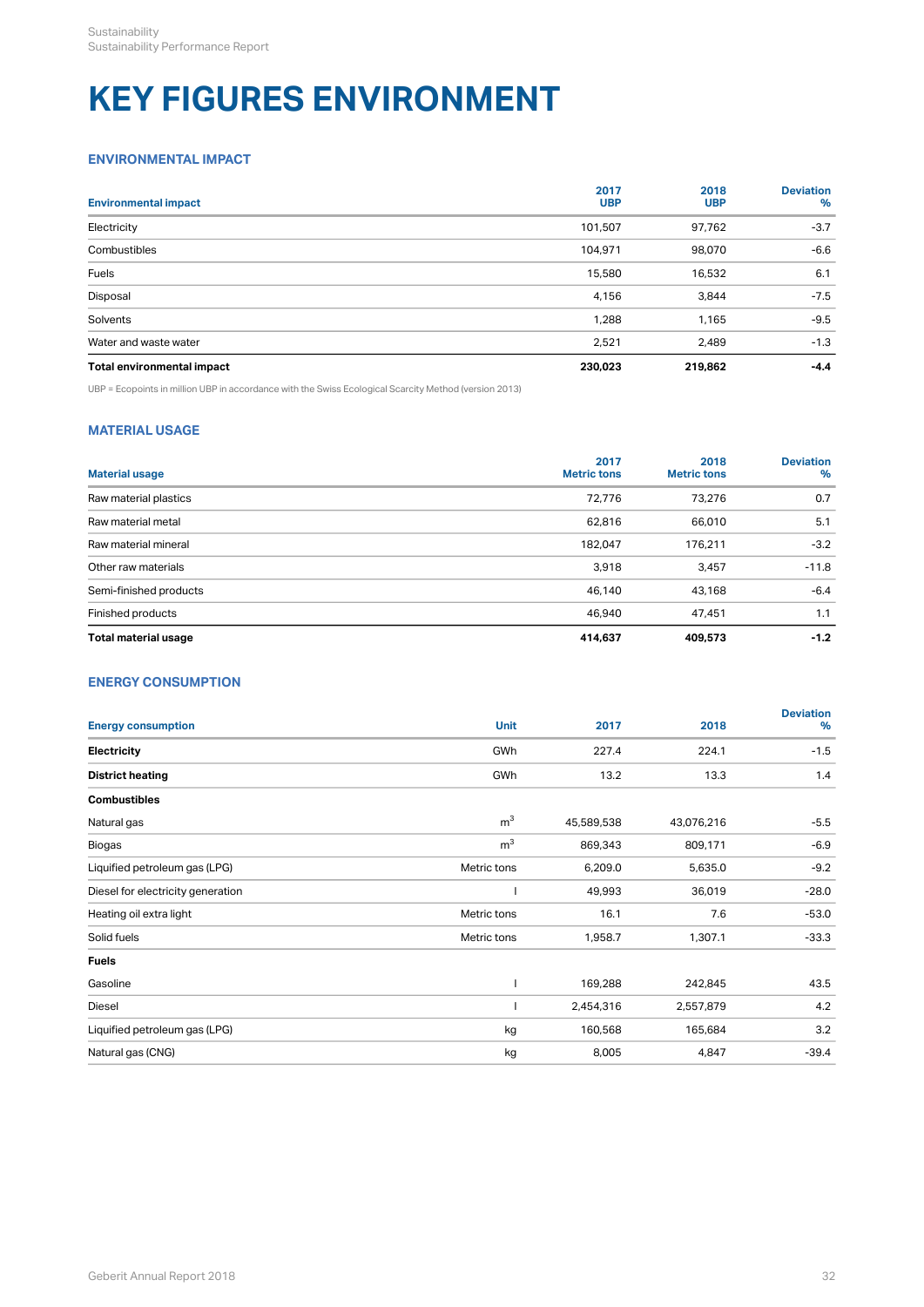| <b>Energy consumption</b>          | 2017<br>TJ | 2018<br>TJ. | <b>Deviation</b><br>% |
|------------------------------------|------------|-------------|-----------------------|
| Electricity                        | 818.6      | 806.7       | $-1.5$                |
| <b>District heating</b>            | 47.3       | 48.0        | 1.4                   |
| <b>Combustibles</b>                | 2,015.3    | 1,882.9     | $-6.4$                |
| Natural gas                        | 1,659.5    | 1,567.9     | $-5.5$                |
| Biogas                             | 31.6       | 29.5        | $-6.9$                |
| Liquified petroleum gas (LPG)      | 287.5      | 260.9       | $-9.2$                |
| Diesel for electricity generation  | 1.8        | 1.3         | $-28.0$               |
| Heating oil extra light            | 0.7        | 0.3         | $-53.0$               |
| Solid fuels                        | 34.2       | 23.0        | $-33.3$               |
| Fuels (gasoline, diesel, LPG, CNG) | 101.4      | 107.4       | 6.0                   |
| Total energy consumption           | 2,982.6    | 2,845.0     | $-4.6$                |

# <span id="page-35-0"></span>**ELECTRICITY MIX**

| <b>Electricity mix 2018</b> | <b>GWh</b> | Renewable<br>% | <b>Fossil</b><br>$\%$ | <b>Nuclear</b><br>% | <b>Others</b><br>% |
|-----------------------------|------------|----------------|-----------------------|---------------------|--------------------|
| Europe                      | 159.7      | 24.3           | 54.8                  | 19.5                | 1.4                |
| <b>USA</b>                  | 6.6        | 9.6            | 70.3                  | 19.4                | 0.7                |
| China                       | 5.9        | 19.1           | 78.8                  | 2.1                 | 0.0                |
| India                       | 1.8        | 16.4           | 81.8                  | 1.8                 | 0.0                |
| Green electricity           | 50.1       | 100.0          | 0.0                   | 0.0                 | 0.0                |
| Total electricity mix       | 224.1      | 40.6           | 43.8                  | 14.6                | 1.0                |

| <b>Electricity mix 2017</b> | <b>GWh</b> | Renewable<br>% | <b>Fossil</b><br>$\%$ | <b>Nuclear</b><br>% | <b>Others</b><br>% |
|-----------------------------|------------|----------------|-----------------------|---------------------|--------------------|
| Europe                      | 166.0      | 23.8           | 54.7                  | 20.2                | 1.3                |
| <b>USA</b>                  | 6.7        | 9.7            | 70.2                  | 19.4                | 0.7                |
| China                       | 5.9        | 19.1           | 78.8                  | 2.1                 | 0.0                |
| India                       | 1.7        | 16.4           | 81.8                  | 1.8                 | 0.0                |
| Green electricity           | 47.1       | 100.0          | 0.0                   | 0.0                 | 0.0                |
| Total electricity mix       | 227.4      | 39.0           | 44.6                  | 15.4                | 1.0                |

# <span id="page-35-1"></span>**WATER AND WASTE WATER**

| Water                 | 2017<br>m <sup>3</sup> | 2018<br>m <sup>3</sup> | <b>Deviation</b><br>% |
|-----------------------|------------------------|------------------------|-----------------------|
| Drinking water        | 313,114                | 271,311                | $-13.4$               |
| Well water            | 539,477                | 517,658                | $-4.0$                |
| River and lake water  | 267,948                | 232,096                | $-13.4$               |
| Rain water            | 9,354                  | 11,436                 | 22.3                  |
| <b>Total water</b>    | 1,129,893              | 1,032,501              | $-8.6$                |
| <b>Waste water</b>    | 2017<br>m <sup>3</sup> | 2018<br>m <sup>3</sup> | <b>Deviation</b><br>% |
| Domestic waste water  | 201,903                | 201,427                | $-0.2$                |
| Process water ceramic | 585,566                | 583,883                | $-0.3$                |
| Other waste water     | 24,300                 | 22,846                 | $-6.0$                |
| Total waste water     | 811,769                | 808,156                | $-0.4$                |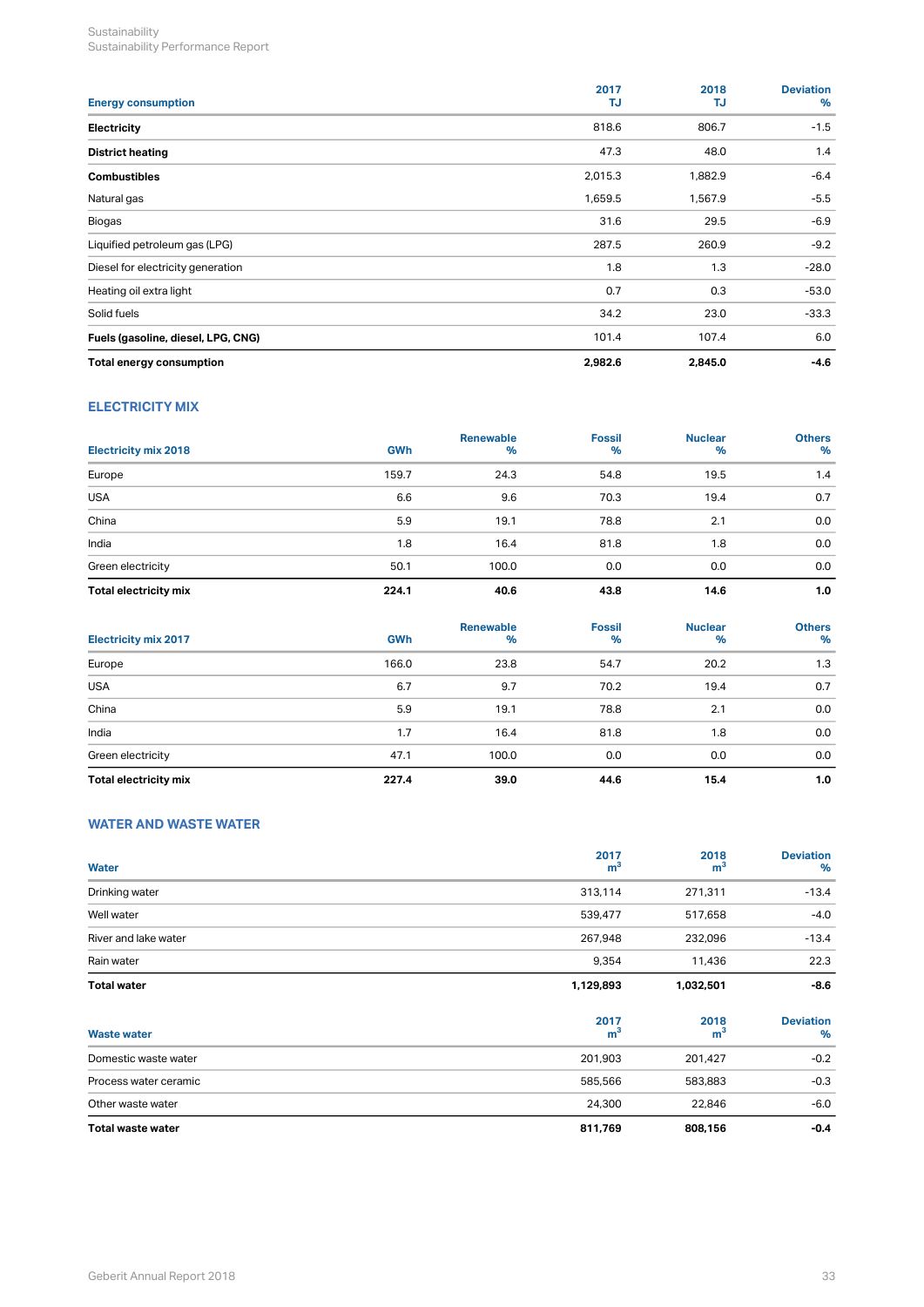# <span id="page-36-0"></span>**EMISSIONS**

| $CO2$ emissions                  | 2017<br><b>Metric tons</b> | 2018<br><b>Metric tons</b> | <b>Deviation</b><br>% |
|----------------------------------|----------------------------|----------------------------|-----------------------|
| from combustibles (Scope 1)      | 118,975                    | 111,291                    | $-6.5$                |
| from fuels (Scope 1)             | 7,466                      | 7,927                      | 6.2                   |
| from process emissions (Scope 1) | 542                        | 229                        | $-57.8$               |
| from electricity (Scope 2)       | 115.752                    | 111,973                    | $-3.3$                |
| from district heating (Scope 2)  | 61                         | 64                         | 3.9                   |
| Total $CO2$ emissions            | 242,796                    | 231,484                    | $-4.7$                |

Calculation of CO $_2$  emissions according to IPCC 2013  $\,$ 

| Air emissions     |                                | 2017<br>Kilogram | 2018<br>Kilogram | <b>Deviation</b><br>% |
|-------------------|--------------------------------|------------------|------------------|-----------------------|
| NO <sub>x</sub>   | direct                         | 59,751           | 55,858           | $-6.5$                |
|                   | indirect                       | 156,009          | 151,373          | $-3.0$                |
|                   | Total NO <sub>x</sub>          | 215,760          | 207,231          | $-4.0$                |
| SO <sub>2</sub>   | direct                         | 1,549            | 1,468            | $-5.2$                |
|                   | indirect                       | 302,954          | 293,364          | $-3.2$                |
|                   | Total $SO2$                    | 304,503          | 294,832          | $-3.2$                |
| <b>NMVOC</b>      | direct                         | 83,151           | 84,086           | 1.1                   |
|                   | indirect                       | 20,135           | 19,471           | $-3.3$                |
|                   | <b>Total NMVOC</b>             | 103,286          | 103,557          | 0.3                   |
| Dust (PM10)       | direct                         | 2,142            | 1,578            | $-26.4$               |
|                   | indirect                       | 32,685           | 31,720           | $-3.0$                |
|                   | <b>Total dust</b>              | 34,827           | 33,298           | $-4.4$                |
| CFC11 equivalents | direct                         | 0.4              | 0.4              | 5.4                   |
|                   | indirect                       | 9.3              | 9.0              | $-3.7$                |
|                   | <b>Total CFC11 equivalents</b> | 9.7              | 9.4              | $-3.1$                |

Calculation based on Ecoinvent data version 3.1

# <span id="page-36-1"></span>**WASTE**

| Waste                           | 2017<br><b>Metric tons</b> | 2018<br><b>Metric tons</b> | <b>Deviation</b><br>% |
|---------------------------------|----------------------------|----------------------------|-----------------------|
| to incineration                 | 1,432                      | 1,434                      | 0.2                   |
| to inert waste landfill         | 19,726                     | 18,082                     | $-8.3$                |
| to mixed waste landfill         | 882                        | 933                        | 5.8                   |
| to external recycling           | 58,418                     | 62,260                     | 6.6                   |
| to hazardous waste incineration | 896                        | 777                        | $-13.4$               |
| to hazardous waste recycling    | 599                        | 588                        | $-1.8$                |
| <b>Total waste</b>              | 81,953                     | 84,074                     | 2.6                   |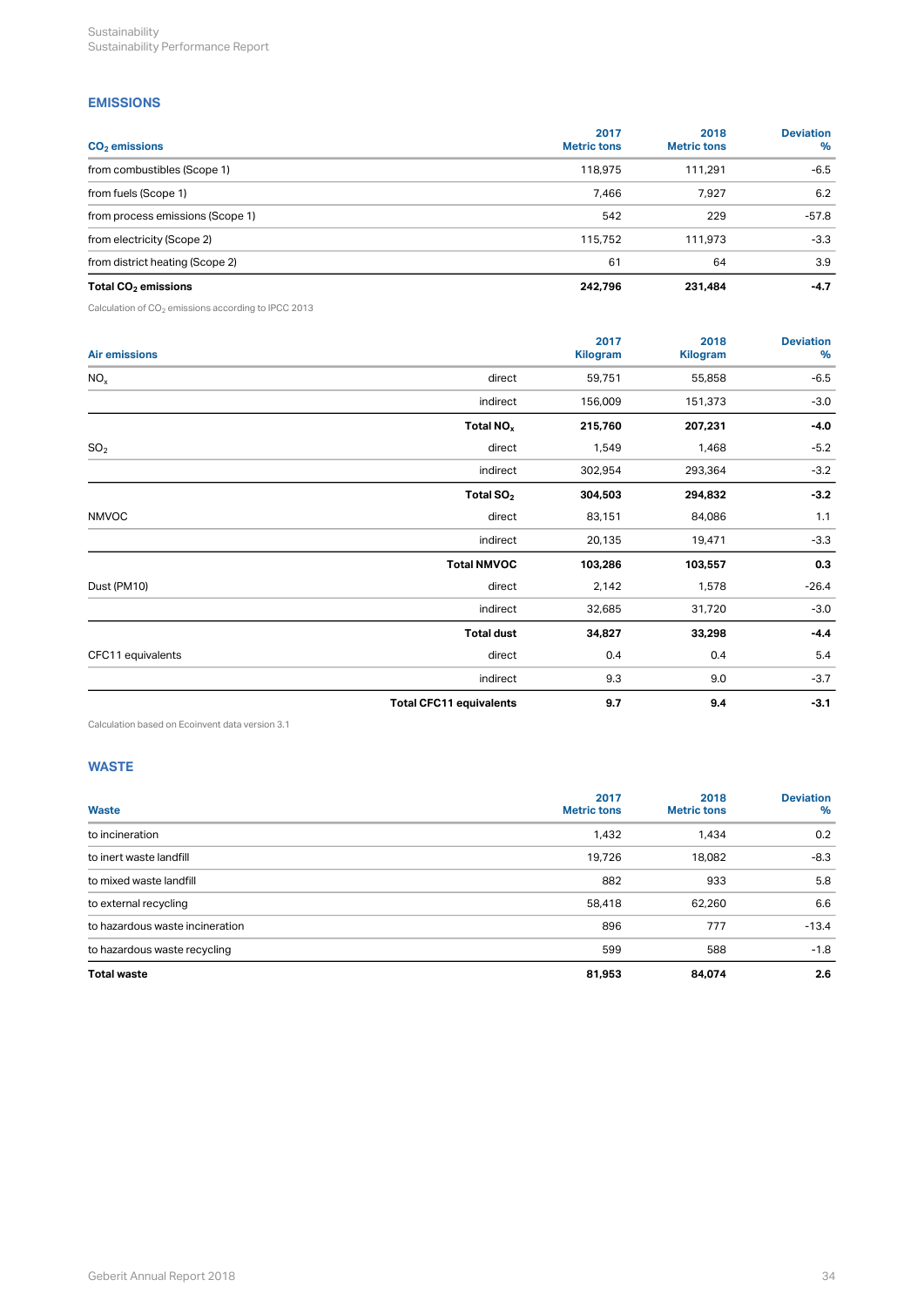# **KEY FIGURES EMPLOYEES AND SOCIETY**

# <span id="page-37-0"></span>**WORKFORCE**

| <b>Workforce as of December 31, 2018</b> | 2017   | Share % | 2018   | Share % |
|------------------------------------------|--------|---------|--------|---------|
| Germany                                  | 3,329  | 28.4    | 3,282  | 28.2    |
| Poland                                   | 1,603  | 13.7    | 1,655  | 14.2    |
| Switzerland                              | 1,362  | 11.6    | 1,395  | 12.0    |
| Ukraine                                  | 638    | $5.4\,$ | 660    | $5.7\,$ |
| Austria                                  | 551    | 4.7     | 557    | $4.8\,$ |
| China                                    | 565    | $4.8\,$ | 530    | $4.6\,$ |
| Italy                                    | 509    | 4.4     | 520    | 4.5     |
| France                                   | 539    | 4.6     | 431    | 3.7     |
| Others                                   | 2,613  | 22.4    | 2,600  | 22.3    |
| Total                                    | 11,709 | 100.0   | 11,630 | 100.0   |
| Production                               | 7,291  | 62.3    | 7,103  | 61.1    |
| Marketing and sales                      | 2,844  | 24.3    | 2,928  | 25.2    |
| Administration                           | 936    | $8.0\,$ | 932    | $8.0\,$ |
| Research and development                 | 403    | $3.4\,$ | 420    | $3.6\,$ |
| Apprentices                              | 235    | $2.0\,$ | 247    | 2.1     |
| Total                                    | 11,709 | 100.0   | 11,630 | 100.0   |
| Permanent                                | 9,181  | 78.4    | 9,625  | 82.8    |
| Temporary                                | 2,528  | 21.6    | 2,005  | 17.2    |
| Total                                    | 11,709 | 100.0   | 11,630 | 100.0   |
| Full-time                                | 11,146 | 95.2    | 11,071 | 95.2    |
| Part-time                                | 563    | $4.8\,$ | 559    | $4.8\,$ |
| Total                                    | 11,709 | 100.0   | 11,630 | 100.0   |
| Management                               | 202    | 1.7     | 207    | 1.8     |
| Employees                                | 11,507 | 98.3    | 11,423 | 98.2    |
| Total                                    | 11,709 | 100.0   | 11,630 | 100.0   |

Information in full-time equivalents

# <span id="page-37-1"></span>**DIVERSITY**

| Diversity as of December 31, 2018 |               | <b>Management</b><br>% | <b>Employees</b><br>% | <b>Total</b><br>$\%$ |
|-----------------------------------|---------------|------------------------|-----------------------|----------------------|
| Proportion of female employees    |               | 8.6                    | 24                    | 24                   |
| Age structure                     | > 45 years    | 80.2                   | 40                    | 41                   |
|                                   | 30 - 45 years | 19.8                   | 43                    | 42                   |
|                                   | < 30 years    | 0.0                    |                       |                      |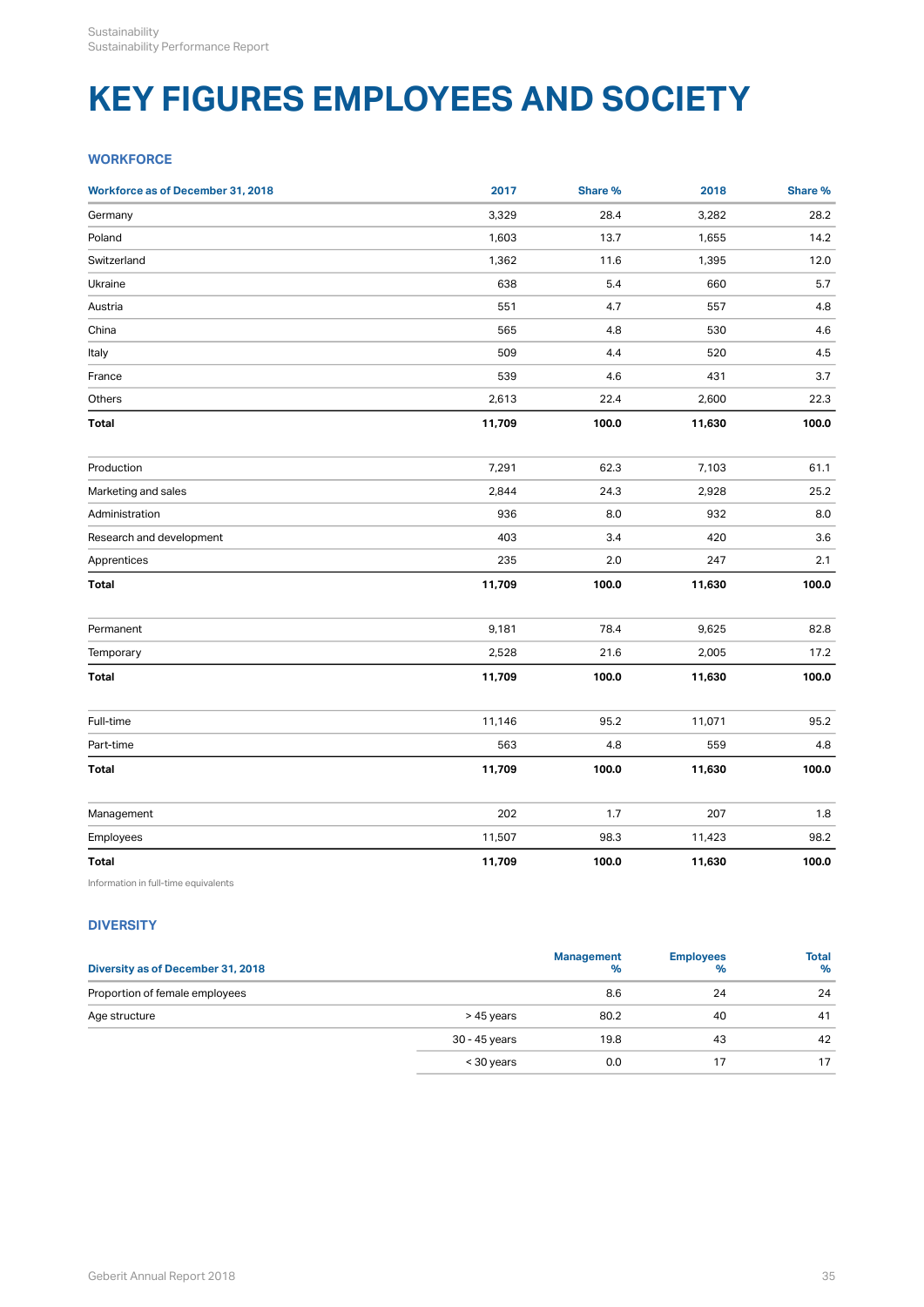Sustainability **Sustainability** Sustainability Performance Report

| Diversity as of December 31, 2017 |               | <b>Management</b><br>% | <b>Employees</b><br>% | <b>Total</b><br>% |
|-----------------------------------|---------------|------------------------|-----------------------|-------------------|
| Proportion of female employees    |               | 8.4                    | 24                    | -23               |
| Age structure                     | > 45 years    | 78.2                   | 40                    | 40                |
|                                   | 30 - 45 years | 21.3                   | 42                    | 42                |
|                                   | < 30 years    | 0.5                    | 18                    | 18                |

# <span id="page-38-0"></span>**FLUCTUATION**

| <b>Fluctuation excl. natural departures</b> |               | 2016  | Rate % | 2017 | Rate % | 2018           | Rate % |
|---------------------------------------------|---------------|-------|--------|------|--------|----------------|--------|
| Age group                                   | > 45 years    | 432   | 9.7    | 240  | 5.6    | 259            | 6.0    |
|                                             | 30 - 45 years | 504   | 12.5   | 379  | 9.8    | 393            | 9.9    |
|                                             | < 30 years    | 135   | 14.0   | 203  | 21.6   | 190            | 18.7   |
| Gender                                      | Male          | 670   | 9.4    | 631  | 9.1    | 634            | 8.9    |
|                                             | Female        | 401   | 17.4   | 191  | 8.8    | 208            | 9.5    |
| Region                                      | Germany       | 70    | 2.6    | 97   | 3.6    | 153            | 5.7    |
|                                             | Poland        | 100   | 14.6   | 183  | 25.5   | 73             | 8.1    |
|                                             | Switzerland   | 81    | 6.6    | 71   | 5.7    | 113            | 8.9    |
|                                             | Ukraine       | 512   | 57.9   | 160  | 26.2   | 116            | 18.9   |
|                                             | Austria       | 35    | 6.9    | 48   | 9.5    | 44             | 8.3    |
|                                             | China         | 18    | 7.3    | 20   | 7.9    | 21             | 8.7    |
|                                             | Italy         | 12    | 2.9    | 13   | 3.0    | $\overline{2}$ | 0.4    |
|                                             | France        | 50    | 7.9    | 60   | 11.2   | 121            | 25.9   |
|                                             | Others        | 193   | 9.1    | 170  | 7.9    | 199            | 9.1    |
| Total fluctuation excl. natural departures  |               | 1,071 | 11.3   | 822  | 9.0    | 842            | 9.0    |

| <b>Fluctuation incl. natural departures</b> |               | 2016  | Rate % | 2017 | Rate % | 2018           | Rate %  |
|---------------------------------------------|---------------|-------|--------|------|--------|----------------|---------|
| Age group                                   | > 45 years    | 558   | 12.5   | 402  | 9.4    | 404            | 9.3     |
|                                             | 30 - 45 years | 507   | 12.5   | 380  | 9.8    | 396            | $9.9\,$ |
|                                             | < 30 years    | 137   | 14.2   | 204  | 21.7   | 190            | 18.7    |
| Gender                                      | Male          | 758   | 10.6   | 757  | 10.9   | 732            | 10.2    |
|                                             | Female        | 444   | 19.2   | 231  | 10.7   | 258            | 11.8    |
| Region                                      | Germany       | 129   | 4.7    | 155  | 5.8    | 220            | 8.2     |
|                                             | Poland        | 103   | 15.0   | 195  | 27.2   | 76             | 8.4     |
|                                             | Switzerland   | 100   | 8.2    | 88   | 7.1    | 133            | 10.5    |
|                                             | Ukraine       | 515   | 58.2   | 160  | 26.2   | 116            | 18.9    |
|                                             | Austria       | 37    | 7.3    | 51   | 10.1   | 54             | 10.2    |
|                                             | China         | 20    | 8.1    | 23   | 9.1    | 32             | 13.2    |
|                                             | Italy         | 14    | 3.4    | 14   | 3.3    | $\overline{2}$ | 0.4     |
|                                             | France        | 67    | 10.6   | 90   | 16.8   | 139            | 29.8    |
|                                             | Others        | 217   | 10.2   | 212  | 9.9    | 218            | 10.0    |
| Total fluctuation incl. natural departures  |               | 1,202 | 12.7   | 988  | 10.9   | 990            | 10.6    |

Information in headcounts

Natural departures includes retirements